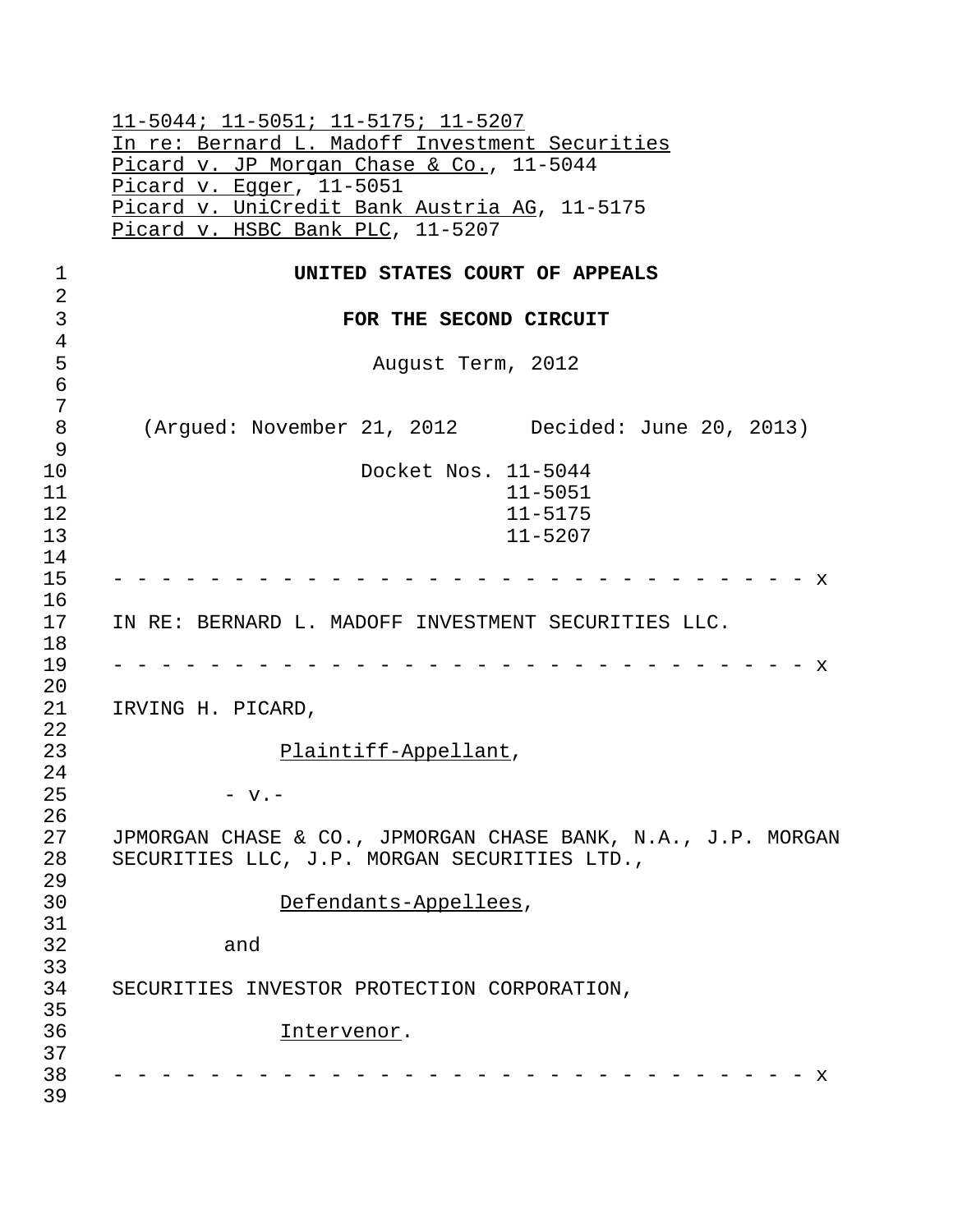| 1                   | x                                                                                                                       |
|---------------------|-------------------------------------------------------------------------------------------------------------------------|
| $\overline{2}$<br>3 | IN RE: BERNARD L. MADOFF INVESTMENT SECURITIES LLC,                                                                     |
| $\overline{4}$      |                                                                                                                         |
| 5                   | Debtor.                                                                                                                 |
| $\epsilon$          |                                                                                                                         |
| 7                   | X                                                                                                                       |
| 8<br>9              | IRVING H. PICARD,                                                                                                       |
| 10                  |                                                                                                                         |
| 11                  | Plaintiff-Appellant,                                                                                                    |
| 12                  |                                                                                                                         |
| 13                  | and                                                                                                                     |
| 14                  |                                                                                                                         |
| 15                  | SECURITIES INVESTOR PROTECTION CORPORATION,                                                                             |
| 16                  |                                                                                                                         |
| 17                  | Intervenor,                                                                                                             |
| 18                  |                                                                                                                         |
| 19                  | $-$ v. $-$                                                                                                              |
| 20                  |                                                                                                                         |
| 21<br>22            | UBS FUND SERVICES (LUXEMBOURG) SA, ACCESS INTERNATIONAL<br>ADVISORS LLC, ACCESS INTERNATIONAL ADVISORS EUROPES LIMITED, |
| 23                  | ACCESS INTERNATIONAL ADVISORS LTD., ACCESS PARTNERS (SUISSE)                                                            |
| 24                  | SA, ACCESS MANAGEMENT LUXEMBOURG SA, as represented by its                                                              |
| 25                  | Liquidator MAITRE FERDINAND ENTRINGER, FKA ACESS                                                                        |
| 26                  | INTERNATIONAL ADVISORS LUXEMBOURG SA, ACCESS PARTNERS SA, as                                                            |
| 27                  | represented by its Liquidator MAITRE FERDINAND ENTRINGER,                                                               |
| 28                  | PATRICK LITTAYE, CLAUDINE MAGON DE LA VILLEHUCHET, in her                                                               |
| 29                  | capacity as Executrix under the WILL OF THIERRY MAGON DE LA                                                             |
| 30                  | VILLEHUCHET (AKA Rene Thierry de la Villehuchet),                                                                       |
| 31                  | individually and as the sole beneficiary under the WILL OF                                                              |
| 32                  | THIERRY MAGON DE LA VILLEHUCHET (AKA Rene Thierry de la                                                                 |
| 33                  | Villehuchet), AKA CLAUDINE DE LA VILLEHUCHET, PIERRE                                                                    |
| 34                  | DELANDMETER, THEODORE DUMBAULD, LUXALPHA SICA V, as                                                                     |
| 35                  | represented by its Liquidators MAITRE ALAIN RUKAVINA and                                                                |
| 36                  | PAUL LAPLUME, ROGER HARTMANN, RALF SHROETER, RENE EGGER,                                                                |
| 37<br>38            | ALAIN HONDEQUIN, HERMANN KRANZ, BERNARD STIEHL, GROUPEMENT<br>FINANCIER LTD., UBS AG, UBS (LUXEMBOURG) SA, MAITRE ALAIN |
| 39                  | RUKAVINA, in his capacity as liquidator and representative                                                              |
| 40                  | of LUXALPHA SICA V, PAUL LAPLUME, in his capacity as                                                                    |
| 41                  | liquidator and representative of LUXALPHA SICA V, UBS THIRD                                                             |
| 42                  | PARTY MANAGEMENT COMPANY SA,                                                                                            |
| 43                  |                                                                                                                         |
| 44                  | Defendants-Appellees.                                                                                                   |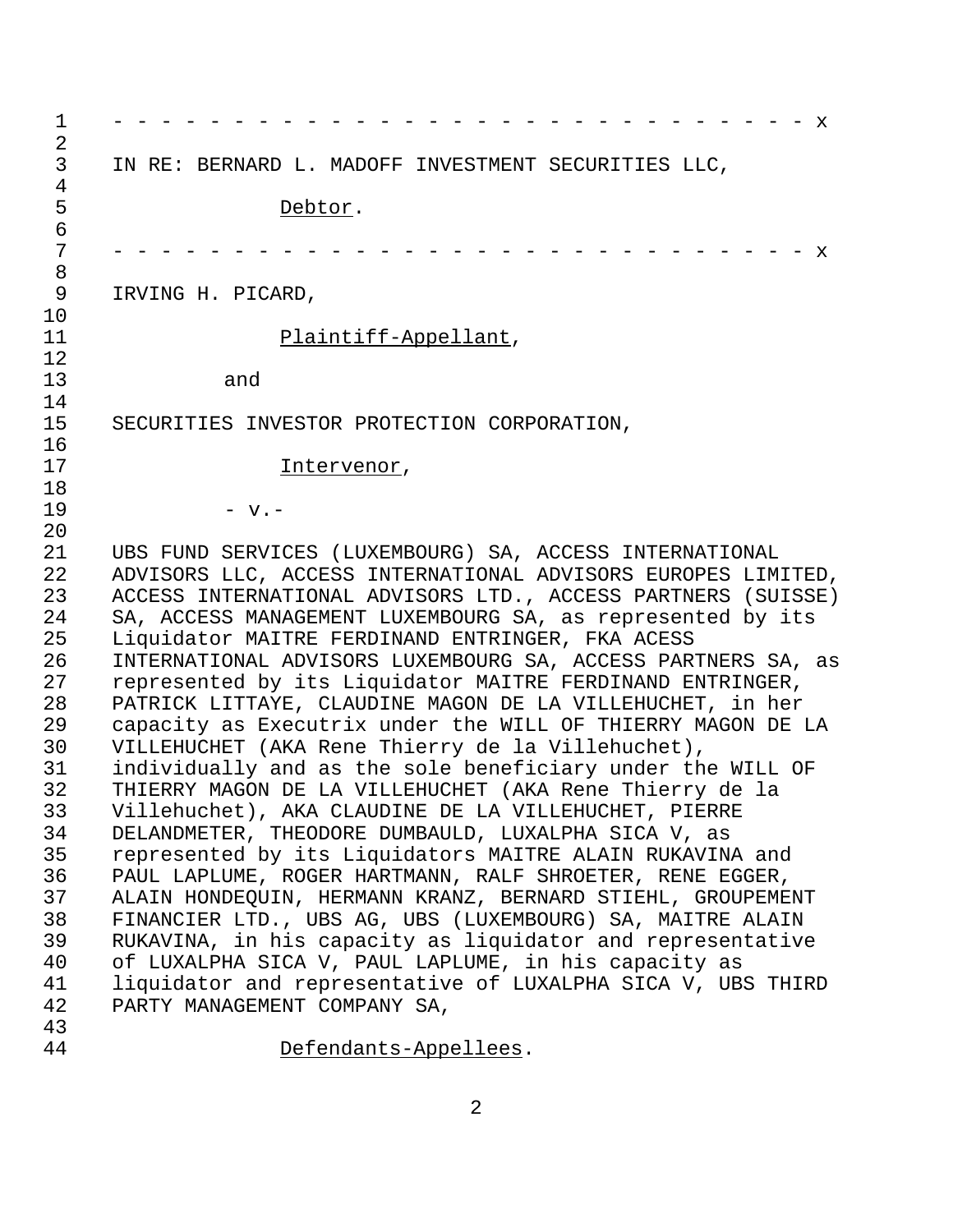| 1<br>$\overline{2}$                                                        | x                                                                                                                                                                                                                                                                                                                                                                                                                                                                                                                                                                                                                                       |
|----------------------------------------------------------------------------|-----------------------------------------------------------------------------------------------------------------------------------------------------------------------------------------------------------------------------------------------------------------------------------------------------------------------------------------------------------------------------------------------------------------------------------------------------------------------------------------------------------------------------------------------------------------------------------------------------------------------------------------|
| 3<br>4                                                                     | IN RE: BERNARD L. MADOFF INVESTMENT SECURITIES LLC,                                                                                                                                                                                                                                                                                                                                                                                                                                                                                                                                                                                     |
| 5<br>6                                                                     | Debtor.                                                                                                                                                                                                                                                                                                                                                                                                                                                                                                                                                                                                                                 |
| 7<br>8                                                                     | x                                                                                                                                                                                                                                                                                                                                                                                                                                                                                                                                                                                                                                       |
| 9<br>10                                                                    | IRVING H. PICARD,                                                                                                                                                                                                                                                                                                                                                                                                                                                                                                                                                                                                                       |
| 11                                                                         | Plaintiff-Appellant,                                                                                                                                                                                                                                                                                                                                                                                                                                                                                                                                                                                                                    |
| 12<br>13                                                                   | $-$ v. $-$                                                                                                                                                                                                                                                                                                                                                                                                                                                                                                                                                                                                                              |
| 14<br>15<br>16<br>17<br>18<br>19<br>20<br>21<br>22<br>23<br>24<br>25<br>26 | HSBC BANK PLC, HSBC SECURITIES SERVICES (LUXEMBOURG) S.A.,<br>HSBC BANK BERMUDA LIMITED, HSBC FUND SERVICES (LUXEMBOURG)<br>S.A., HSBC PRIVATE BANK (SUISSE) S.A., HSBC PRIVATE BANKING<br>HOLDINGS (SUISSE) S.A., HSBC BANK (CAYMAN) LIMITED, HSBC<br>SECURITIES SERVICES (BERMUDA) LIMITED, HSBC BANK USA, N.A.,<br>HSBC INSTITUTIONAL TRUST SERVICES (BERMUDA) LIMITED, HSBC<br>SECURITIES SERVICES (IRELAND) LIMITED, HSBC INSTITUTIONAL<br>TRUST SERVICES (IRELAND) LIMITED, HSBC HOLDINGS PLC,<br>UNICREDIT S.p.A., PIONEER ALTERNATIVE INVESTMENT MANAGEMENT<br>LIMITED, UNICREDIT BANK AUSTRIA AG, ALPHA PRIME FUND<br>LIMITED, |
| 27<br>28                                                                   | Defendants-Appellees,                                                                                                                                                                                                                                                                                                                                                                                                                                                                                                                                                                                                                   |
| 29<br>30                                                                   | and                                                                                                                                                                                                                                                                                                                                                                                                                                                                                                                                                                                                                                     |
| 31<br>32                                                                   | SECURITIES INVESTOR PROTECTION CORPORATION,                                                                                                                                                                                                                                                                                                                                                                                                                                                                                                                                                                                             |
| 33<br>34                                                                   | Intervenor.                                                                                                                                                                                                                                                                                                                                                                                                                                                                                                                                                                                                                             |
| 35<br>36                                                                   | X                                                                                                                                                                                                                                                                                                                                                                                                                                                                                                                                                                                                                                       |
| 37<br>38                                                                   | IN RE: BERNARD L. MADOFF INVESTMENT SECURITIES LLC,                                                                                                                                                                                                                                                                                                                                                                                                                                                                                                                                                                                     |
| 39                                                                         | Debtor.                                                                                                                                                                                                                                                                                                                                                                                                                                                                                                                                                                                                                                 |
| 40<br>41<br>42<br>43<br>44                                                 | х                                                                                                                                                                                                                                                                                                                                                                                                                                                                                                                                                                                                                                       |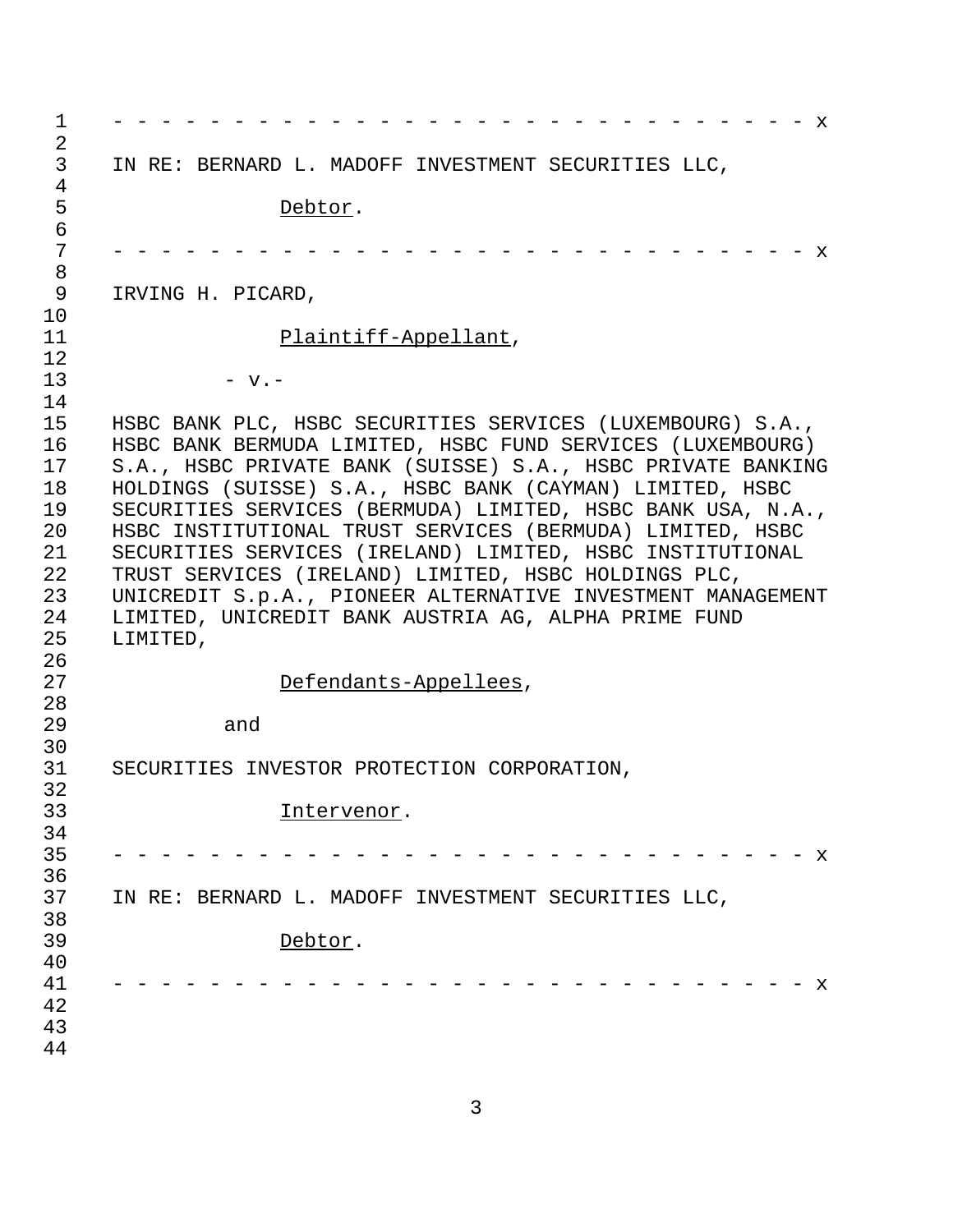| 1<br>$\overline{2}$                                       | IRVING H. PICARD,                                                                                                                                                                                                                                                                                                                                                                                                                                                                                       |
|-----------------------------------------------------------|---------------------------------------------------------------------------------------------------------------------------------------------------------------------------------------------------------------------------------------------------------------------------------------------------------------------------------------------------------------------------------------------------------------------------------------------------------------------------------------------------------|
| 3                                                         | Plaintiff-Appellant,                                                                                                                                                                                                                                                                                                                                                                                                                                                                                    |
| $\overline{4}$<br>5<br>$\epsilon$                         | $-$ v.-                                                                                                                                                                                                                                                                                                                                                                                                                                                                                                 |
| 7<br>$8\,$<br>9<br>10<br>11<br>12<br>13<br>14<br>15<br>16 | HSBC BANK PLC, HSBC SECURITIES SERVICES (LUXEMBOURG) S.A.,<br>HSBC BANK BERMUDA LIMITED, HSBC PRIVATE BANK (SUISSE) S.A.,<br>HSBC PRIVATE BANKING HOLDINGS (SUISSE) S.A., HSBC BANK<br>(CAYMAN) LIMITED, HSBC SECURITIES SERVICES (BERMUDA)<br>LIMITED, HSBC BANK USA, N.A., HSBC INSTITUTIONAL TRUST<br>SERVICES (BERMUDA) LIMITED, HSBC SECURITIES SERVICES<br>(IRELAND) LIMITED, HSBC INSTITUTIONAL TRUST SERVICES<br>(IRELAND) LIMITED, HSBC HOLDINGS PLC, HSBC FUND SERVICES<br>(LUXEMBOURG) S.A., |
| 17                                                        | Defendants-Appellees,                                                                                                                                                                                                                                                                                                                                                                                                                                                                                   |
| 18<br>19<br>20                                            | SECURITIES INVESTOR PROTECTION CORPORATION,                                                                                                                                                                                                                                                                                                                                                                                                                                                             |
| 21                                                        | Intervenor.                                                                                                                                                                                                                                                                                                                                                                                                                                                                                             |
| 22<br>23<br>24                                            | X                                                                                                                                                                                                                                                                                                                                                                                                                                                                                                       |
| 25<br>26                                                  | Before:<br>JACOBS, Chief Judge, WINTER and CARNEY,<br>Circuit Judges.                                                                                                                                                                                                                                                                                                                                                                                                                                   |
| 27<br>28                                                  | A trustee appointed pursuant to the Securities Investor                                                                                                                                                                                                                                                                                                                                                                                                                                                 |
| 29                                                        | Protection Act appeals from the dismissal of his claims                                                                                                                                                                                                                                                                                                                                                                                                                                                 |
| 30                                                        | brought on behalf of the debtor and the debtor's customers,                                                                                                                                                                                                                                                                                                                                                                                                                                             |
| 31                                                        | asserting that various financial institutions and other                                                                                                                                                                                                                                                                                                                                                                                                                                                 |
| 32                                                        | defendants aided and abetted the debtor's fraud. The United                                                                                                                                                                                                                                                                                                                                                                                                                                             |
| 33                                                        | States District Court for the Southern District of New York                                                                                                                                                                                                                                                                                                                                                                                                                                             |
| 34                                                        | (McMahon and Rakoff, JJ.) held that the claims were barred                                                                                                                                                                                                                                                                                                                                                                                                                                              |
| 35                                                        | by the doctrine of in pari delicto and that the trustee                                                                                                                                                                                                                                                                                                                                                                                                                                                 |
| 36                                                        | lacked standing to pursue claims on behalf of customers.<br>We                                                                                                                                                                                                                                                                                                                                                                                                                                          |
| 37                                                        | affirm.                                                                                                                                                                                                                                                                                                                                                                                                                                                                                                 |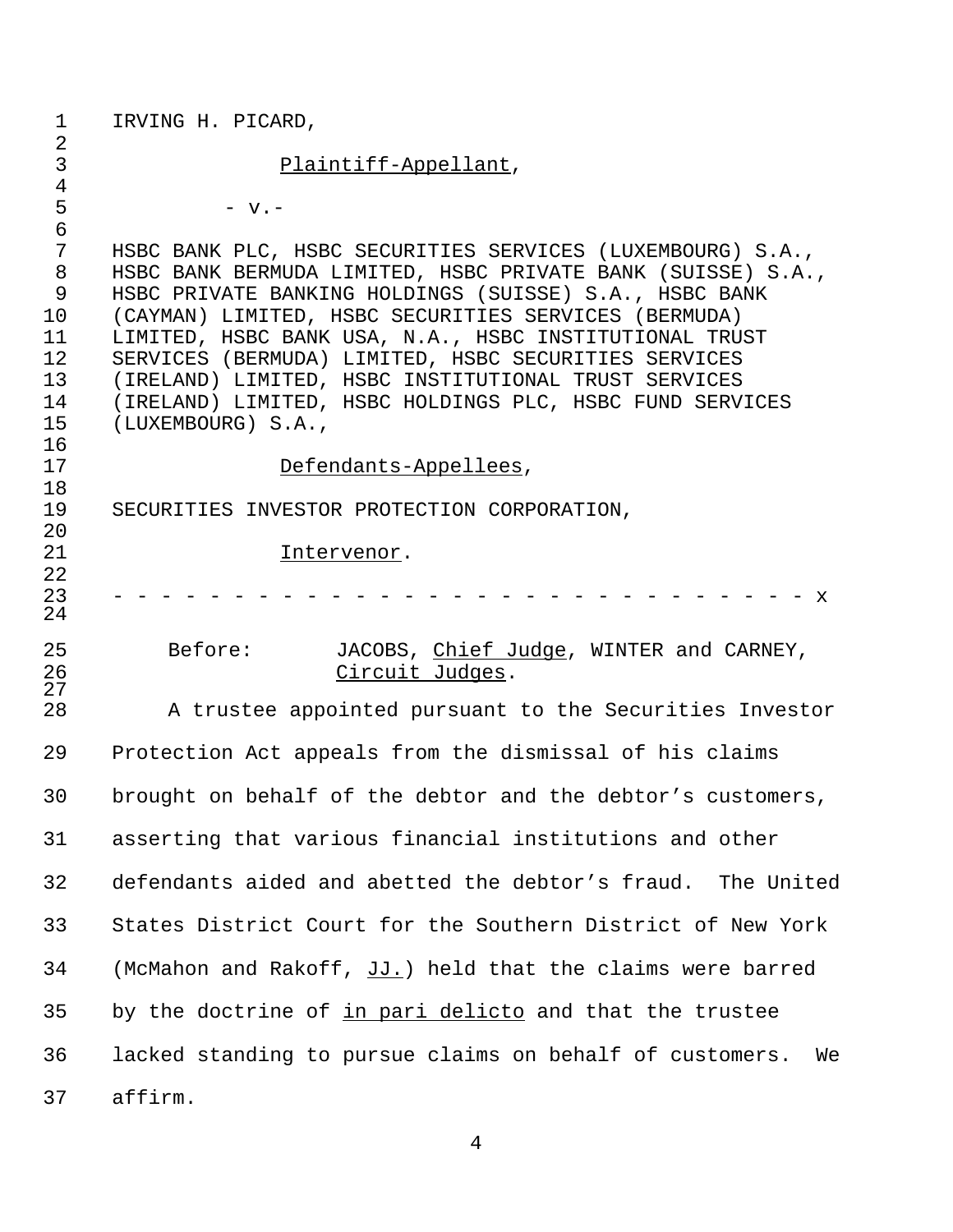| CHRISTOPHER H. LAROSA (Josephine<br>Wang, Kevin H. Bell, on the<br>brief) Securities Investor<br>Protection Corporation,<br>Washington, D.C. for Intervenor<br>Securities Investor Protection<br>Corporation.<br>JOHN F. SAVARESE (Douglas K.<br>Mayer, Stephen R. DiPrima, Emil |
|----------------------------------------------------------------------------------------------------------------------------------------------------------------------------------------------------------------------------------------------------------------------------------|
|                                                                                                                                                                                                                                                                                  |
| A. Kleinhaus, Lauren M. Kofke,<br>Jonathon R. La Chapelle on the<br>brief) Wachtell, Lipton, Rosen &<br>Katz, New York, New York for<br>Defendant-Appellee JPMorgan<br>Chase & Co., et al.                                                                                       |
| THOMAS J. MOLONEY (Evan A.<br>Davis, David E. Brodsky, Marla<br>A. Decker, Charles J. Keeley,<br>Jason B. Frasco on the brief)<br>Cleary Gottlieb Steen & Hamilton<br>LLP, New York, New York for<br>Defendant-Appellee HSBC Bank<br><u>plc, et al.</u>                          |
| MARCO E. SCHNABL (Susan L.<br>Saltzstein, Jeremy A. Berman on<br>the brief) Skadden, Arps, Slate,<br>Meagher & Flom LLP, New York,<br>New York for Defendants-                                                                                                                   |
| Appellees UniCredit S.p.A. and<br>Pioneer Alternative Investment<br>Management Ltd.                                                                                                                                                                                              |
|                                                                                                                                                                                                                                                                                  |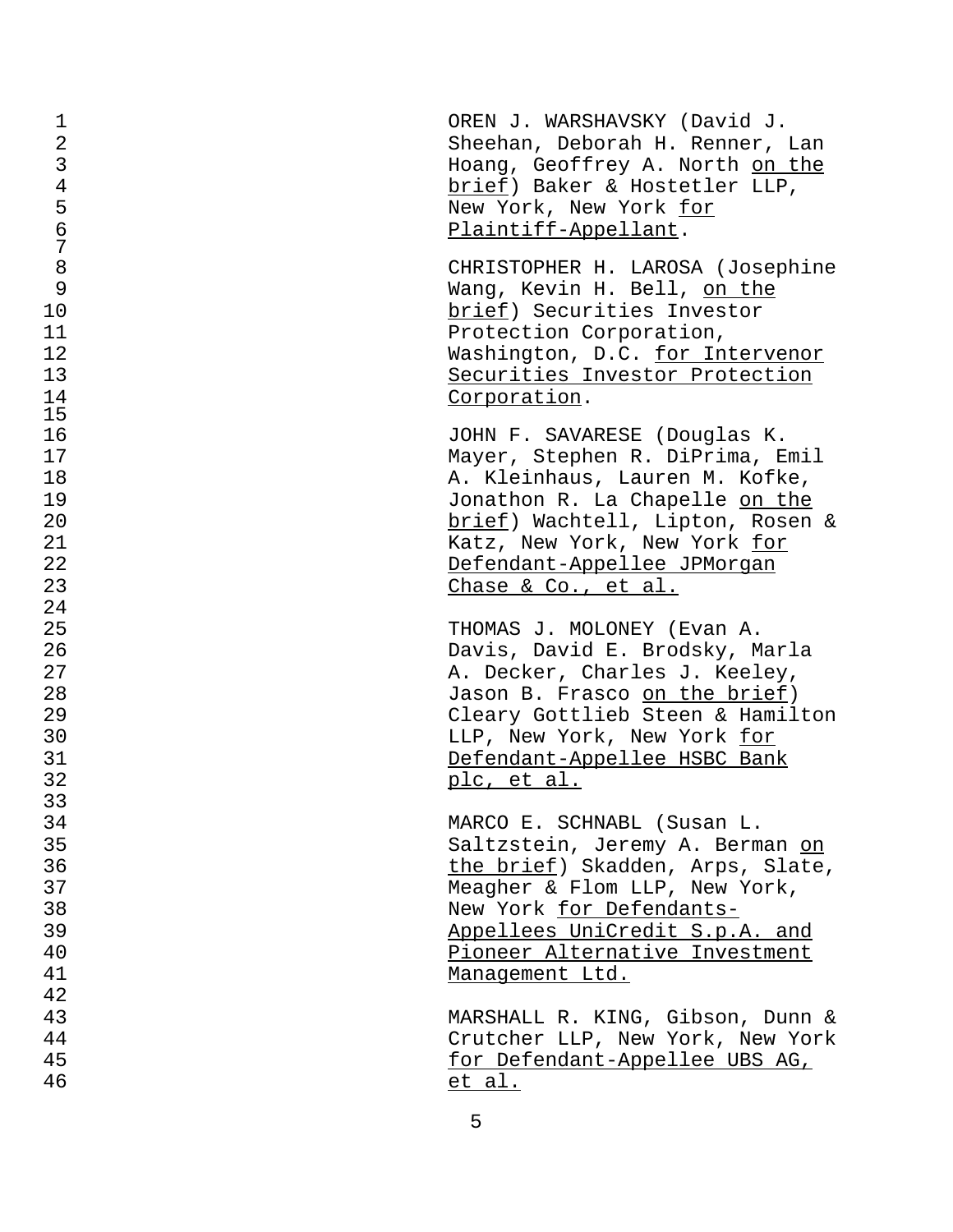| $\mathbf 1$    |                             |                                                                 |
|----------------|-----------------------------|-----------------------------------------------------------------|
| $\overline{a}$ |                             | FRANKLIN B. VELIE (Jonathan G.                                  |
| $\overline{3}$ |                             | Kortmansky, Mitchell C. Stein on                                |
| $\overline{4}$ |                             | the brief) Sullivan & Worcester                                 |
| 5              |                             | LLP, New York, New York for                                     |
| $\epsilon$     |                             | Defendant-Appellee UniCredit                                    |
| 7              |                             | <u>Bank Austria AG.</u>                                         |
| 8              |                             |                                                                 |
| 9              |                             | Robert W. Gottlieb, Katten                                      |
| 10             |                             | Muchin Rosenman LLP, New York,                                  |
| 11             |                             | New York for Defendant-Appellee                                 |
| 12             |                             | Access International Advisers,                                  |
| 13             |                             | LLC, et al.                                                     |
| 14<br>15       |                             |                                                                 |
| 16             |                             | Brett S. Moore, Porzio Bromberg<br>& Newman P.C., New York, New |
| 17             |                             |                                                                 |
| 18             |                             | York for Defendant-Appellee<br>Luxalpha Sicav, et al.           |
| 19             |                             |                                                                 |
| 20             |                             | Robert Knuts, Park & Jensen LLP,                                |
| 21             |                             | New York, New York for                                          |
| 22             |                             | Defendant-Appellee Theodore                                     |
| 23             |                             | Dumbauld.                                                       |
| 24             |                             |                                                                 |
| 25             |                             |                                                                 |
| 26             | DENNIS JACOBS, Chief Judge: |                                                                 |
| 27             |                             | Irving Picard ("Picard" or the "Trustee") sues in his           |
|                |                             |                                                                 |

 capacity as Trustee under the Securities Investor Protection Act ("SIPA") on behalf of victims in the multi-billion- dollar Ponzi scheme worked by Bernard Madoff. The four actions presently before this Court allege that numerous major financial institutions aided and abetted the fraud, collecting steep fees while ignoring blatant warning signs. In summary, the complaints allege that, when the Defendants were confronted with evidence of Madoff's illegitimate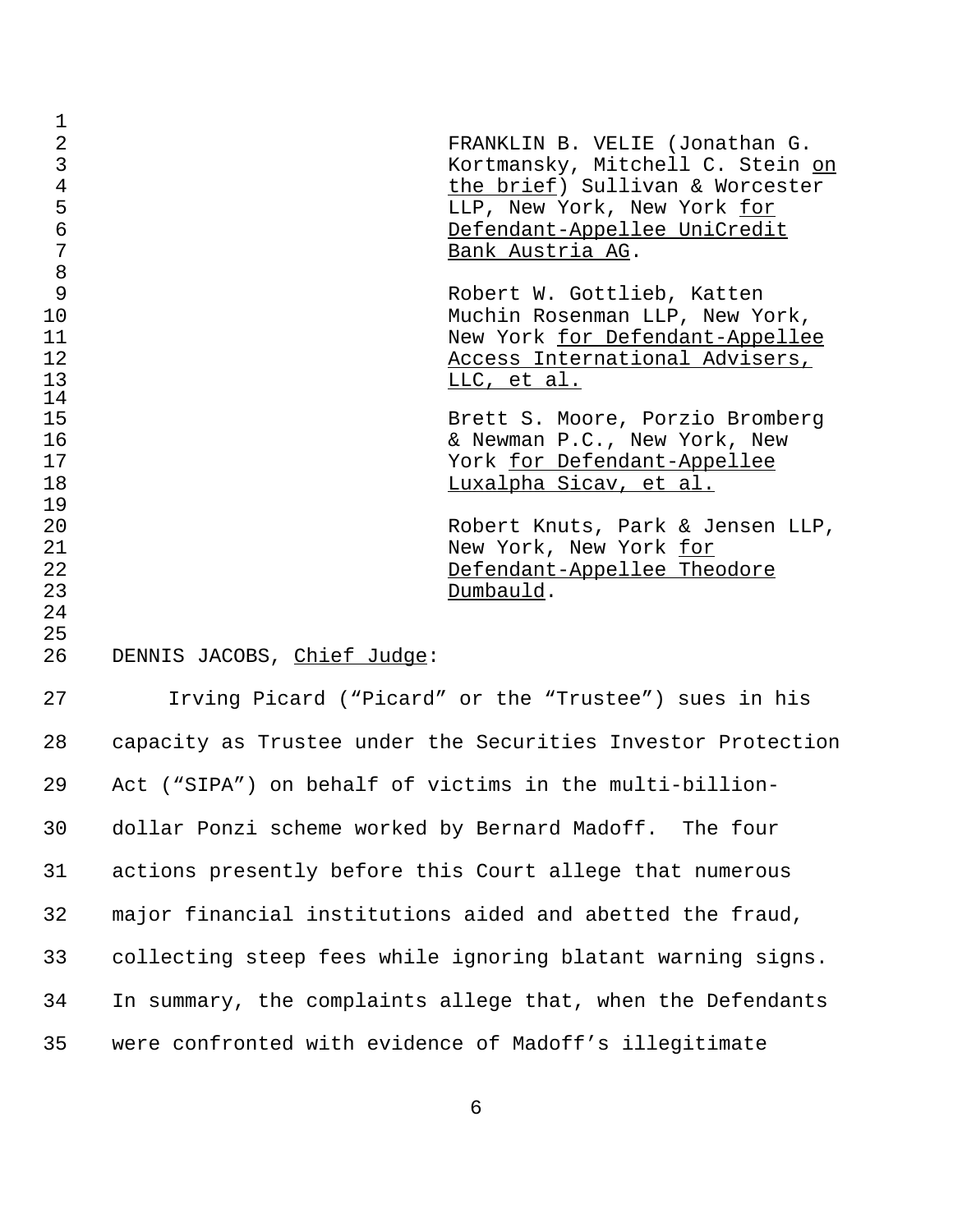scheme, their banking fees gave incentive to look away, or at least caused a failure to perform due diligence that would have revealed the fraud. The Trustee asserts claims for unjust enrichment, breach of fiduciary duty, aiding and abetting fraud, and negligence, among others. The Trustee's position is supported by the Securities Investor Protection Corporation ("SIPC"), a statutorily created nonprofit corporation consisting of registered broker-dealers and members of national securities exchanges, which intervened to recover some or all of the approximately \$800 million it advanced to victims.

12 As we will explain, the doctrine of in pari delicto bars the Trustee (who stands in Madoff's shoes) from asserting claims directly against the Defendants on behalf of the *estate* for wrongdoing in which Madoff (to say the least) participated. The claim for contribution is likewise unfounded, as SIPA provides no such right. The decisive issue, then, is whether the Trustee has standing to pursue the common law claims on behalf of Madoff's *customers*. Two thorough well-reasoned opinions by the district courts held that he does not. See Picard v. HSBC Bank PLC, 454 B.R. 25 (S.D.N.Y. 2011) (Rakoff, J.); Picard v. JPMorgan Chase & 23 Co., 460 B.R. 84 (S.D.N.Y. 2011) (McMahon, J.).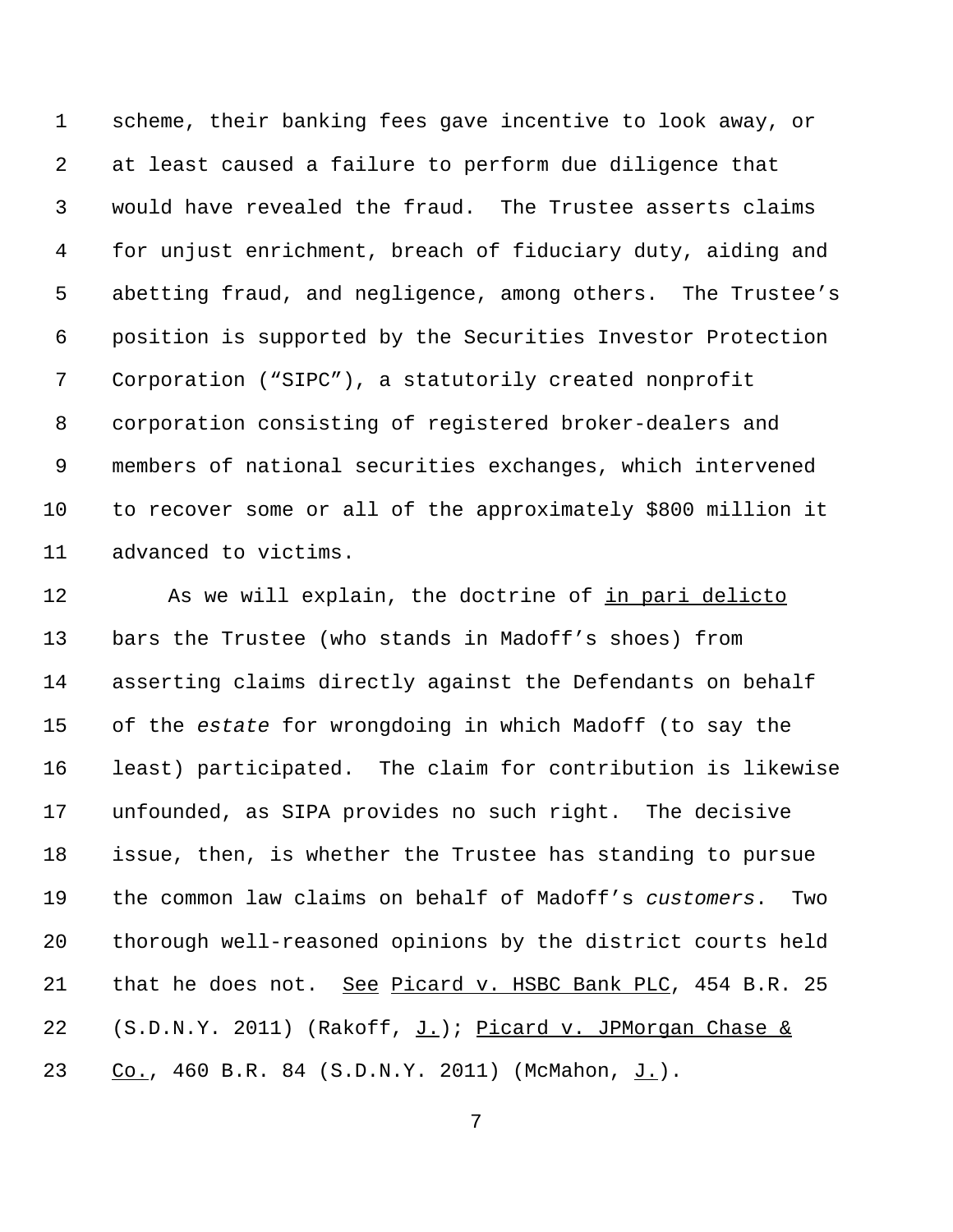Our holding relies on a rooted principle of standing: A party must "assert his own legal rights and interests, and cannot rest his claim to relief on the legal rights or interests of third parties." Warth v. Seldin, 422 U.S. 490, 499 (1975). This prudential limitation has been consistently applied in the bankruptcy context to bar suits brought by trustees on behalf of creditors. See, e.g., Caplin v. Marine Midland Grace Trust Co., 406 U.S. 416 (1972); Shearson Lehman Hutton, Inc. v. Wagoner, 944 F.2d 114, 118 (2d Cir. 1991).

 Picard offers two theories for why a SIPA liquidation is a different creature entirely, and why therefore a SIPA trustee enjoys third-party standing: (1) He is acting as a bailee of customer property and therefore can pursue actions on customers' behalf to recover such property; and (2) he is enforcing SIPC's rights of equitable and statutory subrogation to recoup funds advanced to Madoff's customers. Neither is compelling. Although a SIPA liquidation is not a traditional bankruptcy, a SIPA trustee is vested with the "same powers and title with respect to the debtor and the property of the debtor . . . as a trustee in a case under Title 11." 15 U.S.C. § 78fff-1(a). At best, SIPA is silent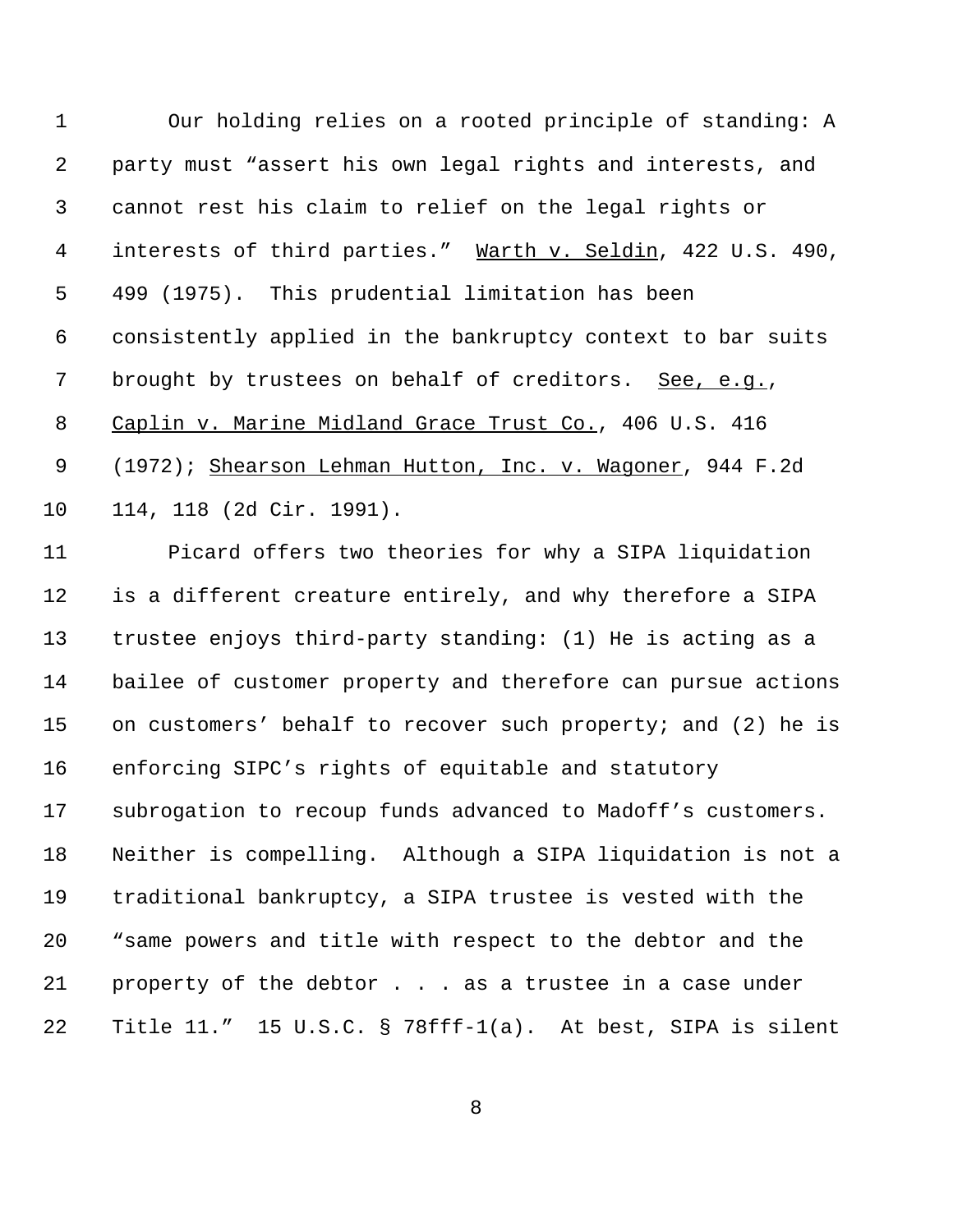| 1 as to the questions presented here. And analogies to the |
|------------------------------------------------------------|
| 2 law of bailment and the law of subrogation are inapt and |
| 3 unconvincing. $1$                                        |

- 4
- 

## 5 **BACKGROUND**

 In December 2008, federal agents arrested Bernard L. Madoff, who had conducted the largest Ponzi scheme yet uncovered. Madoff purported to employ a "split-strike conversion strategy" that involved buying S&P 100 stocks and hedging through the use of options. In reality, he engaged 11 in no securities transactions at all.<sup>2</sup>

 $1$  The Defendants also argue that the Trustee has not met constitutional standing requirements, violates the Securities Litigation Uniform Standards Act, and fails to plead with particularity SIPC's purported subrogation claims. Given our holding, we decline to address these arguments.

 <sup>2</sup> Although Madoff simply appropriated his clients' money without ever purchasing securities on their behalf, we have held that Madoff's victims are nonetheless "customers" under the Act. See In re Bernard L. Madoff Inv. Sec. LLC, 654 F.3d 229, 236 (2d Cir. 2011) ("SIPA . . . ensur[es] that claimants who deposited cash with a broker for the purpose of purchasing securities, are treated as customers with claims for securities. This is so because the critical aspect of the 'customer' definition is the entrustment of cash or securities to the broker-dealer *for the purposes of trading securities*.") (internal citations and quotation marks omitted), cert. denied, 133 S. Ct. 25 (2012).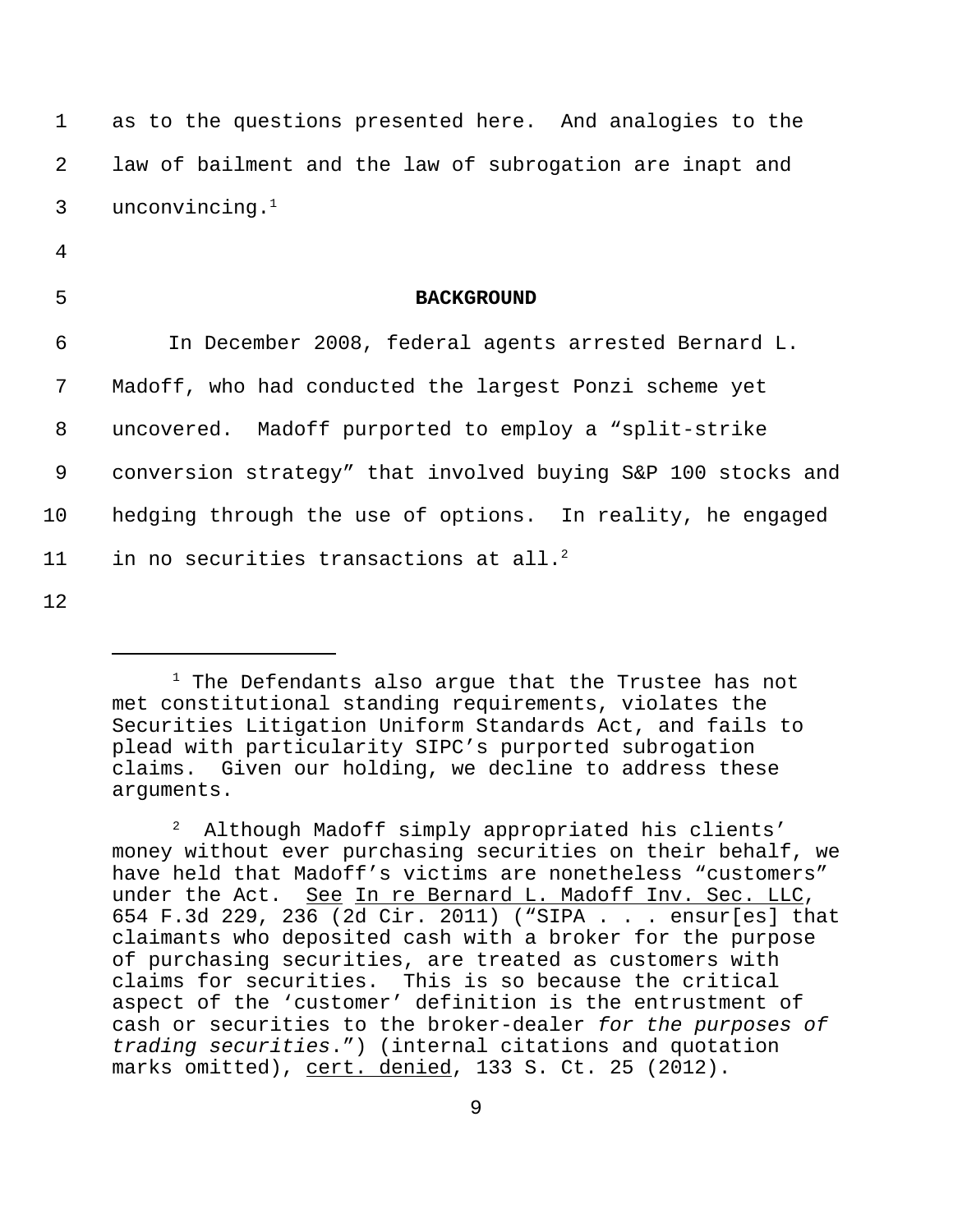In March 2009, Madoff pleaded guilty to securities fraud and admitted that he had used his brokerage firm, Bernard L. Madoff Investment Securities LLC ("BLMIS"), as a vast Ponzi scheme. The details of Madoff's fraud have been recounted many times. See, e.g., In re Bernard L. Madoff Inv. Sec. LLC, 654 F.3d 229, 231-32 (2d Cir. 2011), cert. denied, 133 S. Ct. 25 (2012); In re Bernard L. Madoff Inv. Sec. LLC, 424 B.R. 122, 126–32 (Bankr. S.D.N.Y. 2010). Following Madoff's arrest, SIPC filed an application under SIPA, 15 U.S.C. § 78eee(a)(4)(B), asserting that BLMIS required protection. The district court appointed Picard as

 the firm's Trustee and referred the case to the bankruptcy court.

 SIPA was enacted in 1970 to speed the distribution of "customer property" back to investors following a firm's 16 collapse.<sup>3</sup> Customer property is cash and securities held separately from the general estate of the failed brokerage firm. "SIPA serves dual purposes: to protect investors, and to protect the securities market as a whole." In re Bernard 20 L. Madoff Inv. Sec. LLC, 654 F.3d at 235. A SIPA

 For a succinct overview of the statute's history, see Securities Investor Protection Corp. v. BDO Seidman, LLP, 49 F. Supp. 2d 644, 649 (S.D.N.Y. 1999).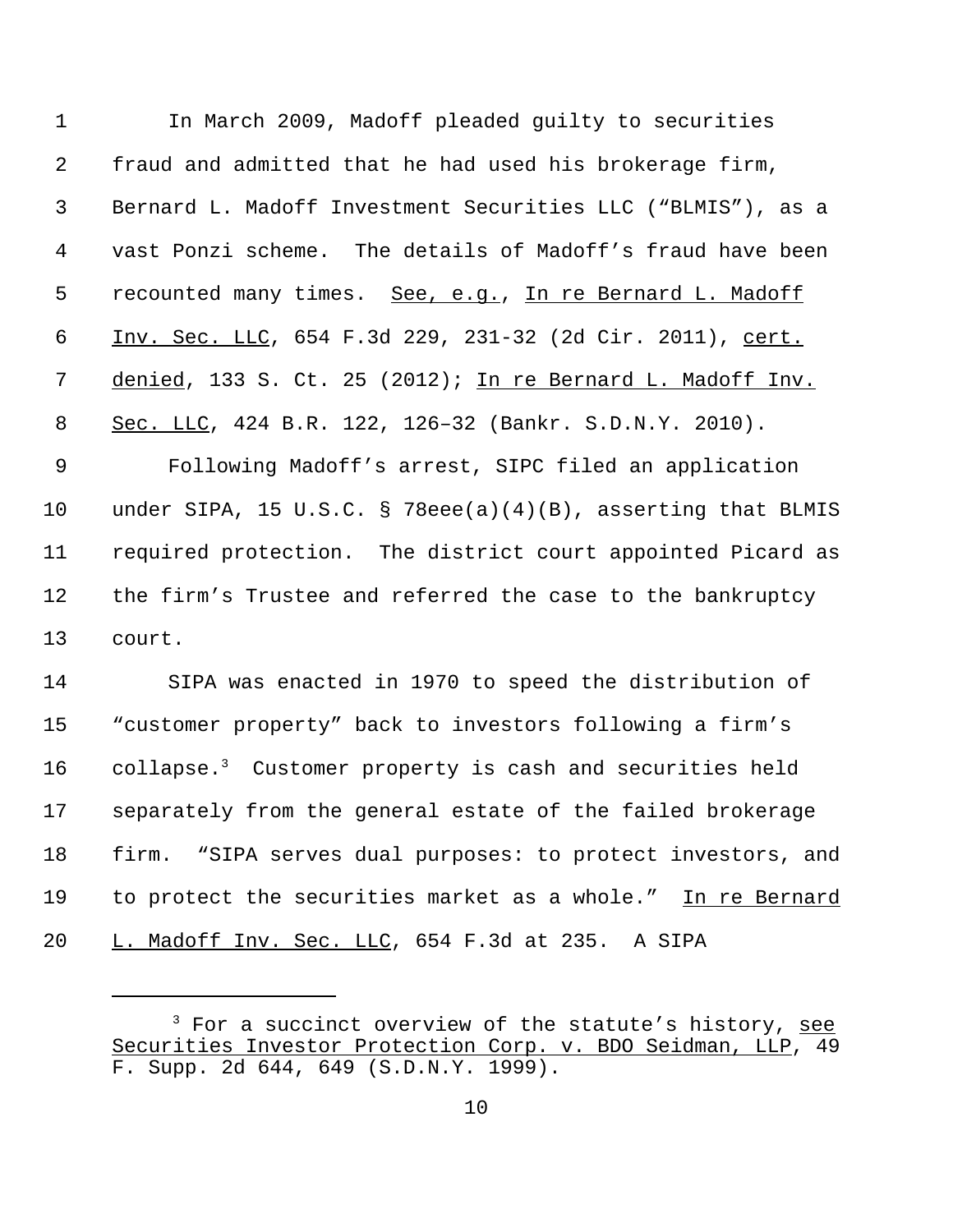liquidation confers priority on customer claims by an expeditious alternative to a traditional bankruptcy proceeding. Under SIPA, each customer shares ratably in the fund of customer property according to the customer's "net equity."

 If (as is often the case) the assets are not enough to satisfy all net equity claims, SIPC advances money (up to \$500,000 per customer) to the SIPA trustee, who is charged with assessing customer claims and making the ratable distributions. At the time of this appeal, SIPC had advanced approximately \$800 million.

 A trustee also has authority to investigate the circumstances surrounding the insolvency and to recover and distribute any remaining funds to creditors. Picard alleges that his investigation has uncovered evidence of wrongdoing by third parties who aided and abetted Madoff, and seeks to replenish the fund of customer property by taking action against various financial institutions that serviced BLMIS. Picard presses claims against JPMorgan Chase & Co., UBS AG, UniCredit Bank Austria AG, HSBC Bank plc, and affiliated

summarized one by one. We distill the detailed allegations

persons and entities. The allegations against each are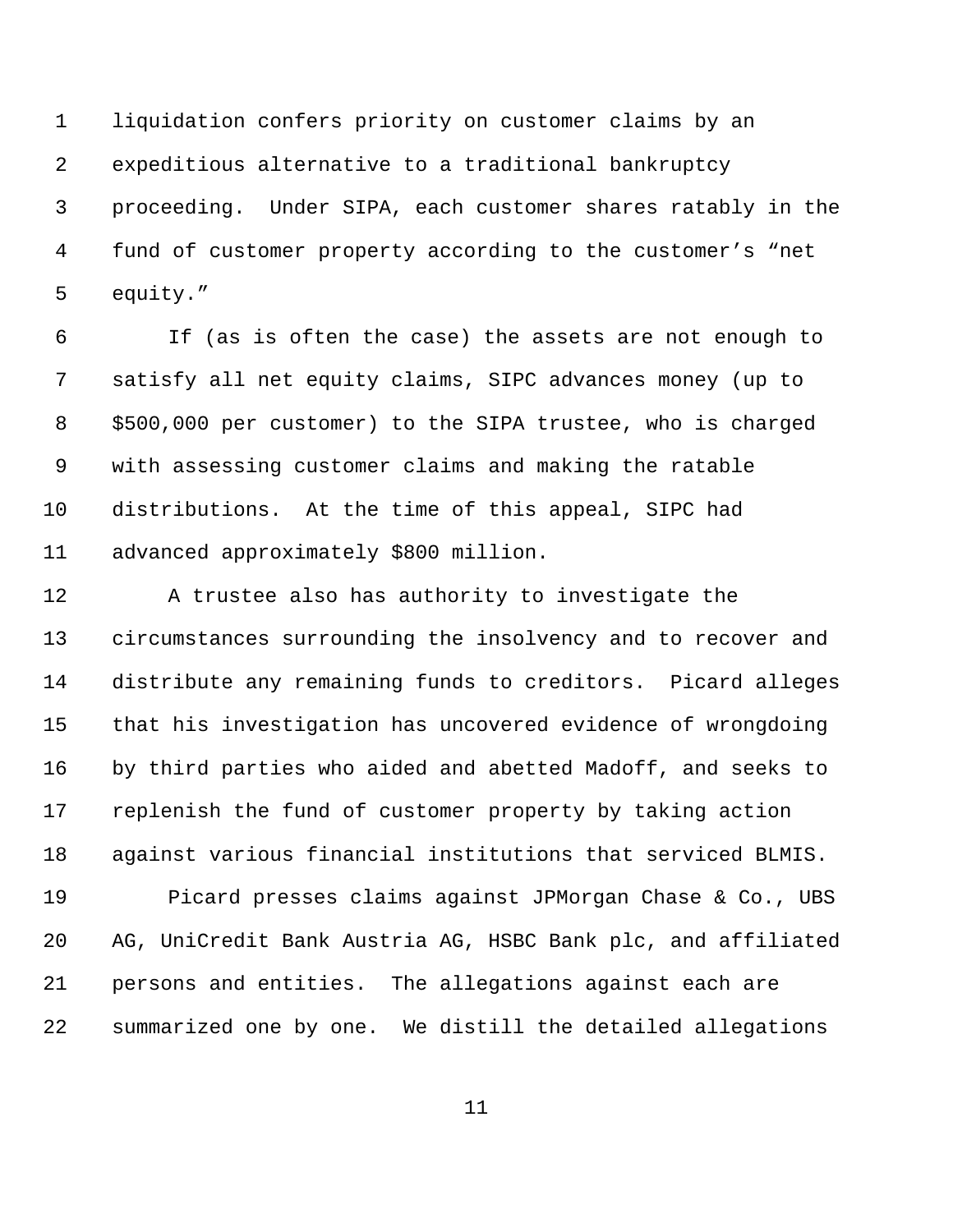from the consolidated complaints, and recount only the background needed to understand our analysis. At this stage of the litigation, the allegations are assumed to be true. 4 See Selevan v. N.Y. Thruway Auth., 584 F.3d 82, 88 (2d Cir. 2009).

 **JPMorgan**. Madoff maintained a checking account at 7 JPMorgan Chase & Co. ("JPMorgan")<sup>4</sup> for more than twenty years, beginning in 1986. In the years prior to BLMIS's bankruptcy, JPMorgan collected an estimated half billion dollars in fees, interest payments, and revenue from BLMIS. The Trustee alleges that JPMorgan was "at the very center" of Madoff's fraud and was "thoroughly complicit" in it. A 13 662  $\sqrt{15}$  Madoff's primary account with JPMorgan, the "703 Account," was where hundreds of billions of dollars of customer money were "commingled and ultimately washed." A 663 ¶ 2. The customer funds deposited into the 703 Account for "split-strike" securities transactions were instead funneled to other customers to sustain the illusion of large and reliable returns on investment.

<sup>&</sup>lt;sup>4</sup> Throughout this brief, "JPMorgan" refers to the four JPMorgan defendants: JPMorgan Chase & Co., JPMorgan Chase Bank, N.A., J.P. Morgan Securities LLC, and J.P. Morgan Securities Ltd.

 <sup>5</sup> Record citations refer to the joint appendix filed in the action under discussion.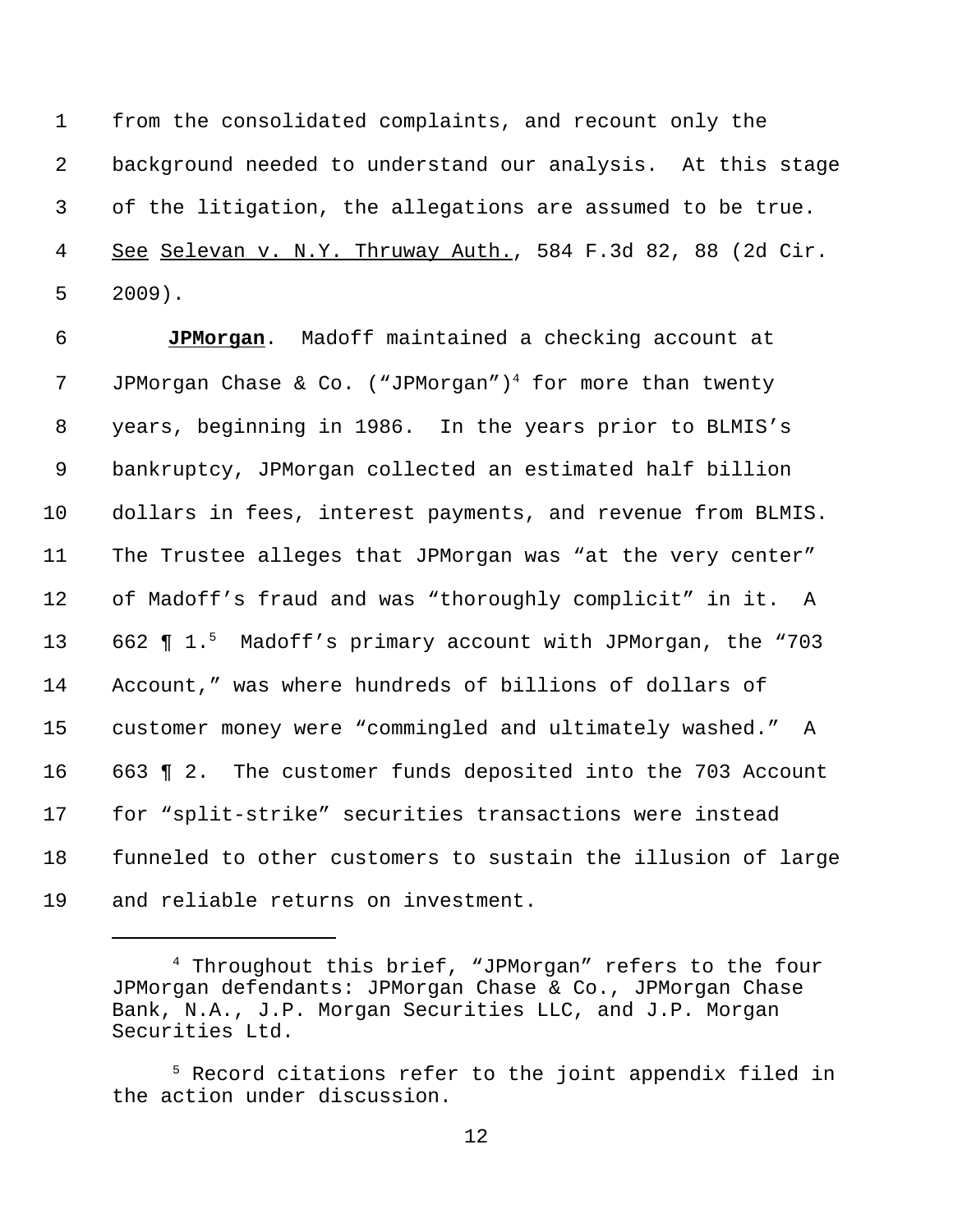The 703 Account was a retail checking account, not a commercial account. Billions of dollars from thousands of investors were deposited without being segregated or transferred to separate sub-accounts. These accounts exhibited, on their face, a "glaring absence of securities activity." A 714 ¶ 190. At the same time, numerous multi- million-dollar checks and wire transfers having no apparent business purpose were exchanged between Madoff and his close friend, Norman Levy (now dead).

 In 2006, due diligence conducted by JPMorgan revealed strong and steady yields by Madoff's feeder funds during a time when the S&P 100 dropped thirty percent. As one money manager later acknowledged, that was too good to be true. In June 2007, JPMorgan's Chief Risk Officer John Hogan learned at a lunch with JPMorgan money manager Matt Zames that "there is a well-known cloud over the head of Madoff and that his returns are speculated to be part of a [P]onzi scheme." A 695 ¶ 119. Hogan asked a junior analyst to run a Google search on Madoff, and made no further inquiries when the search yielded no hard evidence.

 Faced with "numerous indications of Madoff's fraud," in the fall of 2008 JPMorgan redeemed \$276 million of its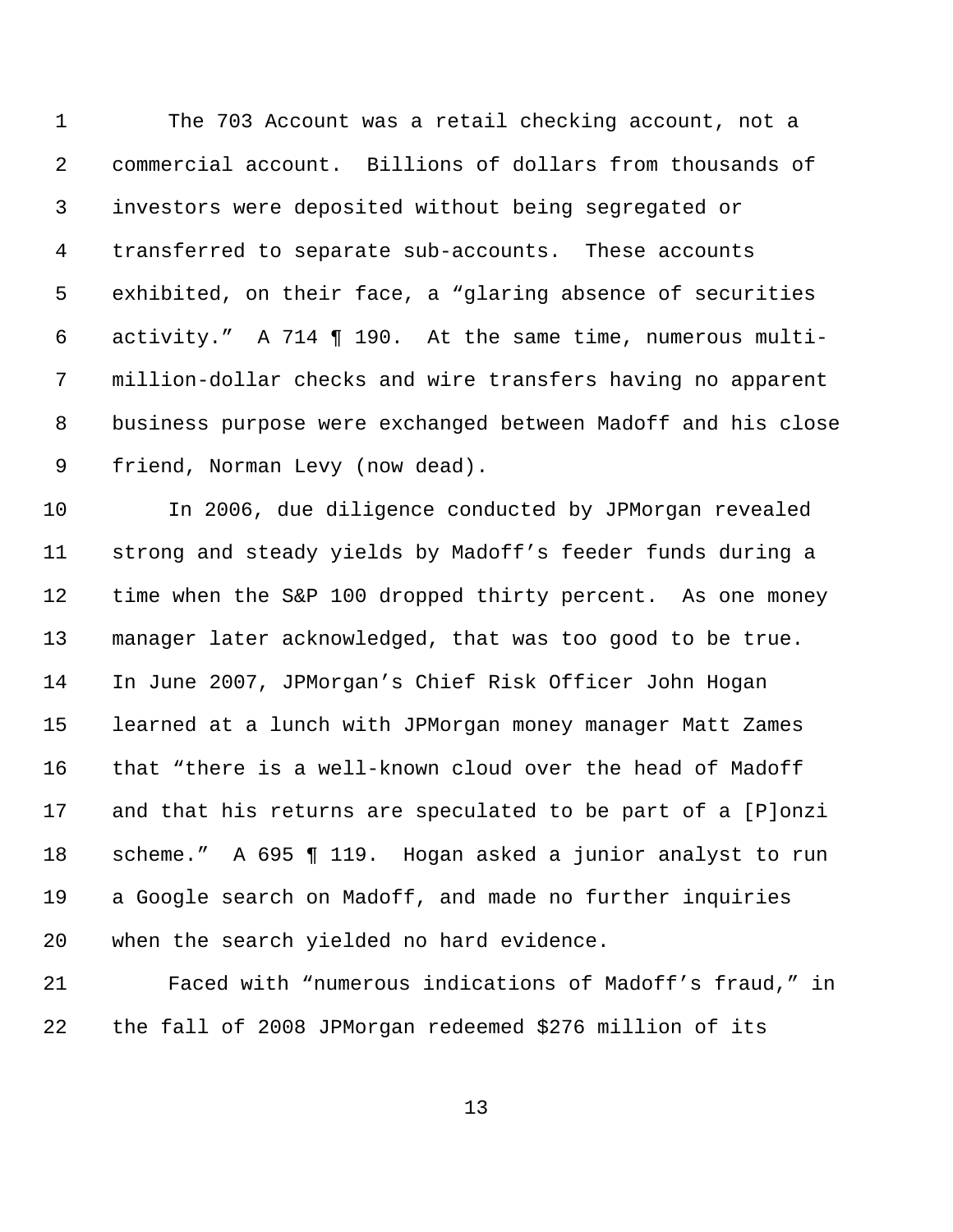investments in Madoff's feeder funds. A 705 ¶¶ 156-60; A 710 ¶ 178. But the company failed to tip off regulators or other investors. Though JPMorgan was uniquely positioned to put an end to Madoff's fraud, it quietly continued collecting its large fees.

**UBS and Access.** Defendants UBS AG<sup>6</sup> ("UBS") and Access 7 International Advisors  $LLC<sup>7</sup>$  ("Access") are sued for aiding and abetting Madoff's fraud by creating feeder funds and collecting investments from abroad. UBS acted as sponsor, manager, administrator, custodian, and primary banker of the funds. UBS reaped at least \$80 million in fees as it facilitated investments in BLMIS, despite clear indicia of fraud. The "prestigious name" of UBS was used "to legitimize and attract money to Madoff's fraud," but UBS

 6 "UBS" includes UBS AG, UBS (Luxembourg) S.A., UBS Fund Services (Luxembourg) S.A., UBS Third Party Management Company S.A., Roger Hartmann, Ralf Schroter, Rene Egger, Bernd Stiehl, Alain Hondequin, and Hermann Kranz.

 $7$  "Access" includes Access International Advisors LLC, Access International Advisors Europe Limited, Access International Advisors Ltd., Access Partners (Suisse) S.A., Access Management Luxembourg S.A., Access Partners S.A., Patrick Littaye, Claudine Magnon de la Villehuchet (in her capacities as Executrix and sole beneficiary of the Will of Thierry Magnon de la Villehuchet), Pierre Delandmeter, and Theodore Dumbauld. The Trustee also sues feeder funds created by UBS and Access such as Defendants Luxalpha SICA V and Groupement.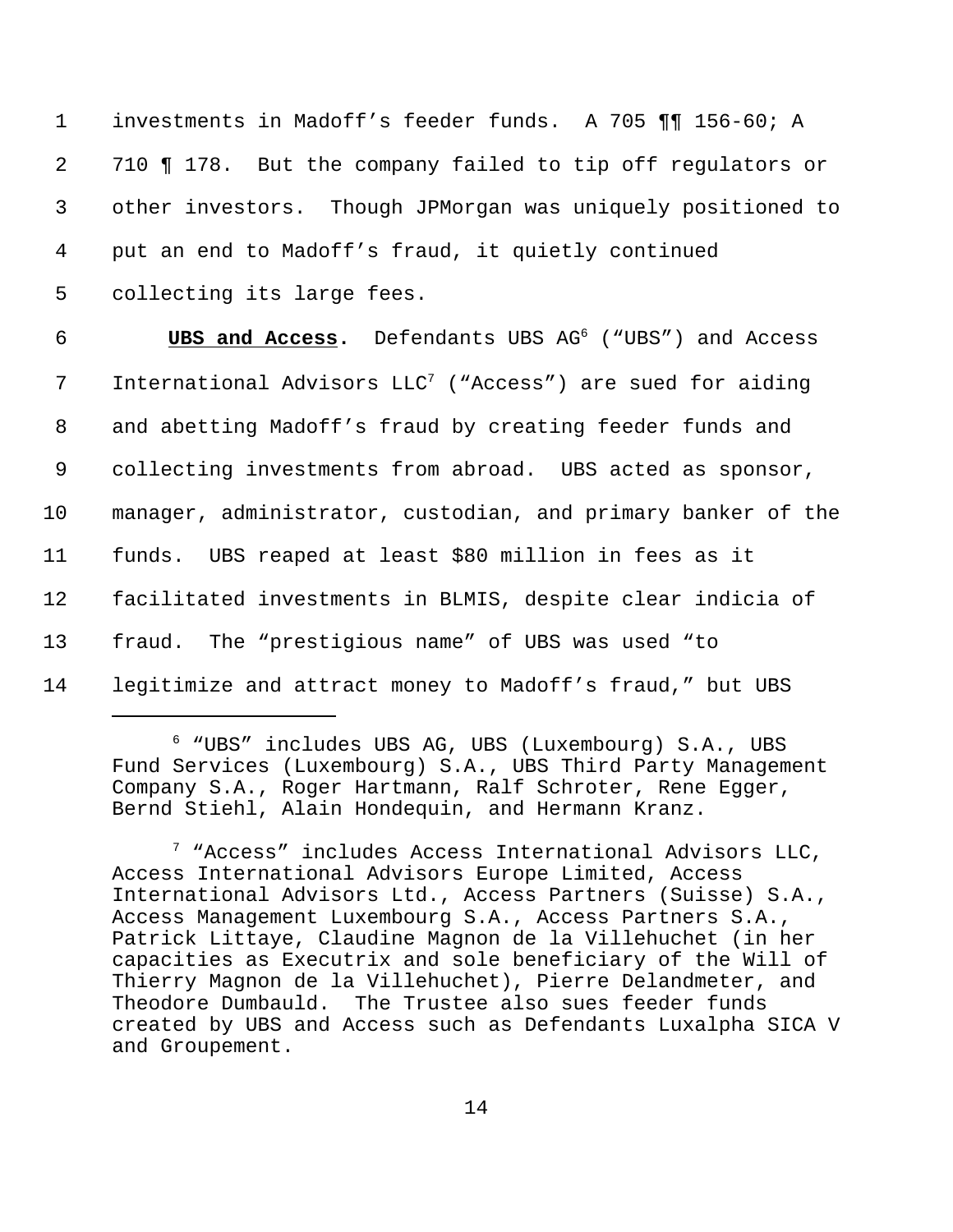agreed to "look the other way and to pretend that they were truly ensuring the existence of assets and trades when in fact they were not and never did." A 916 ¶ 5.

 UBS observed but ignored Madoff's lack of transparency and his uncanny ability to generate consistently high returns, except insofar as UBS declined to invest its own money in BLMIS or endorse Madoff's funds to its clients. In 2009, the Luxembourg regulator, the Commission de Surveillance du Secteur Financier, indicated that the failure of UBS to identify Madoff as a possible fraud was a violation of Luxembourg law.

 Access was also alerted to Madoff's suspicious investment activities. In 2006, internal managers at Access became worried about the volume of options trades being reported by Madoff, and hired an independent consultant to investigate. The consultant concluded that Madoff could not possibly have executed the volume of options or equities trades he reported, and that his trading revealed "either extremely sloppy errors or serious omissions" that suggest he "doesn't really understand the costs of the option strategy." A 977 ¶ 218 (emphasis removed). Access concealed the consultant's findings and continued active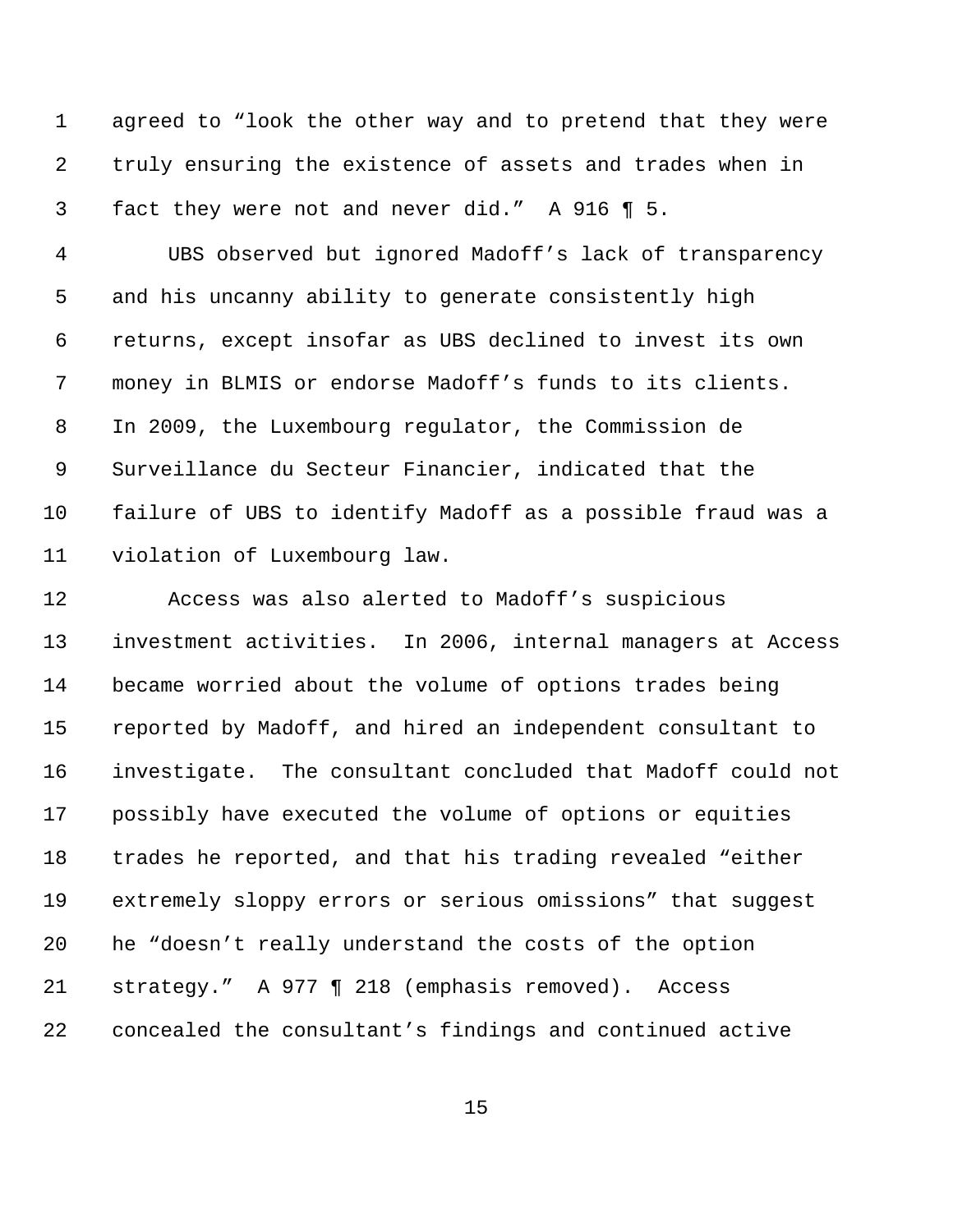recruitment of investors for Madoff's feeder funds in order to keep churning its fees.

 **Unicredit**. Madoff's fraud drew billions from abroad. With the help of UniCredit Bank Austria AG ("Bank Austria") and 20:20 Medici AG ("Bank Medici"), one Sonja Kohn established several Madoff feeder funds (the "Medici Funds"). Together, they funneled nearly \$3 billion into BLMIS. UniCredit S.p.A. and its two subsidiaries, Pioneer Alternative Investment Management Limited ("Pioneer") and Bank Austria (collectively, the "UniCredit entities"), helped to promote the Medici Funds and thereby facilitated the fraud.

 The UniCredit entities and their affiliates made a lot of money servicing the Medici funds: Bank Medici took more than \$15 million in fees; and BA Worldwide, more than \$68 million. The UniCredit entities were well aware that Madoff's returns were highly suspicious, and that the extent of BLMIS's trading activities was facially impossible. Yet they continued to aggressively market the Madoff feeder funds to new customers while purporting to provide oversight. Among the signs overlooked by the UniCredit entities were Madoff's failure to identify counterparties to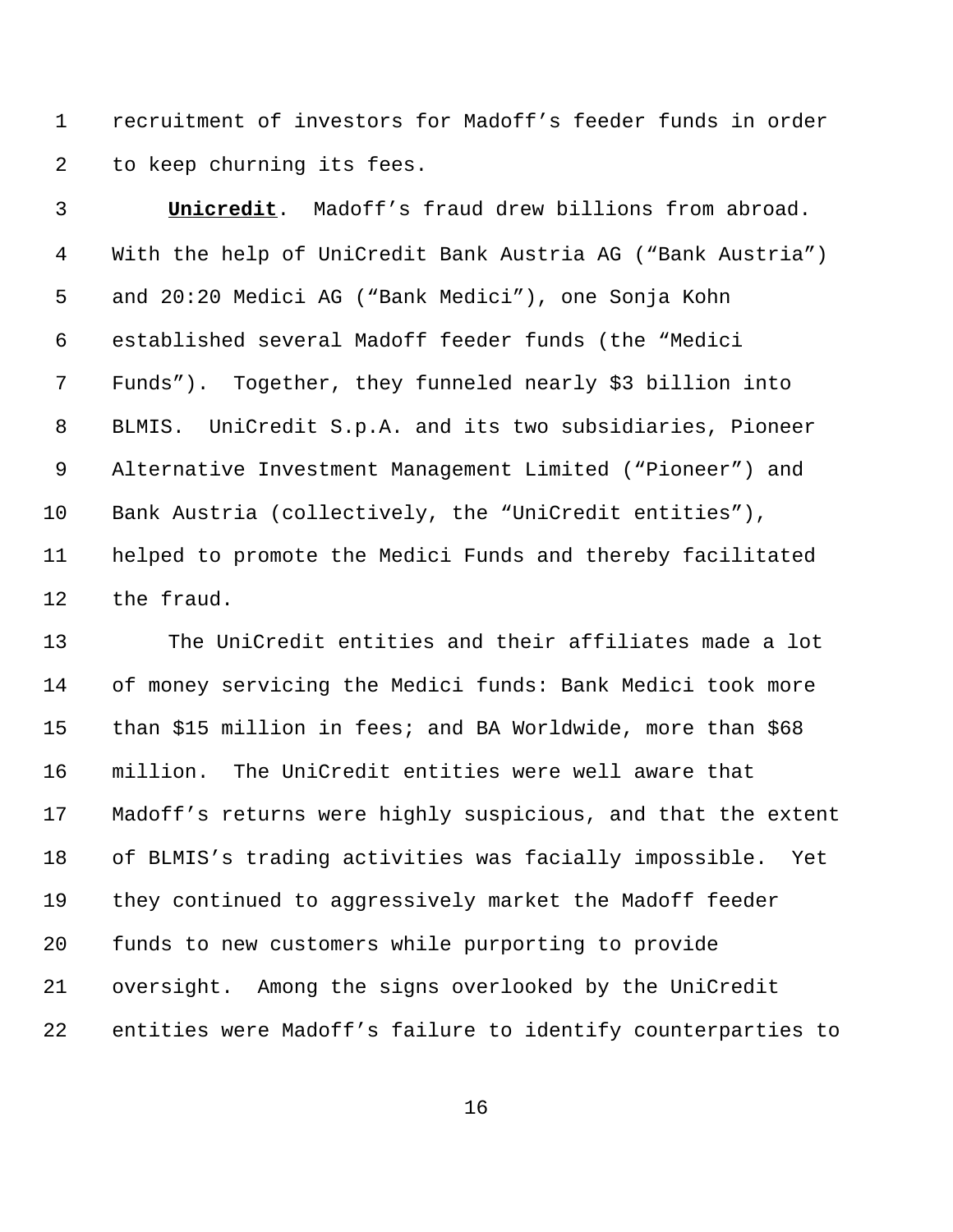BLMIS's options transactions, BLMIS's atypical fee structure, and Madoff's impossibly high volume of transactions. Shortly after Madoff's arrest, a senior research analyst at Pioneer wrote, "[w]e should be the professionals protecting investors from this fraud . . . [but] there is not one [due diligence] report in the files except for one in May 2005." A 136 ¶ 314 (brackets in original).

**HSBC**. HSBC Bank plc ("HSBC")<sup>8</sup> established Madoff feeder funds (at least eighteen in seven different countries) that injected capital into the Ponzi scheme while ignoring obvious warning signs. As custodian and administrator of the funds, HSBC was required to hold the fund assets and handle day-to-day operations. HSBC also created derivative products, such as notes and swaps, to increase the flow of investment. These funds fed at least

 The HSBC Defendants include HSBC Bank plc, HSBC Holdings plc, HSBC Securities Services (Luxembourg) S.A., HSBC Institutional Trust Services (Ireland) Limited, HSBC Securities Services (Ireland) Limited, HSBC Institutional Trust Services (Bermuda) Limited, HSBC Bank USA, N.A., HSBC Securities Services (Bermuda) Limited, HSBC Bank (Cayman) Limited, HSBC Private Banking Holdings (Suisse) S.A., HSBC Private Bank (Suisse) S.A., HSBC Fund Services (Luxembourg) S.A., and HSBC Bank Bermuda Limited.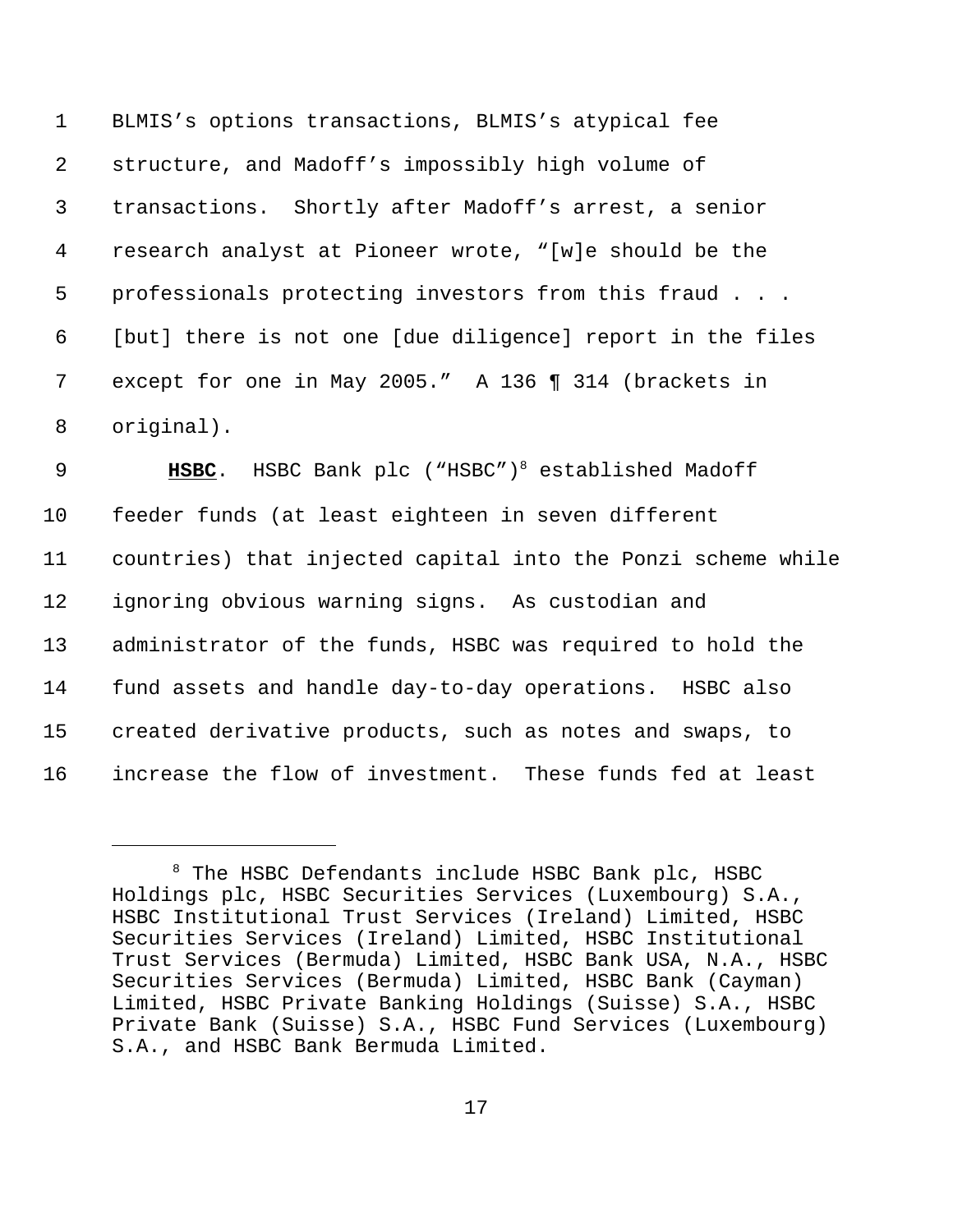\$8.9 billion into Madoff's scheme, a sum representing nearly forty percent of BLMIS's capital under management.

 HSBC represented to customers that it exercised supervision and control over fund assets, whereas BLMIS itself took the role of custodian. Had HSBC performed oversight diligently, it would have seen thousands of instances in which Madoff's purported trades exceeded the total market volume of such trades on the given day. Repeatedly, industry analysts and HSBC's own due diligence team openly questioned Madoff's extraordinary success, lack of transparency, and incredible trading volume.

 In September 2005, HSBC commissioned KPMG LLP to detect potential fraud in BLMIS's operations. Resulting reports in 2006 and 2008 warned that BLMIS's role as custodian of its own funds posed a risk that the trades were "a sham in order to divert client cash." A 89 ¶ 168. Nonetheless, HSBC continued to "enable[]" Madoff in order to reap a windfall. A 35 ¶ 1. In sum, HSBC "engineered a labyrinth of hedge funds, management companies, and service providers that, to unsuspecting outsiders, seemed to compose a formidable system of checks and balances," yet, in reality, "it provided different modes for directing money to Madoff while avoiding scrutiny and maximizing fees." A 36 ¶ 4.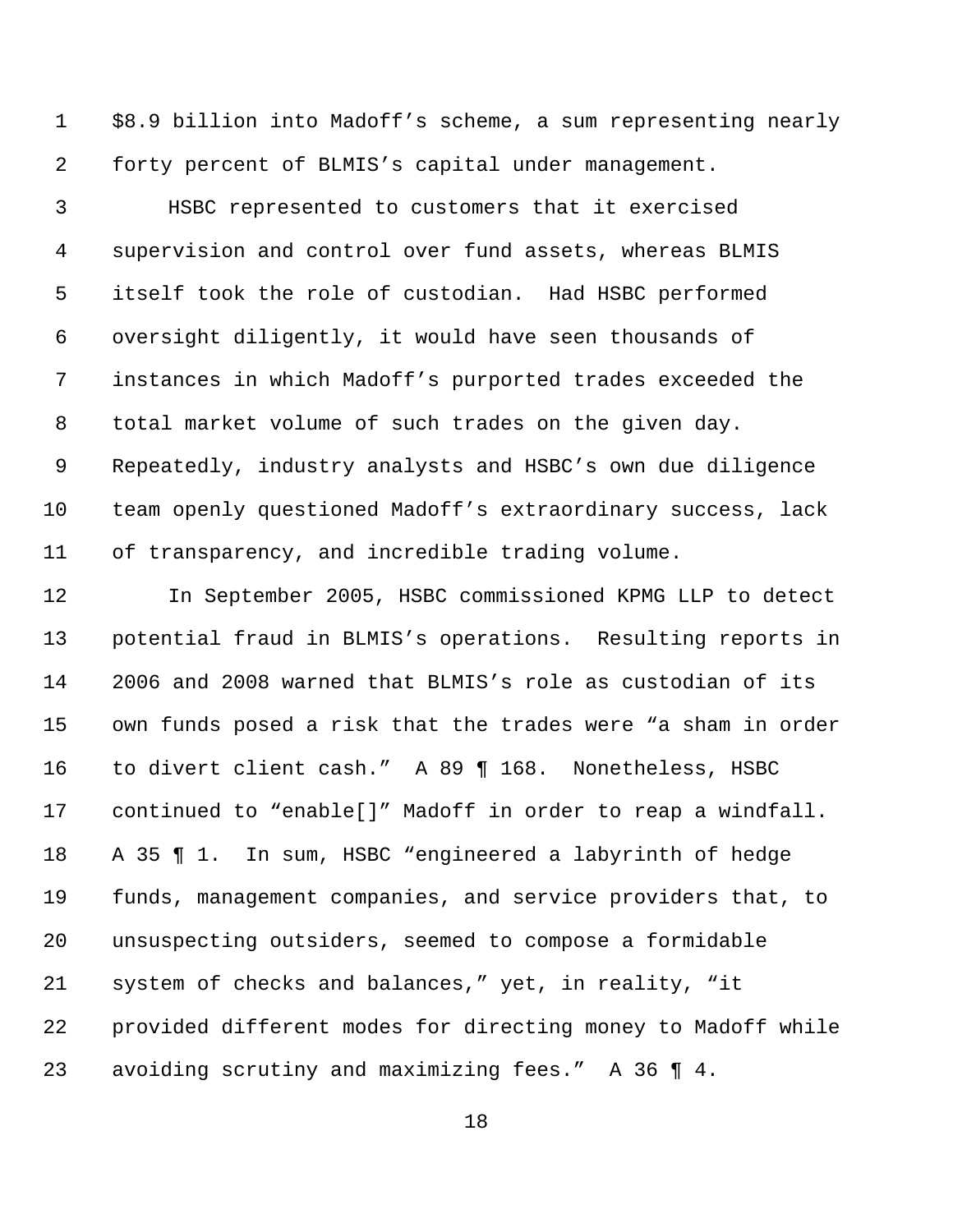**Procedural History**. On July 15, 2009, the Trustee commenced an adversary proceeding in the United States Bankruptcy Court for the Southern District of New York against HSBC and thirty-six others, including UniCredit and 5 Pioneer. The Amended Complaint sought recovery of \$2 billion in preferential or fraudulent transfers (Counts 1 through 19), and asserted four common law causes of action: aiding and abetting fraud, aiding and abetting breach of fiduciary duty, unjust enrichment, and money had and received (collectively, the "common law claims"). These common law claims sought \$6.6 billion from HSBC and \$2 billion from the remaining defendants. A contribution claim was asserted under New York law.

 On a motion by the UniCredit entities, the district court withdrew the reference to the bankruptcy court, for the limited purpose of deciding two threshold issues: (1) the Trustee's standing to assert the common law claims, and (2) preemption of these claims by the Securities Litigation Uniform Standards Act ("SLUSA").

 The common law claims and the contribution claim were dismissed by Judge Rakoff in July 2011, on the grounds that

<sup>&</sup>lt;sup>9</sup> This proceeding consolidated two actions, one against HSBC and one against UniCredit and Pioneer.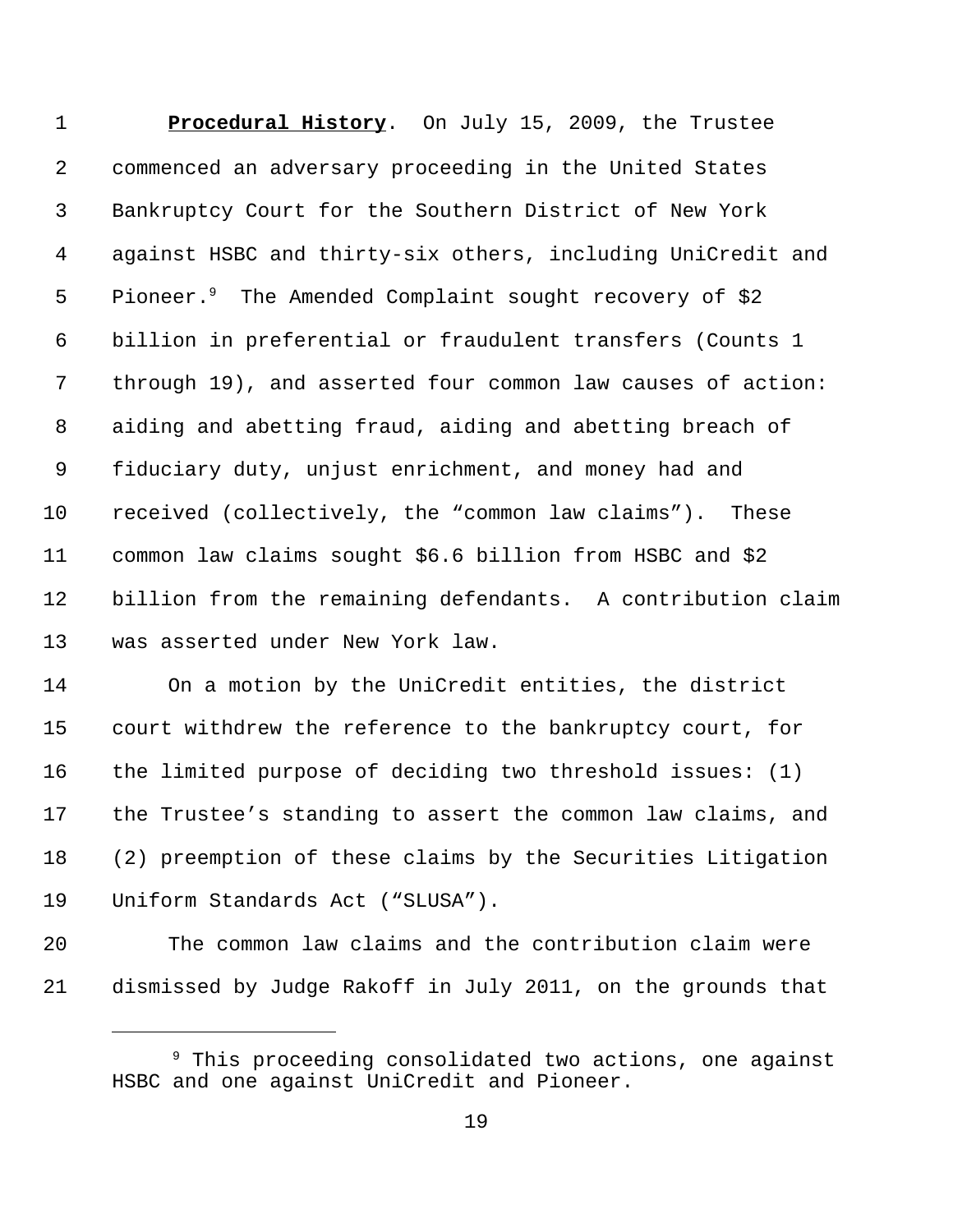the Trustee was in pari delicto with the defendants, lacked standing to assert the common law claims on customers' behalf, and could not demonstrate a right to contribution. 4 See Picard v. HSBC Bank PLC, 454 B.R. 25, 37 (S.D.N.Y. 2011). The court did not reach the question whether SLUSA bars the Trustee's claims. Id.

 The Trustee's adversary proceeding against JPMorgan was commenced in December 2010. As in the proceedings against HSBC and UniCredit, the Trustee asserted common law claims seeking \$19 billion for, inter alia, aiding and abetting fraud, aiding and abetting breach of fiduciary duty, unjust enrichment, and conversion.

 The adversary proceeding against UBS followed. Also named were Access, several of its affiliates, and two feeder funds. Again, the Trustee asserted common law claims for aiding and abetting fraud, aiding and abetting breach of fiduciary duty, unjust enrichment, and conversion, among others. Damages of approximately \$2 billion were sought on behalf of the customers of BLMIS (rather than BLMIS itself).

 All Defendants (except Luxalpha and two individual Defendants) moved to dismiss the common law claims and the contribution claim.In November 2011, Judge McMahon granted the motions. See Picard v. JPMorgan Chase & Co., 460 B.R.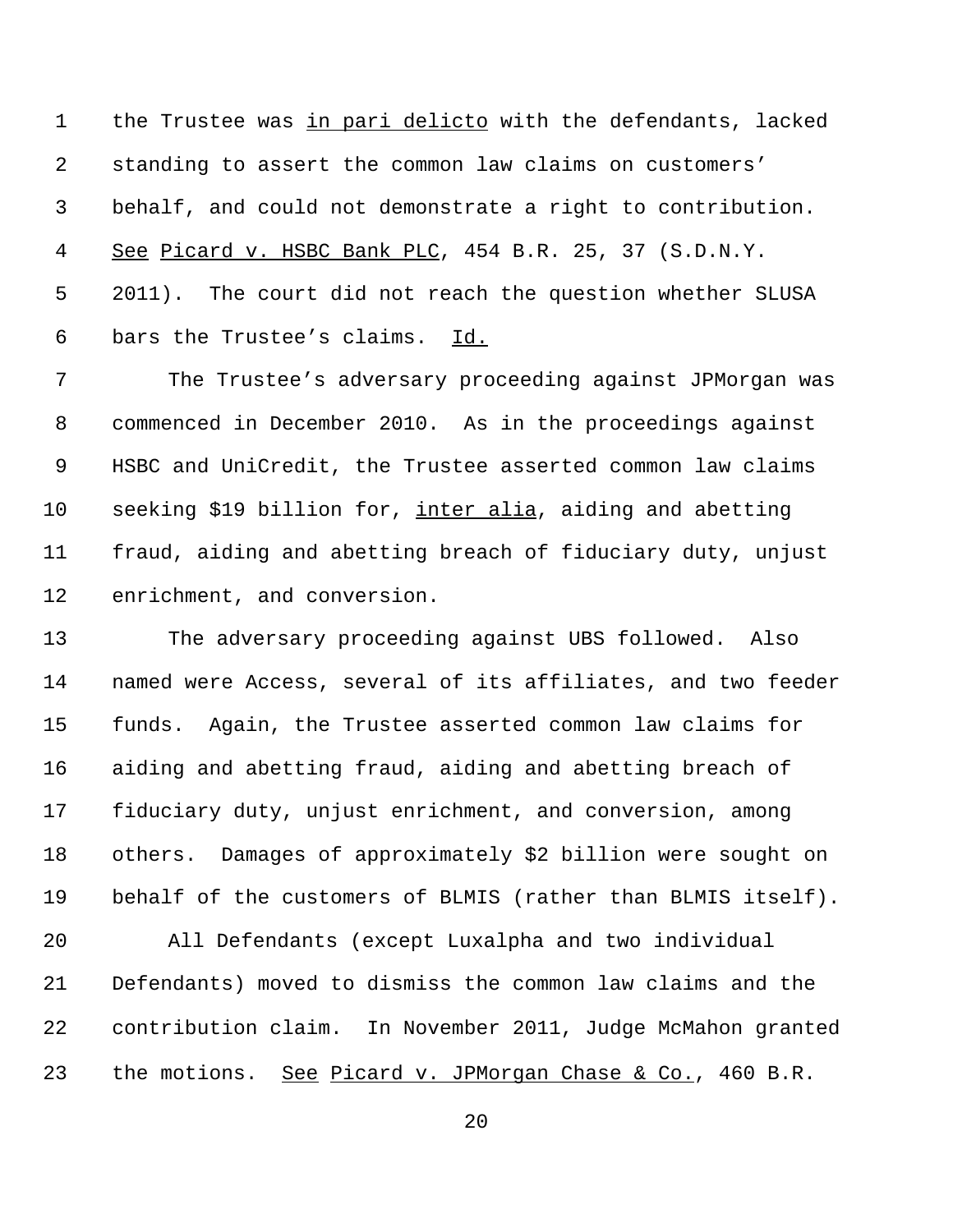| $\mathbf 1$ | 84 (S.D.N.Y. 2011). Judge McMahon concluded (as did Judge              |
|-------------|------------------------------------------------------------------------|
| 2           | Rakoff) that the Trustee lacks standing to bring an action             |
| 3           | on behalf of third parties and has no valid claim for                  |
| 4           | contribution. Id. at 106.                                              |
| 5           | <b>DISCUSSION</b>                                                      |
| 6           | We review de novo a district court's dismissal of                      |
| 7           | causes of action for failure to state a claim for relief or            |
| 8           | lack of standing. See Fulton v. Goord, 591 F.3d 37, 41 (2d             |
| 9           | Cir. 2009). Point I considers the Trustee's claims as                  |
| 10          | asserted by him on behalf of BLMIS itself; Point II                    |
| 11          | considers claims asserted by the Trustee on behalf of                  |
| 12          | BLMIS's customers.                                                     |
| 13          | I.                                                                     |
| 14          | We agree with the district courts that the Trustee's                   |
| 15          | common law claims asserted on behalf of BLMIS are barred by            |
| 16          | the doctrine of in pari delicto.                                       |
| 17          | Α                                                                      |
| 18          | Under New York law, <sup>10</sup> one wrongdoer may not recover        |
| 19          | <u>See Kirschner v. KPMG LLP</u> , 938 N.E.2d 941,<br>against another. |

 "In a bankruptcy proceeding, state law  $. . .$ determines whether a right to sue belongs to the debtor or to the individual creditors." Wight v. BankAmerica Corp., 219 F.3d 79, 86 (2d Cir. 2000) (citation and internal quotation marks omitted). New York law governs here.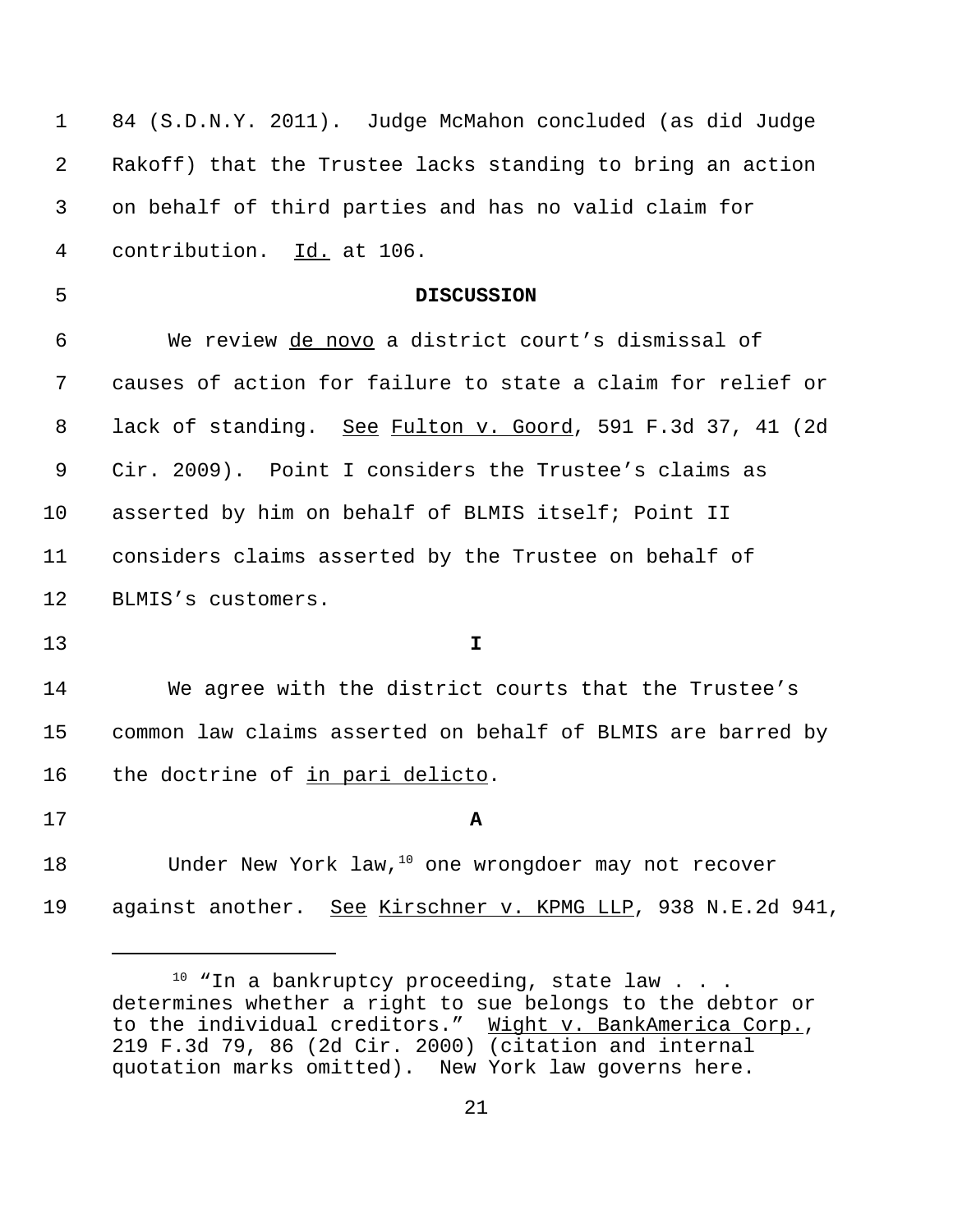950 (N.Y. 2010). The principle that a wrongdoer should not profit from his own misconduct "is . . . strong in New York." Id. at 964. The New York Appellate Division, First 4 Department, has long applied the doctrine of in pari delicto to bar a debtor from suing third parties for a fraud in which he participated. See Barnes v. Hirsch, 212 N.Y.S. 536, 539 (App. Div. 1st Dep't 1925) ("The bankrupts could not recover against these defendants for bucketing orders because they were responsible for the illegal transaction and parties to the fraud."), aff'd, 152 N.E. 424 (N.Y. 1926).

12 A "claim against a third party for defrauding a corporation with the cooperation of management accrues to 14 creditors, not to the guilty corporation." Shearson Lehman Hutton, Inc. v. Wagoner, 944 F.2d 114, 120 (2d Cir. 1991) 16 (citing Barnes, 212 N.Y.S. at 537). The debtor's misconduct is imputed to the trustee because, innocent as he may be, he 18 acts as the debtor's representative. See Wight v. BankAmerica Corp., 219 F.3d 79, 87 (2d Cir. 2000) ("[B]ecause a trustee stands in the shoes of the corporation, the Wagoner rule bars a trustee from suing to

recover for a wrong that he himself essentially took part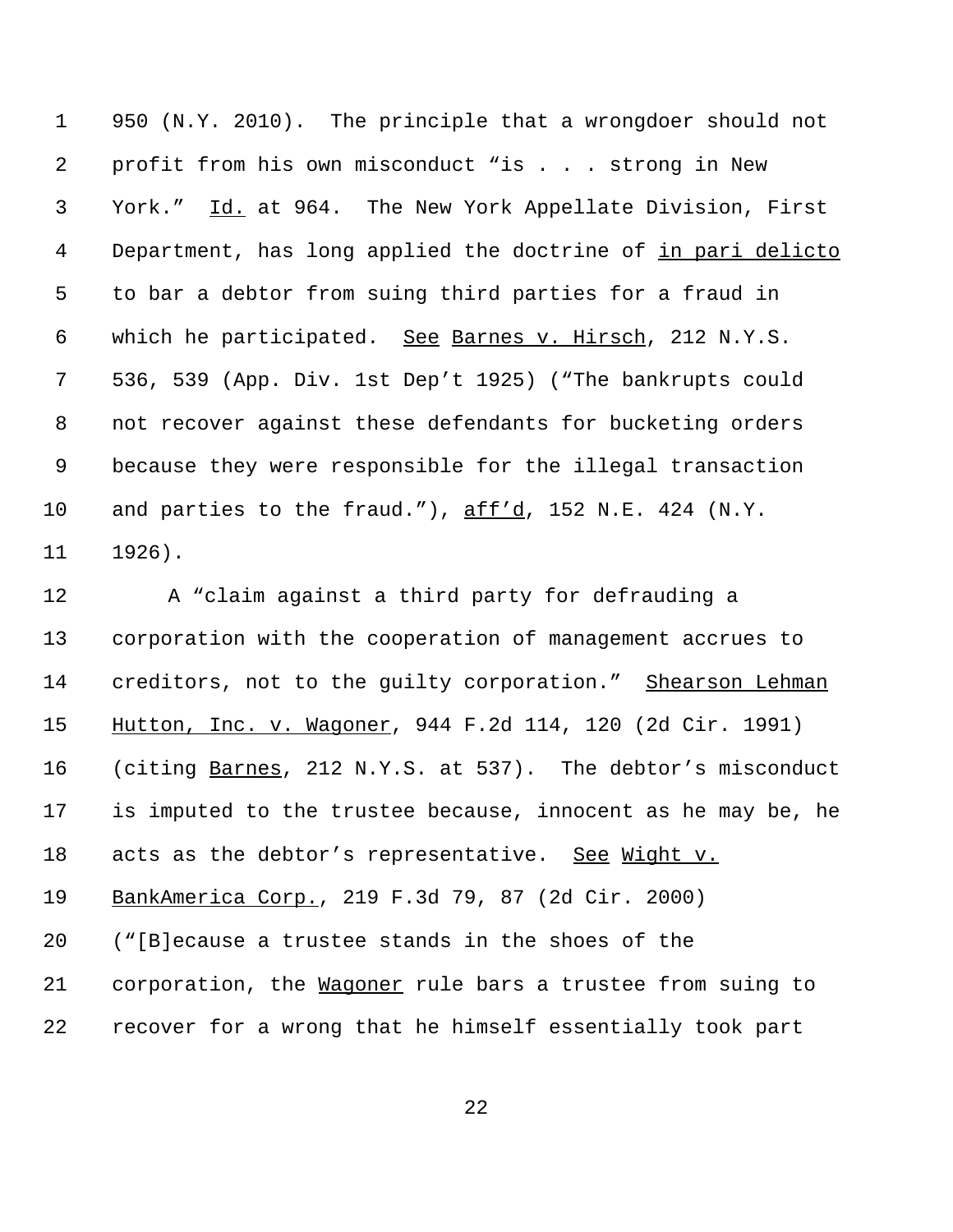in."); accord Breeden v. Kirkpatrick & Lockhart LLP (In re Bennett Funding Grp., Inc.), 336 F.3d 94, 99-100 (2d Cir. 2003) (applying Wagoner rule in the context of "the greatest Ponzi scheme [then] on record" and holding that "the defrauded investors and not the bankruptcy trustee" were entitled to pursue malpractice claims against attorneys and 7 accountants arising from the fraud).<sup>11</sup>

 Picard alleges that the Defendants were complicit in Madoff's fraud and facilitated his Ponzi scheme by providing (well-paid) financial services while ignoring obvious warning signs. These claims fall squarely within the rule 12 of Wagoner and the ensuing cases: Picard stands in the shoes of BLMIS and may not assert claims against third parties for participating in a fraud that BLMIS orchestrated.

<sup>&</sup>lt;sup>11</sup> See also Kirschner v. Grant Thornton LLP, No. 07 Civ. 11604 (GEL), 2009 WL 1286326, at \*10 (S.D.N.Y. Apr. 14, 2009) (applying Wagoner rule to dismiss fraud and breach of fiduciary claims where the debtor "participated in, and benefitted from, the very wrong for which it seeks to recover"), aff'd, 626 F.3d 673 (2d Cir. 2010); Hirsch v. Arthur Andersen & Co.*,* 72 F.3d 1085, 1094-95 (2d Cir. 1995) (holding that even though "there [was] at least a theoretical possibility that some independent financial injury to the Debtors might be established," the Wagoner rule precluded standing "because of the Debtors' collaboration with the defendants-appellees in promulgating and promoting the Colonial Ponzi schemes").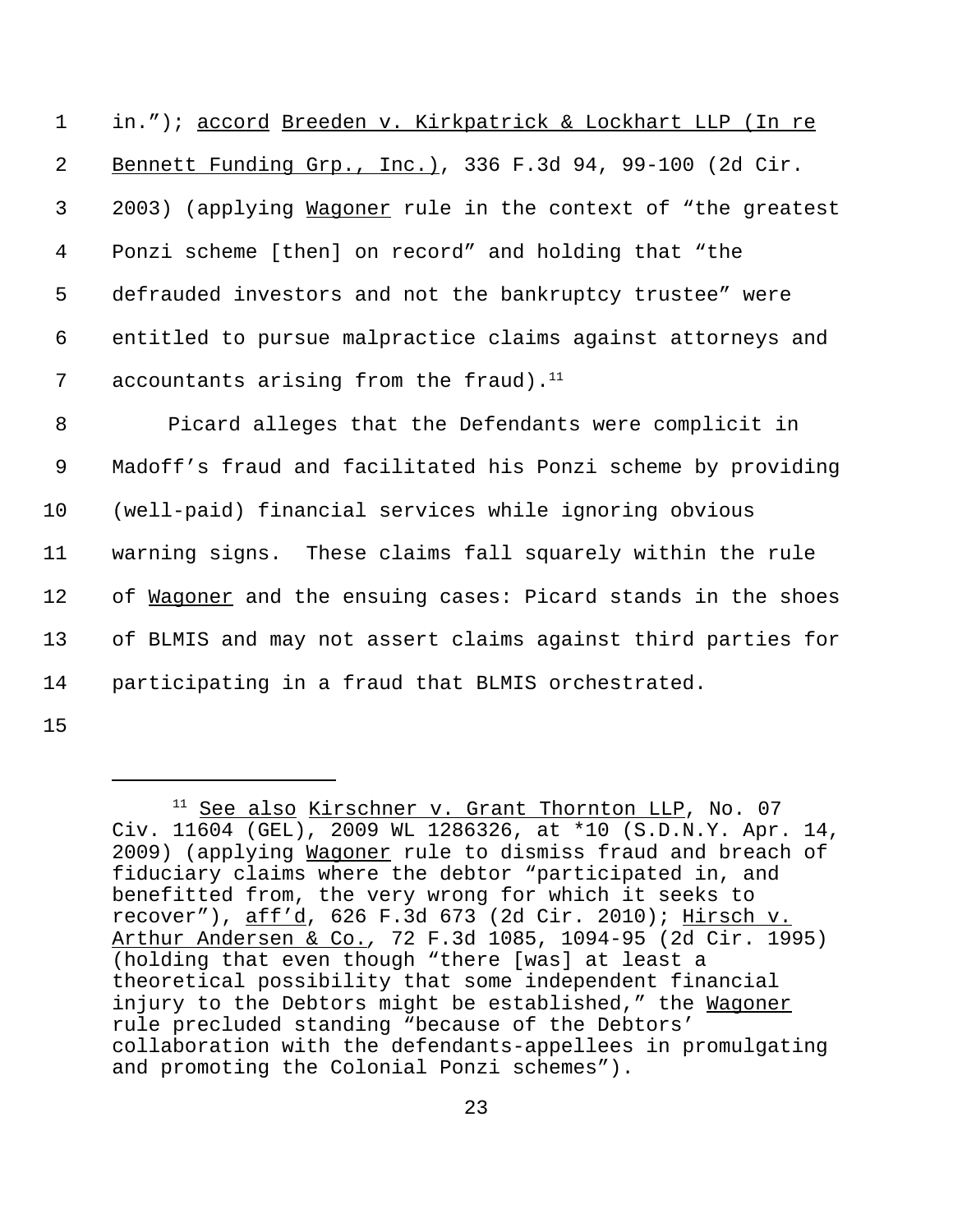| $\mathbf{1}$ | Picard's scattershot responses are resourceful, but                     |
|--------------|-------------------------------------------------------------------------|
| 2            | they all miss the mark. He contends that a SIPA trustee is              |
| $\mathsf{3}$ | exempt from the Wagoner rule, but adduces no authority. He              |
| 4            | argues that the rationale of the in pari delicto doctrine is            |
| 5            | not served here because he himself is not a wrongdoer; but              |
| 6            | neither were the trustees in the cases cited above. <sup>12</sup><br>He |
| 7            | contends that in pari delicto should not impede the                     |
| 8            | enforcement of securities laws, citing Bateman Eichler, Hill            |
| 9            | Richards, Inc. v. Berner, 472 U.S. 299 (1985); but Bateman              |
| $10 \,$      | Eichler is inapposite. See id. at 315-16 (holding that in               |
| 11           | pari delicto would not prevent defrauded tippee from                    |
| 12           | bringing suit against defrauding tipper, at least absent                |
| 13           | further inquiry into "relative culpabilities" of tippee and             |
| 14           | tipper). <sup>13</sup> He invokes the "adverse interest" exception,     |

 $12$  Relatedly, he argues that in a typical bankruptcy in pari delicto is designed to bar corporate malefactors, including shareholders, from recovering, whereas in a SIPA liquidation the trustee marshals assets for the benefit of the customer property estate. Accordingly, there is no similar concern here that funds collected by the trustee would be distributed to wrongdoers. But, in Kirschner v. KPMG LLP, the New York Court of Appeals declined to make an exception to the in pari delicto doctrine despite the trustee's urging that proceeds would "benefit blameless unsecured creditors . . . and shareholders." Kirschner v. KPMG LLP, 938 N.E.2d 941, 958 (N.Y. 2010).

 $13$  Like the Supreme Court in Bateman Eichler, we recently declined to apply in pari delicto to bar suit in a private civil antitrust action, "where private actions play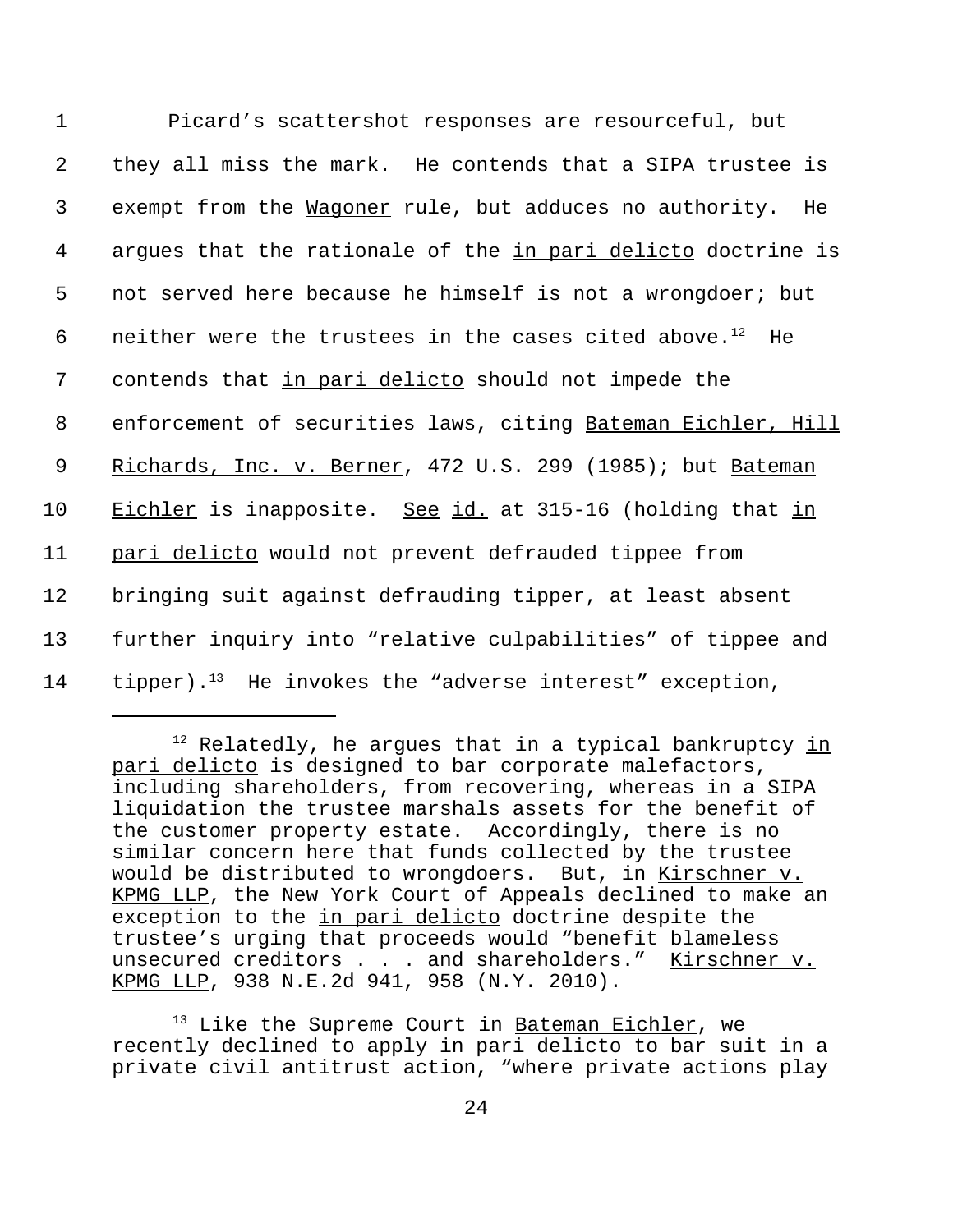|                 | 1 which directs a court not to impute to a corporation the bad       |
|-----------------|----------------------------------------------------------------------|
|                 | 2 acts of its agent when the fraud was committed for personal        |
| 3 <sup>7</sup>  | benefit. See The Mediators, Inc. v. Manney (In re                    |
| $4\overline{ }$ | Mediators, Inc.), 105 F.3d 822, 827 (2d Cir. 1997).                  |
| 5               | However, "this most narrow of exceptions" is reserved for            |
|                 | 6 cases of "outright theft or looting or embezzlement                |
| 7 <sup>7</sup>  | where the fraud is committed against a corporation rather            |
| 8               | than on its behalf." <sup>14</sup> Kirschner v. KPMG LLP, 938 N.E.2d |
| 9               | 941, 952 (N.Y. 2010). It is not possible thus to separate            |

a significant role in the enforcement scheme." Gatt Commc'ns, Inc. v. PMC Assocs., L.L.C., 711 F.3d 68, 80 (2d Cir. 2013) (dismissing action on threshold question of antitrust standing). Here, in contrast, barring claims brought by Madoff's successor-in-interest would not preclude his victims from bringing suit individually. See infra p. 58 n.29. In pari delicto does not apply to all wrongdoers; the doctrine targets those who "actively participate in the illegal scheme and who are substantially at fault." Gatt Commc'ns, 711 F.3d at 84 (Wesley, J., concurring). The pleadings here leave us with no doubt that BLMIS--in whose shoes the Trustee stands--bore at least "substantially equal responsibility" for the injuries the Trustee now seeks to redress. See Bateman Eichler, 472 U.S. at 310-11. Accordingly, application of the rule in this context is well established. See, e.g., Wagoner, 944 F.2d at 120; Wight, 219 F.3d at 87.

 $14$  When, as here, principal and agent are "one and the same . . . the adverse interest exception is itself subject to an exception styled the 'sole actor' rule," which "imputes the agent's knowledge to the principal notwithstanding the agent's self-dealing." In re Mediators, Inc., 105 F.3d at 827.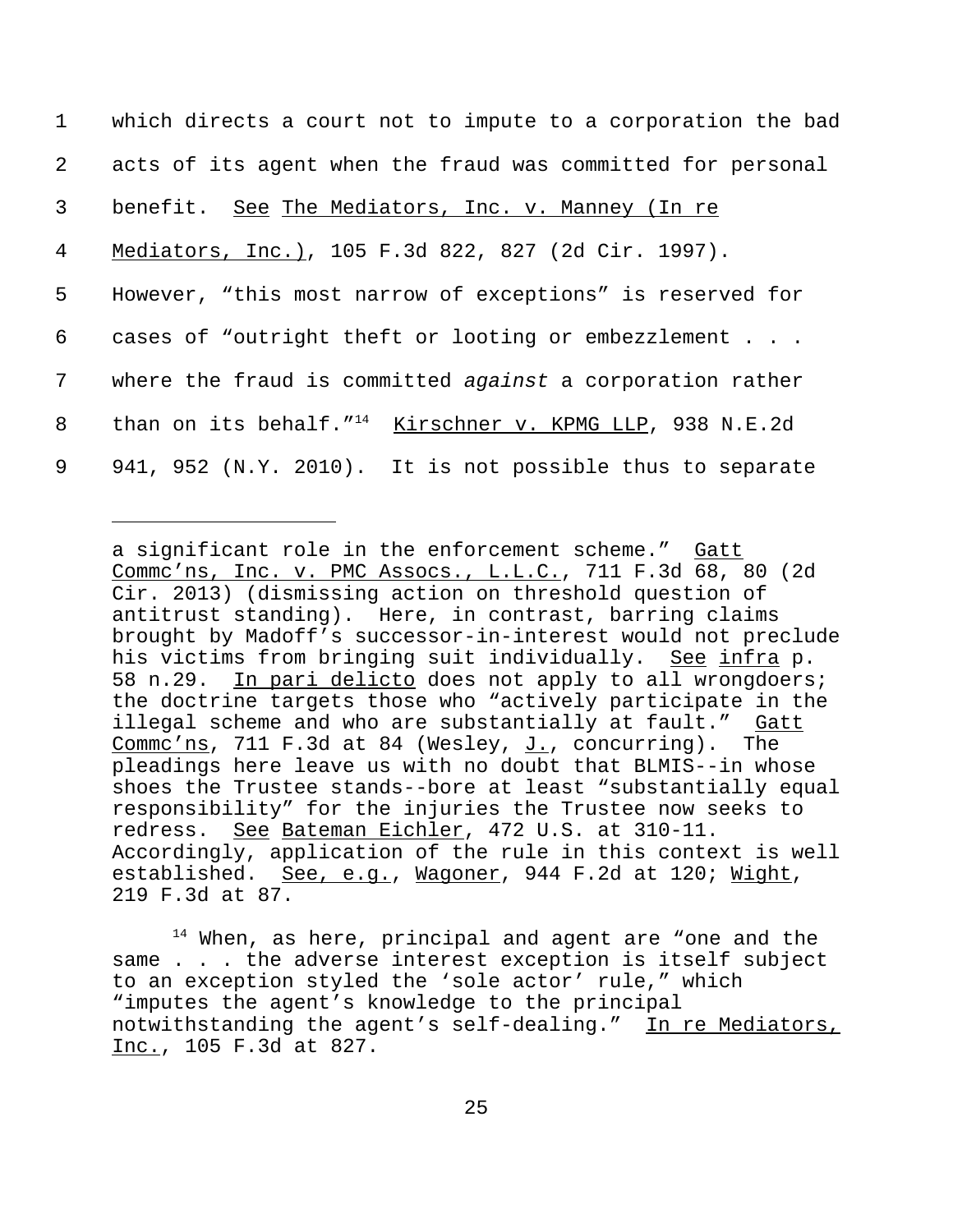| 1              | BLMIS from Madoff himself and his scheme. Finally, Picard     |
|----------------|---------------------------------------------------------------|
| $\overline{2}$ | argues that the district courts should not have applied the   |
| 3              | in pari delicto doctrine at the pleadings stage; but the New  |
| 4              | York Court of Appeals has held otherwise. See id. at 947      |
| 5              | n.3; see also Wagoner, 944 F.2d at 120. Early resolution is   |
| 6              | appropriate where (as here) the outcome is plain on the face  |
| 7              | of the pleadings.                                             |
| 8              | ${\bf B}$ .                                                   |
| $\overline{9}$ | The Trustee's claim for contribution is the only one          |
| $10 \,$        | that may escape the bar of in pari delicto. See Barrett v.    |
| 11             | United States, 853 F.2d 124, 127 n.3 (2d Cir. 1988)           |
| 12             | (explaining that parties seeking contribution are             |
| 13             | necessarily in pari delicto). <sup>15</sup> The Trustee seeks |
| 14             | contribution for payments made to BLMIS customers under       |
| 15             | SIPA, on the theory that the Defendants are joint             |
| 16             | tortfeasors with BLMIS under New York law.                    |
| 17             |                                                               |

<sup>&</sup>lt;sup>15</sup> Some courts have suggested that Wagoner nevertheless bars a contribution claim. See, e.g., Devon Mobile Commc'ns Liquidating Trust v. Adelphia Commc'ns Corp. (In re Adelphia Commc'ns Corp.), 322 B.R. 509, 529 (Bankr. S.D.N.Y. 2005); Silverman v. Meister Seelig & Fein, LLP (In re Agape World, Inc.), 467 B.R. 556, 580-81 (Bankr. E.D.N.Y. 2012). We need not decide whether such a claim would survive a Wagoner challenge because, as explained in text, there is no contribution right under SIPA.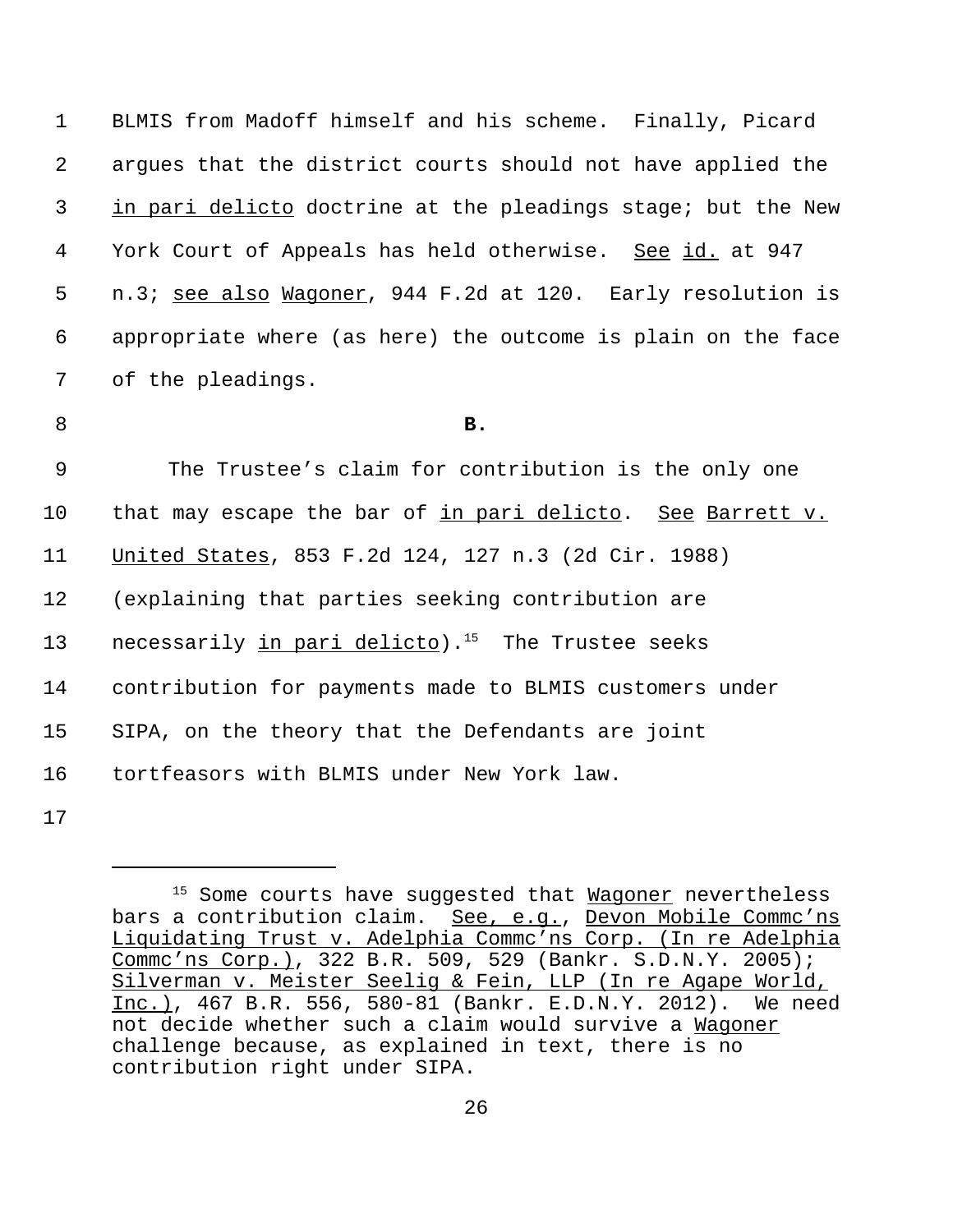| $\mathbf 1$     | The New York statute provides that "two or more persons           |
|-----------------|-------------------------------------------------------------------|
| 2               | who are subject to liability for damages for the same             |
| 3               | personal injury, injury to property or wrongful death, may        |
| 4               | claim contribution among them whether or not an action has        |
| 5               | been brought or a judgment has been rendered against the          |
| 6               | person from whom contribution is sought." N.Y. C.P.L.R.           |
| 7               | § 1401 (McKinney). Section 1401 "requires some form of            |
| 8               | compulsion; that is, the party seeking contribution must          |
| 9               | have been compelled in some way, such as through the entry        |
| 10              | of a judgment, to make the payment against which                  |
| 11              | contribution is sought." N.Y. State Elec. & Gas Corp. v.          |
| 12              | FirstEnergy Corp., No. 3:03-CV-0438 (DEP), 2007 WL 1434901,       |
| 13              | at $*7$ (N.D.N.Y. May 11, 2007) (emphasis added).                 |
| 14              | However, the SIPA payments for which Picard seeks                 |
| 15              | contribution were not compelled by BLMIS's state law fraud        |
| 16              | liability to its customers; his obligation to pay customers       |
| 17 <sub>2</sub> | their ratable share of customer property is an obligation of      |
| 18              | federal law: SIPA. SIPA provides no right to contribution,        |
| 19              | and it is settled in this Circuit that there is no claim for      |
| 20              | contribution unless the operative federal statute provides        |
| 21              | <u>See Nw. Airlines, Inc. v. Transp. Workers Union of</u><br>one. |
| 22              | Am., AFL-CIO, 451 U.S. 77, 97 n.38, 97-99 (1981); see also        |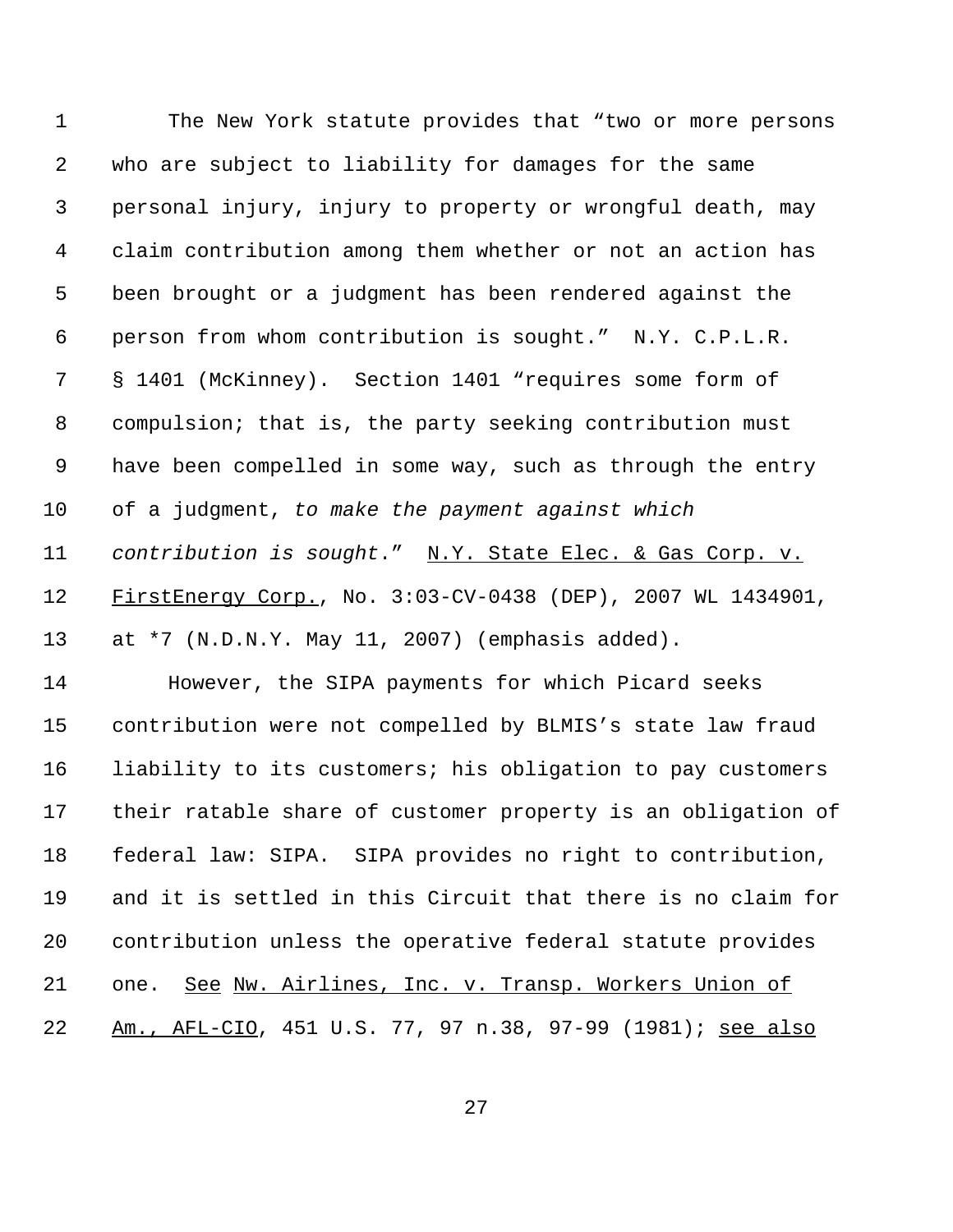Herman v. RSR Sec. Servs. Ltd., 172 F.3d 132, 144 (2d Cir. 1999) (affirming dismissal of New York state law contribution claims for liability under the Fair Labor Standards Act); KBL Corp. v. Arnouts, 646 F. Supp. 2d 335, 341 (S.D.N.Y. 2009) ("[A] plaintiff cannot use New York State common law as an end-around to make a claim for contribution that it could not make under the federal statutory scheme."); Lehman Bros., Inc. v. Wu, 294 F. Supp. 2d 504, 505 n.1 (S.D.N.Y. 2003) ("[W]hether contribution is available in connection with a federal statutory scheme is a question governed solely by federal law.") (citation and quotation marks omitted).

 Picard emphasizes that he is not seeking contribution for violations of SIPA or any other federal statute, but that is beside the point. "The source of a right of contribution under state law must be *an obligation imposed by state law*." LNC Invs., Inc. v. First Fid. Bank, 935 F. Supp. 1333, 1349 (S.D.N.Y. 1996) (emphasis added). The issue is therefore whether the payments made by the Trustee, for which he is seeking contribution, are required by state or federal law--an easy question.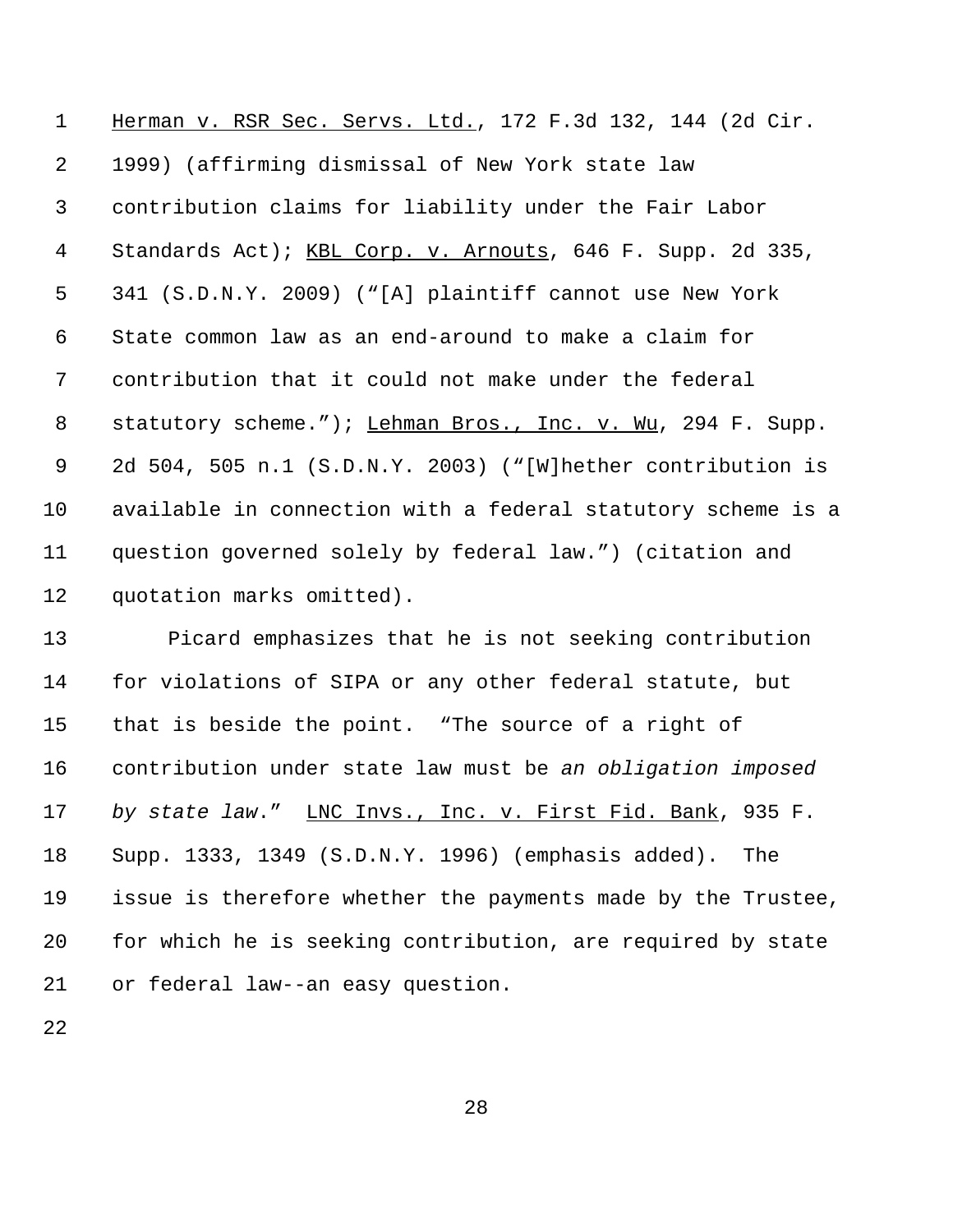The \$800 million paid out to customers fulfilled an obligation created by SIPA, a federal statute that does not provide a right to contribution "either expressly or by 4 clear implication," Texas Industries, Inc. v. Radcliff Materials, Inc., 451 U.S. 630, 638 (1981). Unlike the Bankruptcy Act, SIPA does not require customers to establish a basis of liability as a prerequisite for the Trustee's disbursement obligation. The loss itself is enough. See 15 U.S.C. § 78fff-2(c) (the Trustee "shall allocate customer property of the debtor . . . to customers of such debtor, who shall share ratably in such customer property on the 12 basis and to the extent of their respective net equities"); 13 cf. Hill v. Day (In re Today's Destiny, Inc.), 388 B.R. 737, 753-56 (Bankr. S.D. Tex. 2008) (holding that Texas law governed contribution claim where debtor sought contribution for obligations set forth in proofs of claim alleging fraud under state law). Because the Trustee's payment obligations were imposed by a federal law that does not provide a right to contribution, the district courts properly dismissed these claims.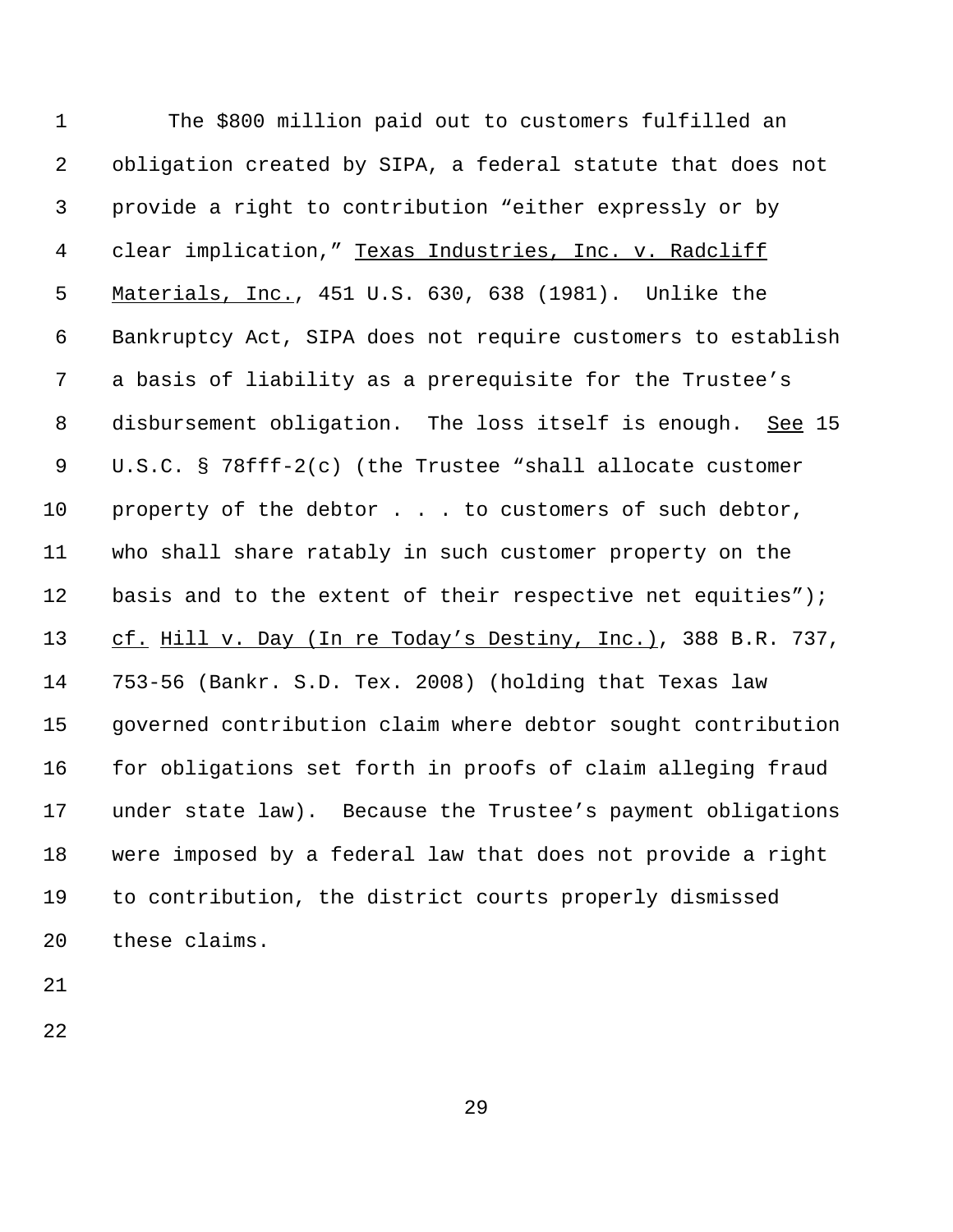Having rejected the Trustee's claims asserted on behalf of BLMIS, we consider next whether the Trustee may assert such claims on behalf of BLMIS's customers. To proceed with these claims, the Trustee must first establish his standing. This he cannot do.

**II**

 Standing is a "threshold question in every federal case, determining the power of the court to entertain the suit." Warth v. Seldin, 422 U.S. 490, 498 (1975). Standing depends, first, on whether the plaintiff has identified a "case or controversy" between the plaintiff and the defendants within the meaning of Article III of the Constitution. Ass'n of Data Processing Serv. Orgs., Inc. v. Camp, 397 U.S. 150, 152 (1970). "To have standing, '[a] plaintiff must [1] allege personal injury [2] fairly traceable to the defendant's allegedly unlawful conduct and [3] likely to be redressed by the requested relief.'" Hirsch v. Arthur Andersen & Co., 72 F.3d 1085, 1091 (2d Cir. 1995) (alterations in original) (quoting Allen v. Wright, 468 U.S. 737, 751 (1984)). In addition, the plaintiff must comply with "prudential" limitations on standing, of which the salient one here is that a party must "assert his own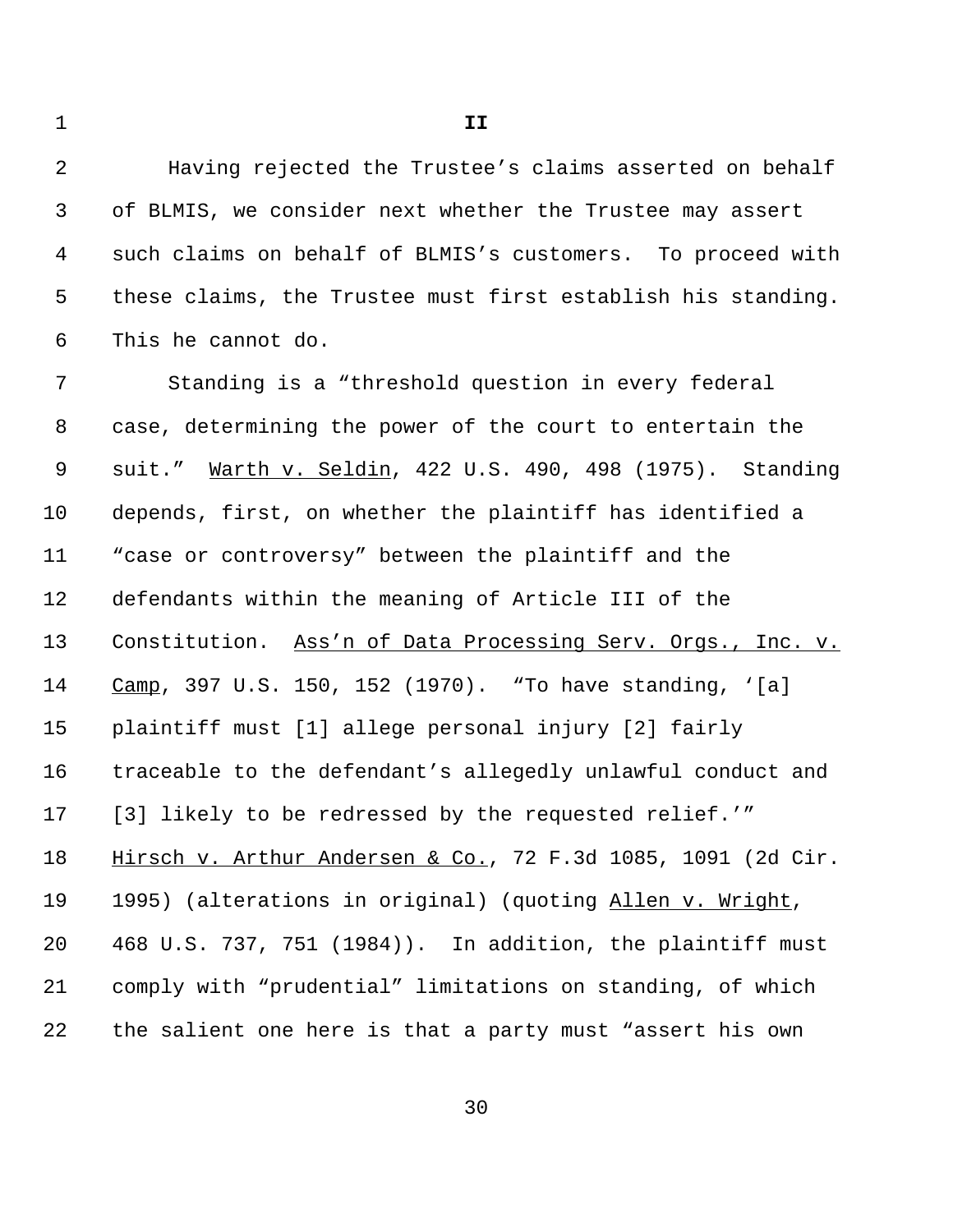legal rights and interests and cannot rest his claim to relief on the legal rights or interests of third parties." Warth, 422 U.S. at 499.

 We consider below Picard's arguments that: (A) existing Second Circuit precedent allows for third-party standing in a SIPA liquidation; and (B) SIPA itself confers standing, both by creating a bailment relationship between the Trustee and the debtor's customers, and by authorizing SIPC to 9 pursue subrogation claims on customers' behalf.

**A**

 The implied prohibition in Article III against third- party standing applies to actions brought by bankruptcy trustees. In Caplin v. Marine Midland Grace Trust Co. of N.Y., 406 U.S. 416 (1972), the Supreme Court ruled that federal bankruptcy law does not empower a trustee to collect money owed to creditors. That is because a bankruptcy trustee is not empowered "to collect money not owed to the estate"; the trustee's proper task "is simply to collect and

<sup>&</sup>lt;sup>16</sup> In proceedings before one of the district courts, the Trustee grounded his standing argument in large part on Section 544(a) of the Bankruptcy Code, which gives a trustee the rights of a hypothetical lien creditor. The court considered this argument at length and ultimately rejected it, see Picard v. JPMorgan Chase & Co., 460 B.R. 84, 92-97 (S.D.N.Y. 2011) (McMahon, J.), and the Trustee has abandoned it on appeal.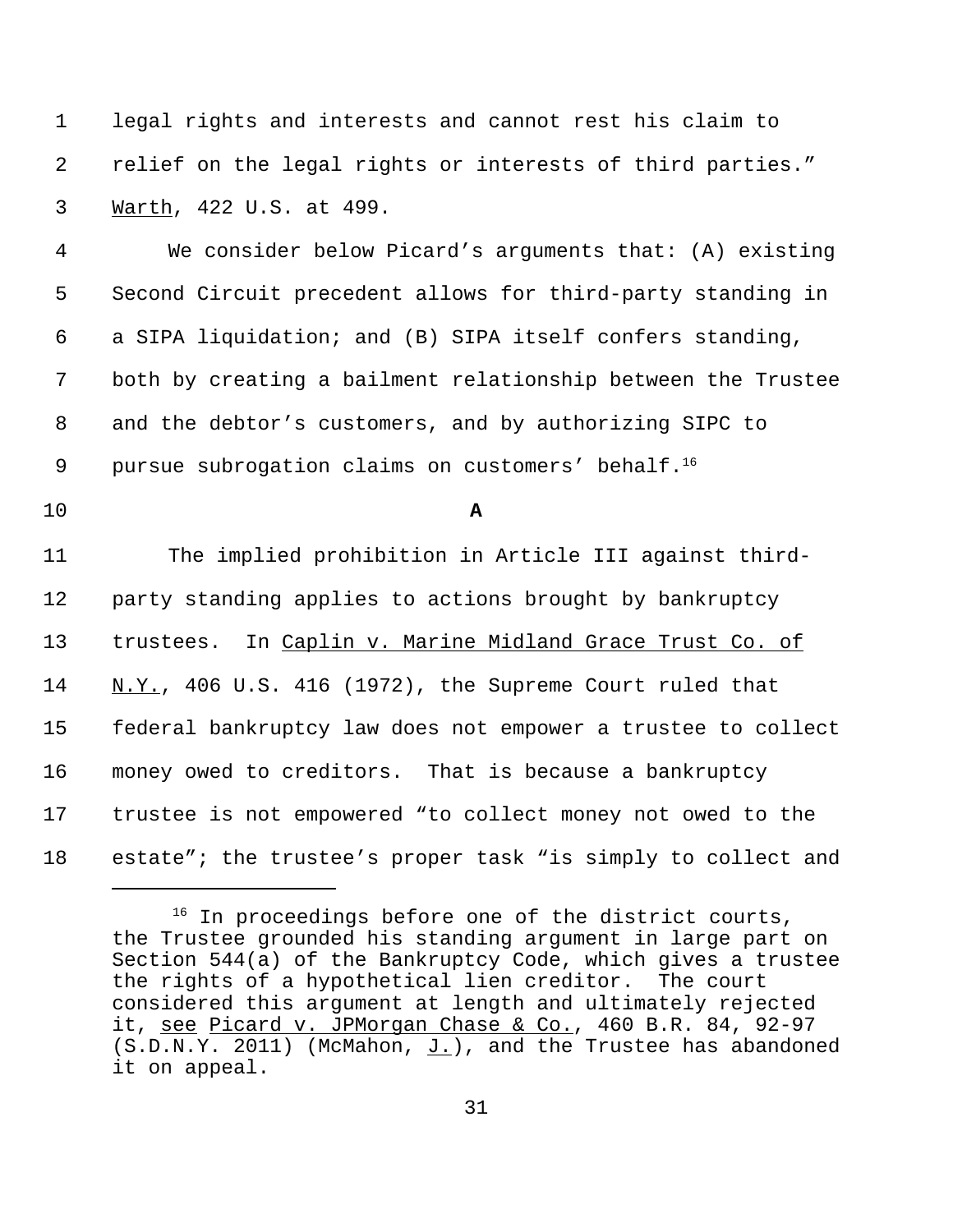reduce to money the property of the estates for which (he is trustee)." Id. at 428-29 (citation and internal quotation marks omitted). "[N]owhere in the statutory scheme is there any suggestion that the trustee in reorganization is to assume the responsibility of suing third parties" on behalf of creditors. Id. at 428. This way, creditors can "make their own assessment of the respective advantages and disadvantages, not only of litigation, but of various 9 theories of litigation," id. at 431; no consensus is needed as to "the amount of damages to seek, or even on the theory 11 on which to sue," id. at 432; and disputes over inconsistent 12 judgments and the scope of settlements can be avoided, id. at 431-32.

14 Our Court has hewed to this principle. In Wagoner, the misappropriation of funds by the owner and president of the debtor company was facilitated by stock transactions effected through a third-party brokerage firm. Shearson Lehman Hutton, Inc. v. Wagoner, 944 F.2d 114, 117 (2d Cir. 1991). The trustee's claim that the brokerage aided and abetted the fraud was dismissed on summary judgment, and we affirmed, observing that "[i]t is well settled that a bankruptcy trustee has no standing generally to sue third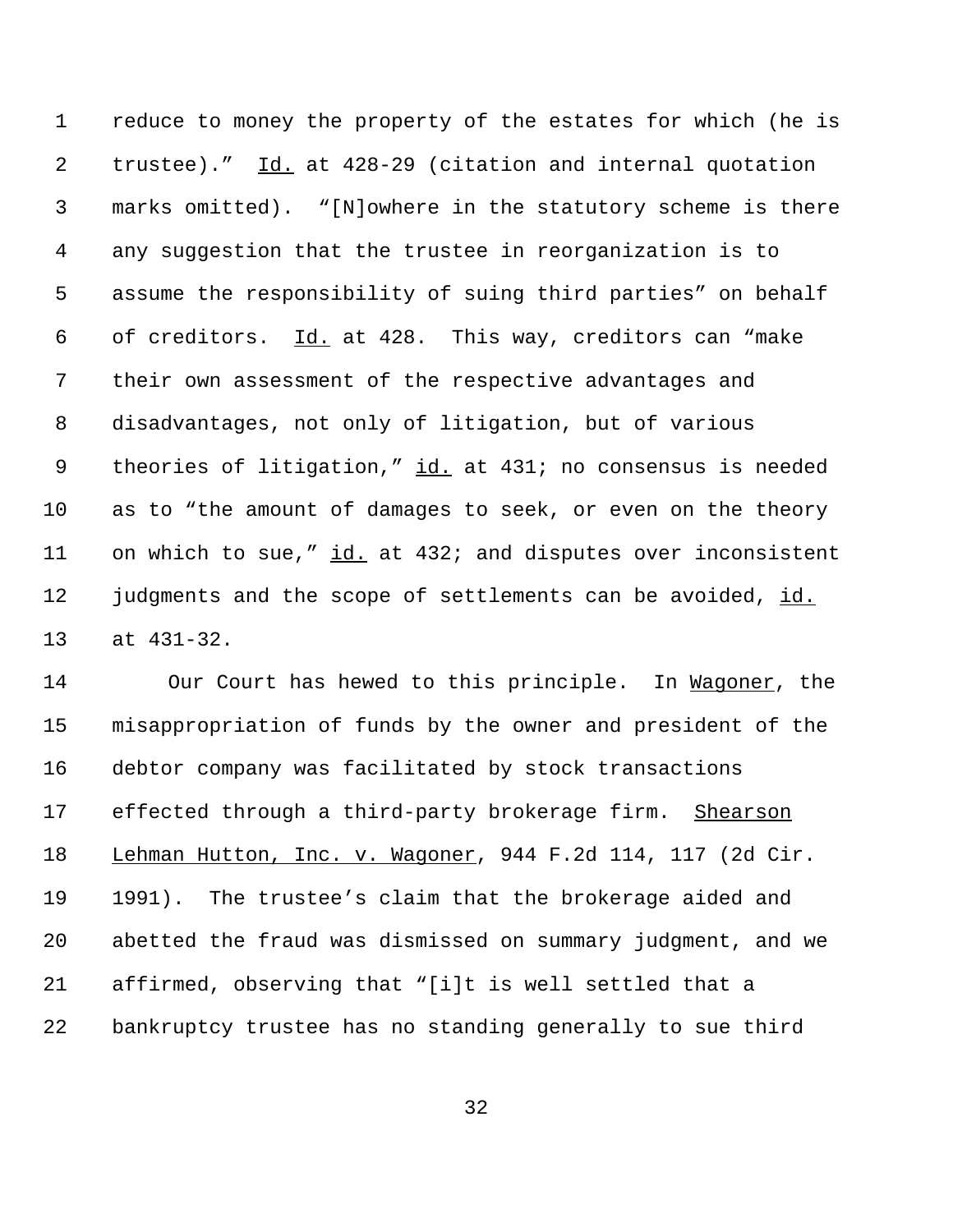parties on behalf of the estate's creditors, but may only 2 assert claims held by the bankrupt corporation itself." Id. at 118 (citing Caplin, 406 U.S. at 434); see also Hirsch v. Arthur Andersen & Co., 72 F.3d 1085, 1094 (2d Cir. 1995) (holding that Chapter 11 trustee had no standing to bring creditor claims against accountants and law firms that had provided services to the debtor, a real estate partnership operated as a Ponzi scheme); The Mediators, Inc. v. Manney (In re Mediators, Inc.), 105 F.3d 822, 826 (2d Cir. 1997) (affirming dismissal of breach of fiduciary duty claim brought by creditors' committee functioning as bankruptcy trustee, against bank and law firm for allegedly aiding and abetting debtor's fraud).

14 The Trustee makes little effort to explain why Caplin and its progeny do not control. Instead, he relies on a single Second Circuit case that was overruled by the Supreme Court, and on dicta in another. Apart from lacking precedential force, both cases are readily distinguishable.

**1**

 In Redington v. Touche Ross & Co., 592 F.2d 617 (2d 21 Cir. 1978), rev'd, 442 U.S. 560 (1979), a SIPA trustee sued the accountant of an insolvent brokerage for violations of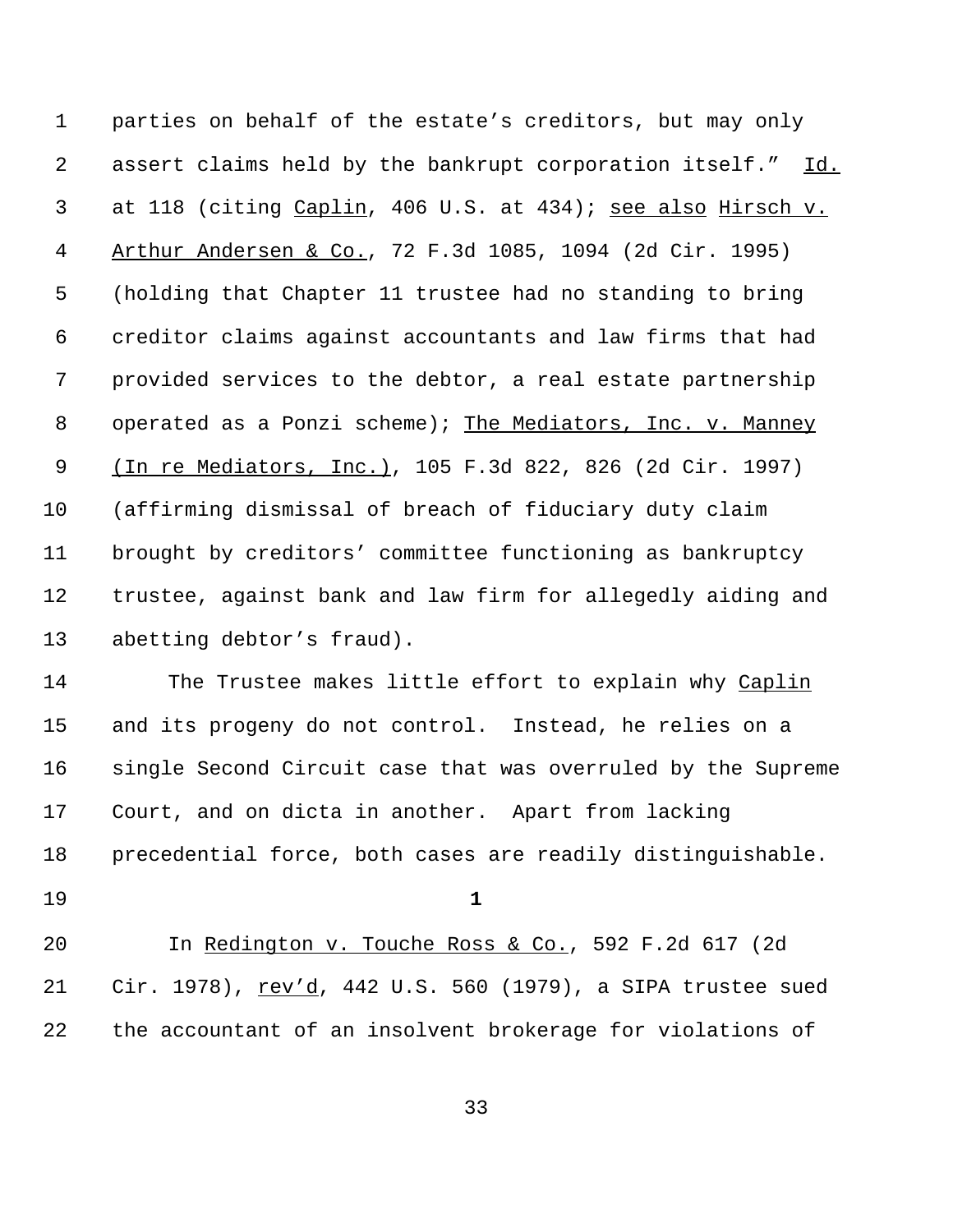record-keeping provisions of Section 17(a) of the Securities Exchange Act, as well as violations of state common law. The district court dismissed the Section 17(a) claim for lack of an implied private right of action, and concluded 5 that it lacked jurisdiction over the common law claims. See Redington v. Touche Ross & Co., 428 F. Supp. 483, 492-93 (S.D.N.Y. 1977).

 In reversing, we held that Section 17(a) did create an implied private right of action. See Redington v. Touche Ross & Co., 592 F.2d 617 (2d Cir. 1978), rev'd, 442 U.S. 560 (1979). We then considered the trustee's claim that "[h]e is responsible for marshalling and returning [customer] property; to the extent that he is unable to do so, he argues, he may sue on behalf of the customer/bailors any 15 wrongdoer whom they could sue themselves." Id. at 625. 16 Relying on the Federal Rules of Civil Procedure, Redington concluded that "the Trustee, as bailee, is an appropriate 18 real party in interest," id., and that "SIPC is subrogated to the right of action implied in section 17 in favor of brokers' customers against third parties such as accountants." Id. at 624. Redington would favor Picard's case, except that Redington is no longer good law.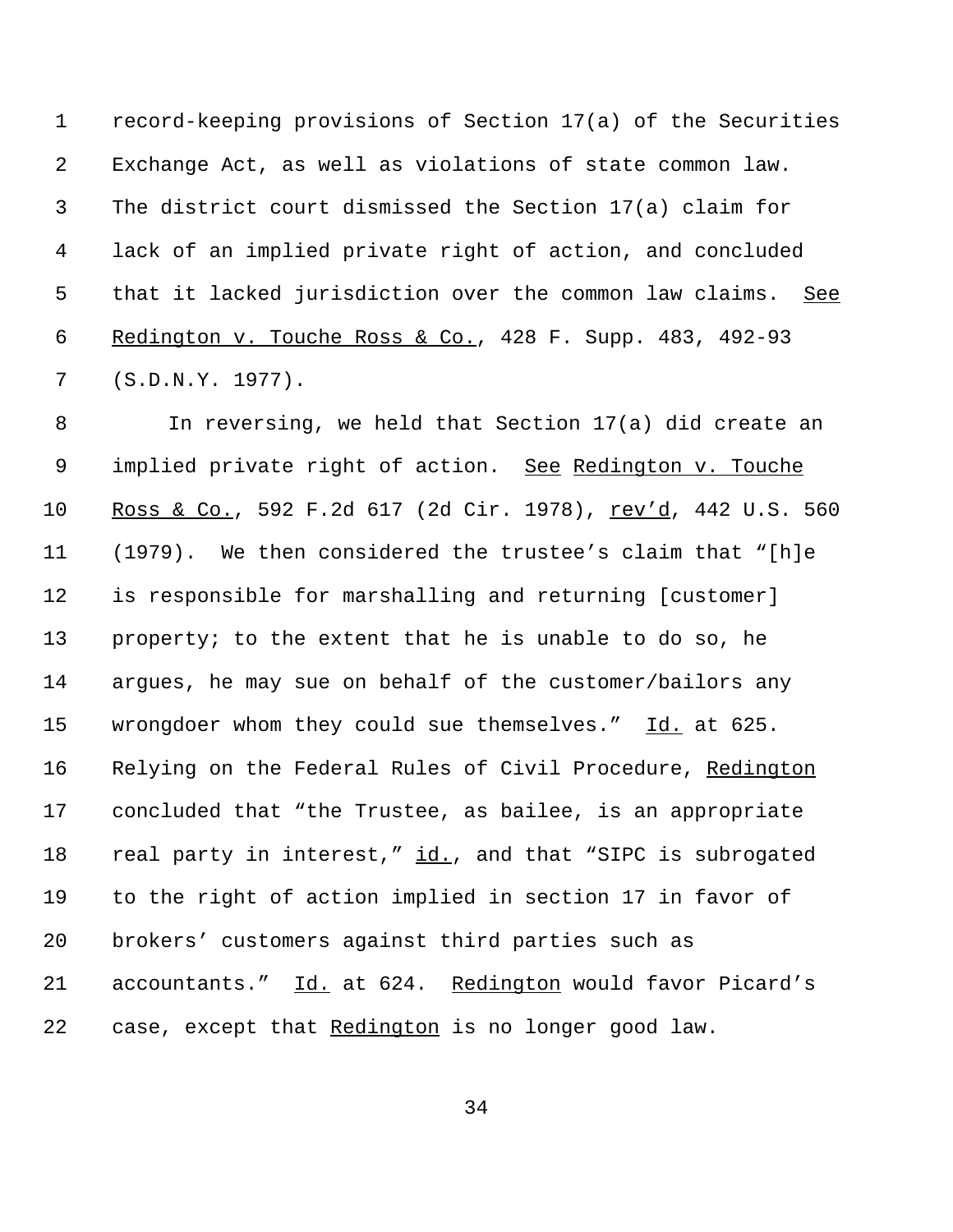The Supreme Court granted certiorari in Redington to decide whether Section 17(a) created an implied right of action and whether a SIPA trustee and SIPC had standing to assert that claim. See Touche Ross & Co. v. Redington, 442 U.S. 560 (1979). The Court held that no private right of 6 action existed under Section  $17(a)$ , id. at 579, and therefore considered it "unnecessary to reach" the standing 8 issue, id. at 567 n.9. The case was remanded to consider whether an alternative basis for jurisdiction existed, but 10 none was found. See Redington v. Touche Ross & Co., 612 F.2d 68, 70 (2d Cir. 1979).

 Picard argues that the Supreme Court left the standing question "untouched" because the opinion was "limited to a merits-based reversal on the issue of whether a private right of action existed under section 17(a)." Appellant Br. 31 (11-5044). However, the question of who may assert a right of action is presented ordinarily only if a right of action has been found to exist. See Nat. R.R. Passenger Corp. v. Nat. Assoc. of R.R. Passengers, 414 U.S. 453, 456 (1974) ("[T]he threshold question clearly is whether the 21 Amtrak Act . . . creates a [private] cause of action . . . for it is only if such a right of action exists that we need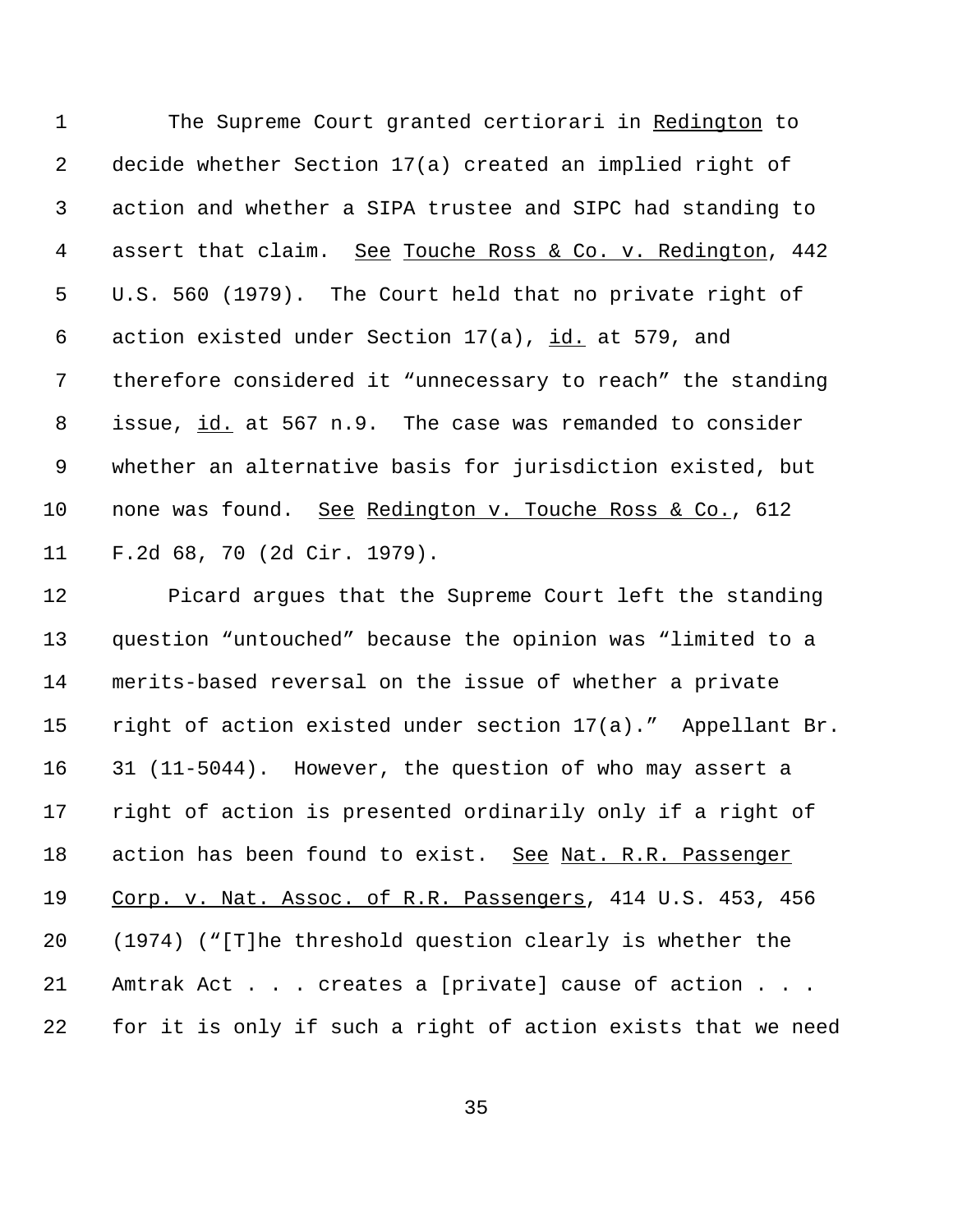| $\mathbf{1}$   | consider whether the respondent had standing to bring the         |
|----------------|-------------------------------------------------------------------|
| $\overline{2}$ | $action[.]")$ . <sup>17</sup> The Supreme Court's reversal on the |
| $\mathsf{3}$   | threshold question drained the Second Circuit Redington           |
| 4              | opinion of force on other questions. See Newdow v. Rio            |
| 5              | Linda Union Sch. Dist., 597 F.3d 1007, 1041 (9th Cir. 2010)       |
| 6              | ("[W]hen the Supreme Court reverses a lower court's decision      |
| 7              | on a threshold question," the Court "effectively holds the        |
| 8              | lower court erred by reaching [other issues].").                  |
| 9              | Following the Supreme Court's reversal, this Court                |
| 10             | vacated its original judgment on the ground that subject          |
| 11             | matter jurisdiction was lacking. See Order, Redington v.          |
| 12             | Touche Ross, Nos. 77-7183, 77-7186 (2d Cir. Aug. 8, 1979);        |
| 13             | Appellee Br. Addendum A (11-5207). As the Trustee concedes,       |

14 vacatur dissipates precedential force. See Appellant Br. 30

<sup>&</sup>lt;sup>17</sup> The Trustee attempts to distinguish National Railroad on the ground that that case involved a single federal statute without additional claims, so a determination that the Amtrak Act did not create a private right of action ended the case. Because Redington also involved state law claims over which the Court exercised pendent jurisdiction, Picard reasons, "a determination on the existence of a private right of action tied to a federal statute does not end the court's inquiry into a trustee's standing to assert state common law claims." Appellant Br. 36 (11-5044). In Redington, however, we did not consider specifically whether the trustee had standing to bring claims under common law. As explained in text, Redington's standing analysis was entirely dependent on the Court's antecedent ruling that the statute created an implied private right of action--a ruling that was later overturned.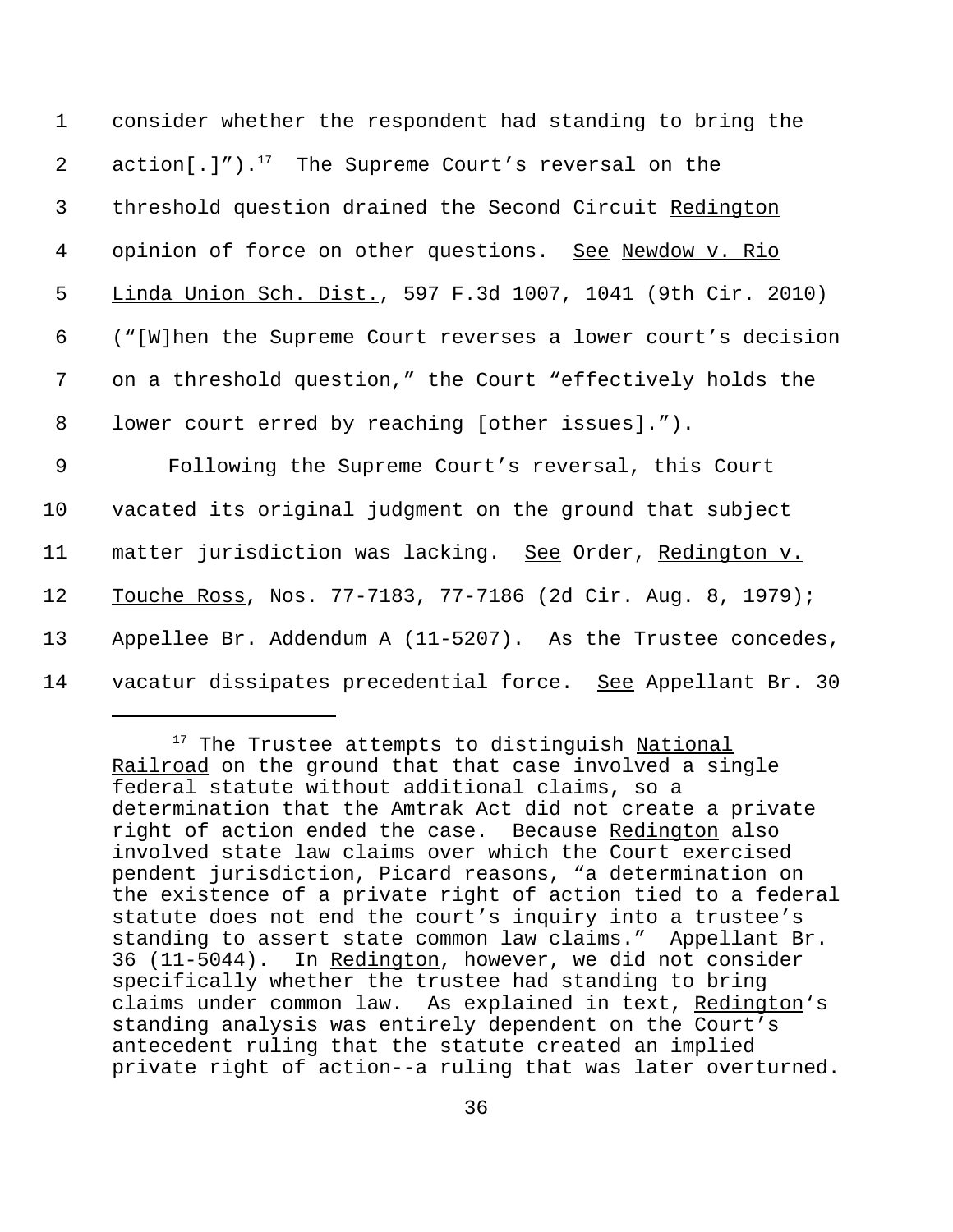(11-5044). See also O'Connor v. Donaldson, 422 U.S. 563, 577 n.12 (1975) (observing that vacatur "deprives [the] court's opinion of precedential effect"); Brown v. Kelly, 609 F.3d 467, 476-77 (2d Cir. 2010).

 Since Redington, at least six judges in this Circuit have questioned or rejected third-party claims brought by SIPA trustees, beginning with Judge Pollack in Mishkin v. Peat, Marwick, Mitchell & Co., 744 F. Supp. 531, 556-58 9 (S.D.N.Y. 1990).<sup>18</sup> See also Picard v. JPMorgan Chase & Co., 460 B.R. 84, 100-101 (S.D.N.Y. 2011) (McMahon, J.); Picard v. HSBC Bank PLC, 454 B.R. 25, 33-34 (S.D.N.Y. 2011) 12 (Rakoff, J.); Picard v. Taylor (In re Park South Sec., LLC), 326 B.R. 505, 516 (Bankr. S.D.N.Y. 2005) (Drain, J.); Giddens v. D.H. Blair & Co. (In re A.R. Baron & Co., Inc.), 15 280 B.R. 794, 804 (Bankr. S.D.N.Y. 2002) (Beatty, J.); SIPC 16 v. BDO Seidman, LLP, 49 F. Supp. 2d 644, 653 (S.D.N.Y. 1999) 17 (Preska, J.), rev'd on other grounds, 222 F.3d 63 (2d Cir. 2000).

 In a hearing in the  $Mishkin$  case, Judge Pollack concluded, as we do, that Redington "was reversed in all respects not on other grounds" and "does not stand as the law of this circuit." SPA 17 (11-5175).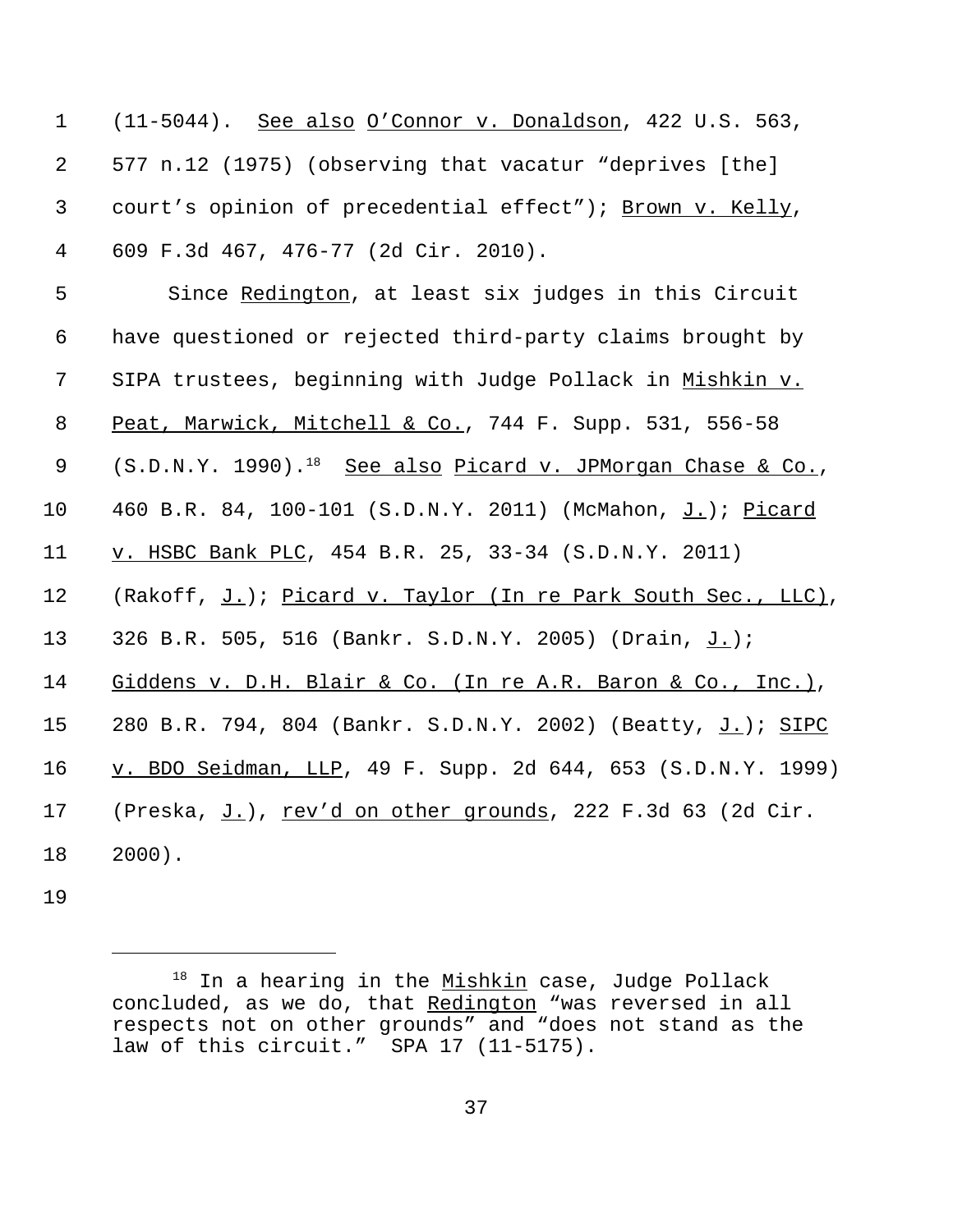| $\mathbf 1$    | Yet Redington has enjoyed something of a half-life,                     |
|----------------|-------------------------------------------------------------------------|
| $\overline{2}$ | with several courts (including this one) assuming without               |
| 3              | deciding that Redington retains residual force. <sup>19</sup> Redington |
| 4              | should be put to rest; it has no precedential effect.                   |
| 5              | Even if Redington retained some persuasive value, it                    |
| 6              | would not decide this case. First, Redington considered                 |
| 7              | chiefly whether the trustee and SIPC had standing to bring a            |
| 8              | cause of action under Section 17 of the Exchange Act; the               |
| 9              | opinion said nothing about a SIPA trustee's ability to                  |
| 10             | orchestrate mass tort actions against third parties. See                |
| 11             | Redington v. Touche Ross & Co., 592 F.2d 617, 618 (2d Cir.              |
| 12             | 1978), rev'd, 442 U.S. 560 (1979) ("[W]e are presented with             |
| 13             | the question whether a private cause of action exists under             |
| 14             | section 17 of the Securities Exchange Act of 1934 against               |

<sup>&</sup>lt;sup>19</sup> Assuming that Redington was still good law, Judges Drain and Beatty instead rejected SIPA trustees' standing arguments on the ground that only SIPC, not a SIPA trustee, could enforce its rights of subrogation. See In re Park South Sec., LLC, 326 B.R. at 516; In re A.R. Baron & Co., Inc., 280 B.R. at 804. In BDO Seidman, LLP, Judge Preska held that although Mishkin's interpretation of SIPC's subrogation power was "more faithful to the letter and purpose of the Act," she was nonetheless "bound by Redington to find that SIPC has standing to bring suit." 49 F. Supp. 2d at 653. On appeal, this Court "assume[d], without deciding, that . . . SIPC has standing as the customers' subrogee," SIPC v. BDO Seidman, LLP, 222 F.3d 63, 69 (2d Cir. 2000), and ultimately dismissed its claims on substantive grounds, id. at 71-76.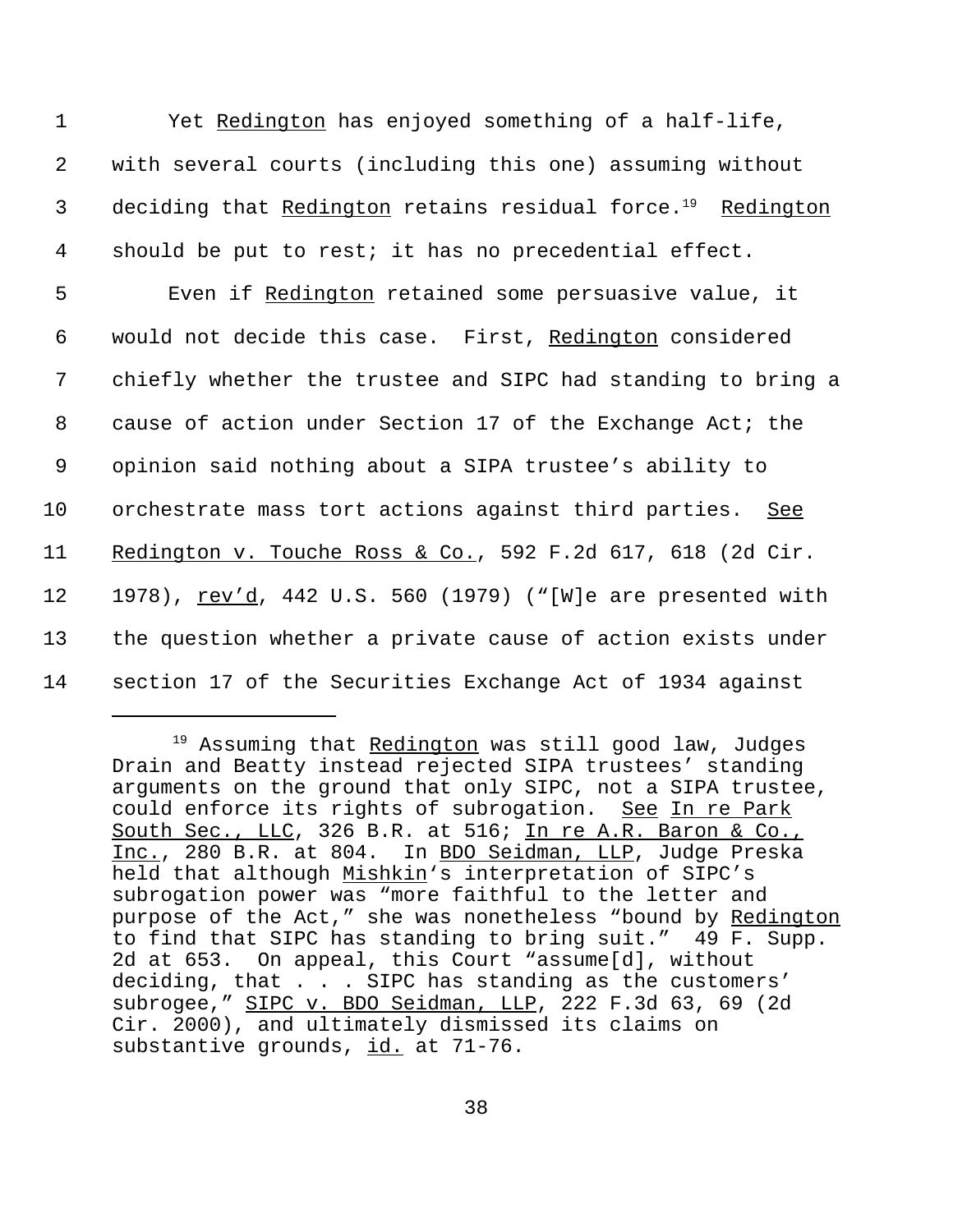accountants who prepare misleading statements of a broker's financial affairs, and if so, who may maintain such an action."). Second, our holding in Redington turned, in part, on an analysis of Fed. R. Civ. P. 17(a), which sets forth rules concerning real parties in interest, and which has no application here. See id. at 625; see also infra p. 51 n.25. Third, Redington involved claims against a single accounting firm for a few discrete instances of alleged misconduct (the preparation of misleading financial statements). As a result, the policy concerns we express below (see infra pp. 59-69) would have been considerably diminished--and, indeed, were not even addressed by the 13 Court. Fourth, and finally, in Redington the brokerage firm was not complicit in the wrongdoing, but rather "an entity distinct from its conniving officers [that] was directly damaged by Touche Ross' unsatisfactory audit." 592 F.2d at 17 620. The Redington Court therefore did not have occasion to 18 consider whether the doctrine of in pari delicto barred all 19 or part of the suit. In sum, Redington is both non-binding and inapposite.

- 
- 
-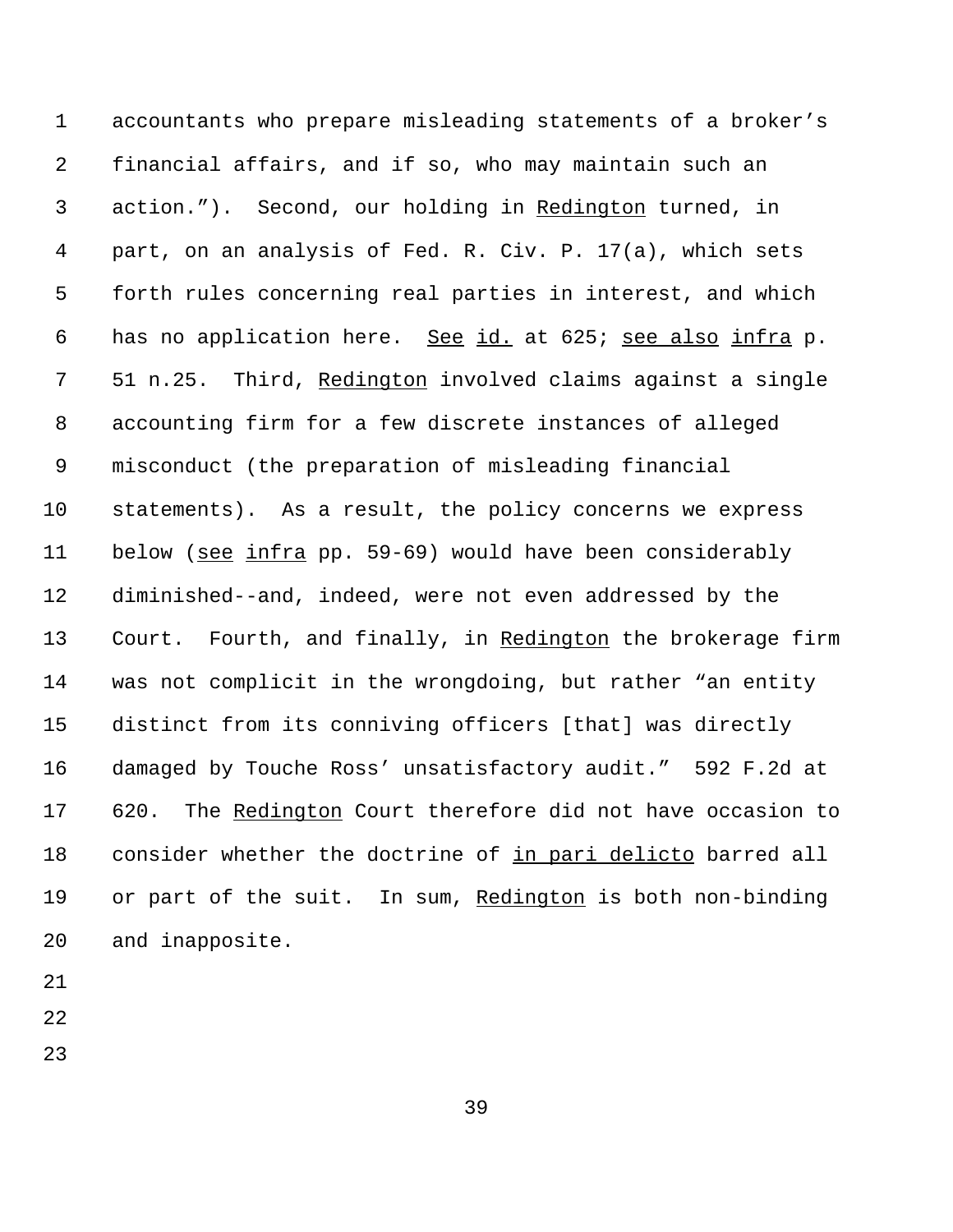**2**

2 The Trustee relies on St. Paul Fire & Marine Insurance Co. v. PepsiCo, Inc., 884 F.2d 688 (2d Cir. 1989), for the proposition that a trustee may assert creditors' claims if they are generalized in nature, and not particular to any individual creditor. However, the holding of that case has no application here.

 PepsiCo had been guarantor of bonds issued by a subsidiary that later was acquired by a subsidiary of Banner Industries. When the (later) merged entity defaulted on the bonds, PepsiCo sued Banner, alleging diversion of assets and alter ego. The merged entity went bankrupt, and the trustee sued Banner for misappropriation. We ruled that the trustee--and not PepsiCo--could pursue Banner because Ohio law allowed a subsidiary to assert an alter ego claim against its parent, so that "[t]he cause of action therefore becomes property of the estate of a bankrupt subsidiary, and is properly asserted by the trustee in bankruptcy." Id. at 703-04.

20 Picard directs us to a passage in St. Paul--stating that a trustee may bring a claim if the "claim is a general one, with no particularized injury arising from it, and if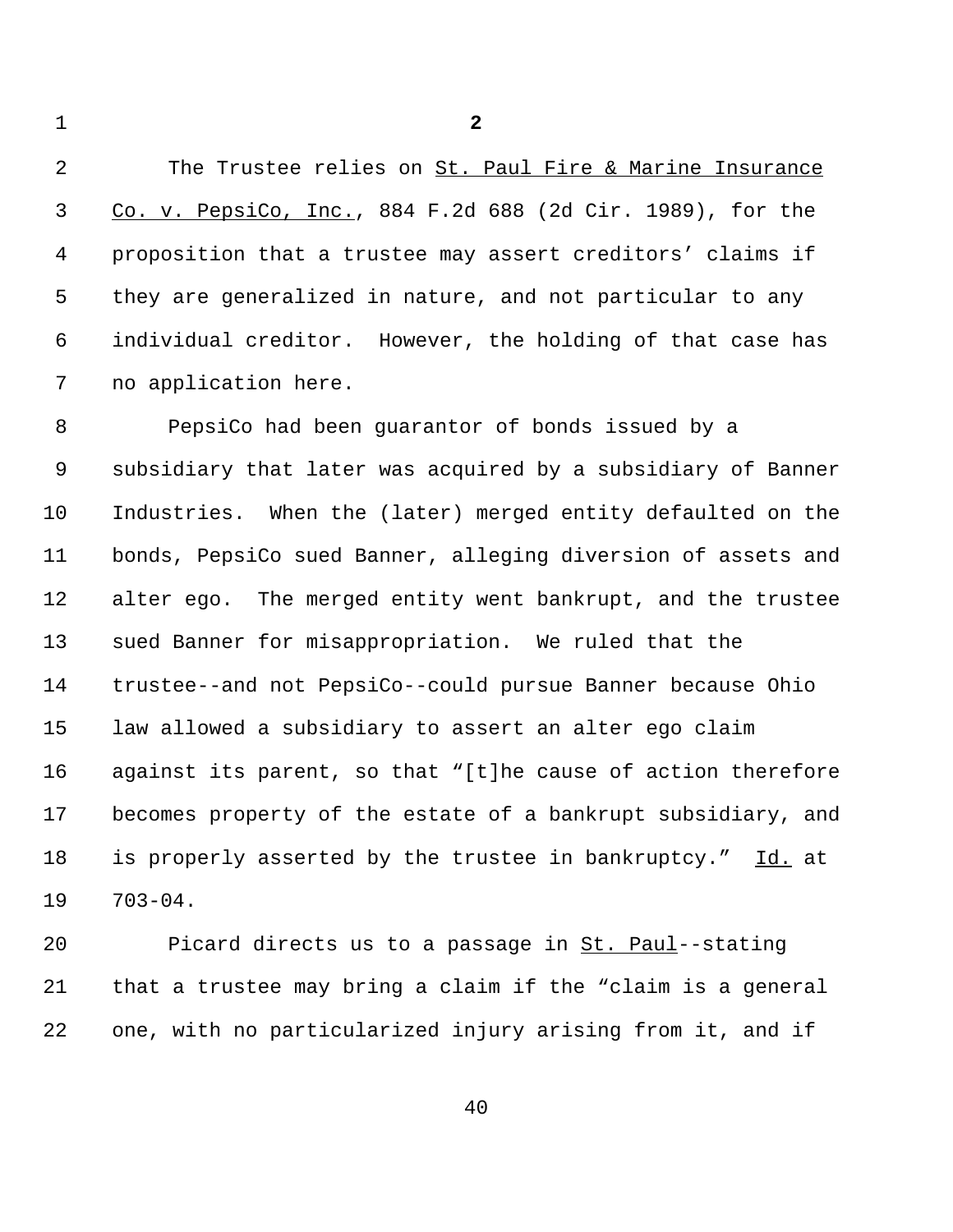that claim could be brought by any creditor of the debtor," id. at 701--and contends that the third-party claims here are common to all customers because all customers were similarly injured by Madoff's fraud and the Defendants' facilitation. This argument is flawed on many levels:

 • St. Paul decided the "specific question" whether a creditor may bring an alter ego claim against the debtor's parent when the debtor itself also possesses such a claim. Id. at 699. But Picard seeks to assert claims that are property only of the creditors, not of the debtor.

11 • The Trustee's broad reading of St. Paul would bring the Court's holding into conflict with a line of cases 13 that came before and after it. As discussed supra pp. 32- 34, it is settled that a trustee may not assert creditors' claims against third parties. See, e.g., Shearson Lehman Hutton, Inc. v. Wagoner, 944 F.2d 114 (2d Cir. 1991). And, of course, St. Paul could not alter the Supreme Court's ruling in Caplin. Picard's argument thus conflicts with Supreme Court and Second Circuit precedent. See generally In re Stanwich Fin. Servs. Corp., 317 B.R. 224, 228 n.4 (Bankr. D. Conn. 2004) (highlighting this tension).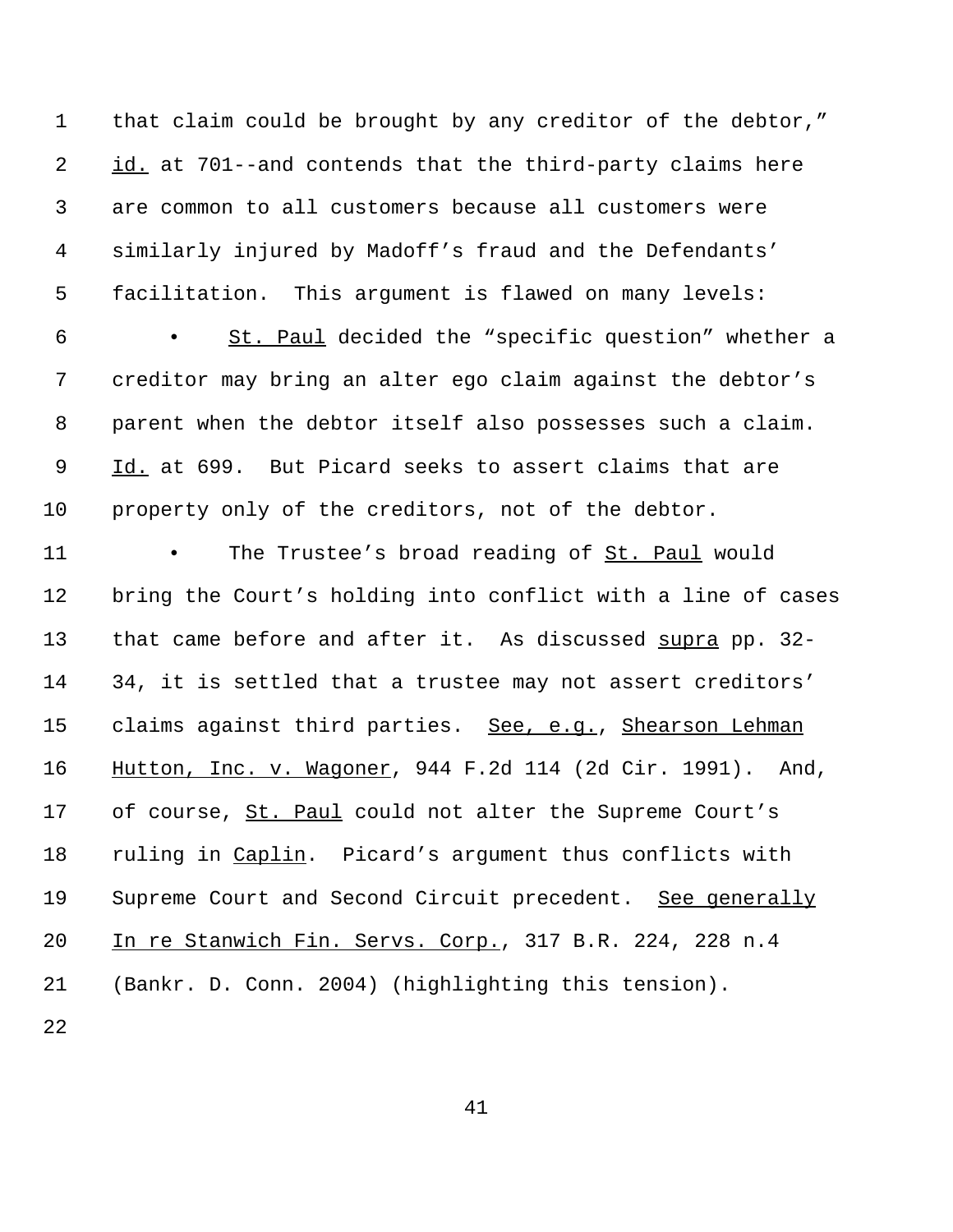• The language cited by Picard from St. Paul is not a pronouncement about third-party standing; it voices the maxim that only a trustee, not creditors, may assert claims 4 that belong to the bankrupt estate. As St. Paul elsewhere states: "'[T]he Trustee in bankruptcy has standing to represent only the interests of the debtor corporation.' Our decision today goes no further than to say that causes of action that could be asserted by the debtor are property of the estate and should be asserted by the trustee." St. Paul, 884 F.2d at 702 n.3 (internal citation omitted) (quoting Bloor v. Carro, Spanbock, Londin, Rodman & Fass*,* 754 F.2d 57, 62 n.4 (2d Cir. 1985)). As illustrated by St. 13 Paul, when a creditor seeks relief against third parties that pushed the debtor into bankruptcy, the creditor is asserting a derivative claim that arises from harm done to the estate. Judge Posner described this distinction: The point is simply that the trustee is confined

 to enforcing entitlements of the corporation. He has no right to enforce entitlements of a creditor. He represents the unsecured creditors of the corporation; and in that sense when he is suing on behalf of the corporation he is really suing on behalf of the creditors of the corporation. But there is a difference between a creditor's interest in the claims of the corporation against a third party, which are enforced by the trustee, and the creditor's own direct--not derivative--claim against the third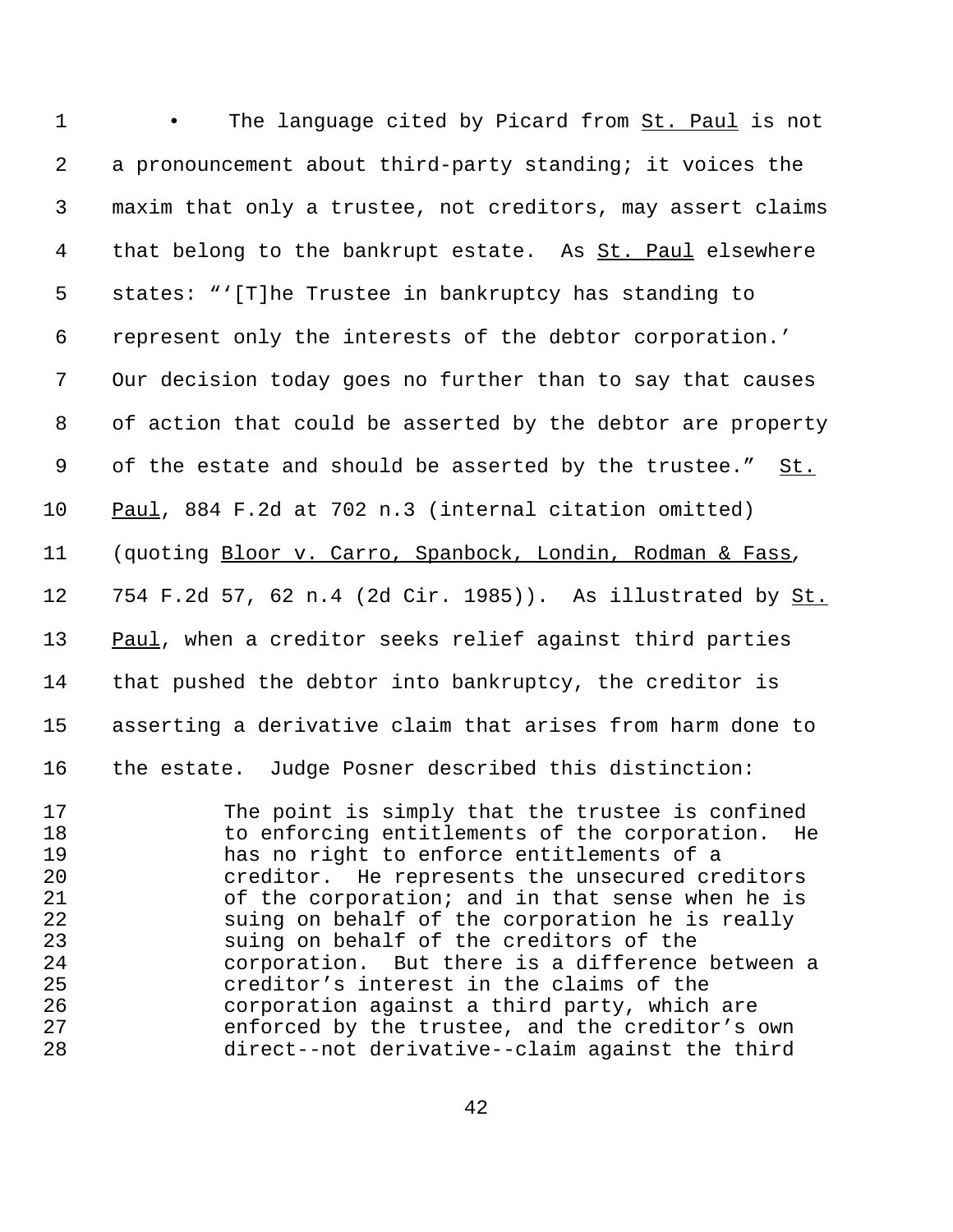| $\mathbf 1$<br>$\overline{2}$<br>$\mathsf{3}$ | party, which only the creditor himself can<br>enforce.       |
|-----------------------------------------------|--------------------------------------------------------------|
| $\overline{4}$                                | Steinberg v. Buczynski, 40 F.3d 890, 893 (7th Cir. 1994).    |
| 5                                             | See generally Prod. Res. Grp., L.L.C. v. NCT Grp., Inc., 863 |
| 6                                             | A.2d 772, 792 (Del. Ch. 2004).                               |
| 7                                             | The customers' claims against the Defendants are             |
| 8                                             | not "common" or "general." A debtor's claim against a third  |
| 9                                             | party is "general" if it seeks to augment the fund of        |
| 10                                            | customer property and thus affects all creditors in the same |
| 11                                            | way. Picard, however, seeks to assert claims on behalf of    |
| 12                                            | thousands of customers against third-party financial         |
| 13                                            | institutions for their handling of individual investments    |
| 14                                            | made on various dates in varying amounts. The Defendants'    |
| 15                                            | alleged wrongful acts, then, could not have harmed all       |
| 16                                            | customers in the same way. $20$                              |

<sup>&</sup>lt;sup>20</sup> A recent case arising out of the BLMIS bankruptcy provides a useful contrast. In Fox v. Picard (In re Madoff), 848 F. Supp. 2d 469 (S.D.N.Y. 2012), the district court relied on St. Paul in holding that certain Madoff customers could not pursue fraudulent transfer claims "that were the property of the BLMIS estate." Id. at 478. The customer claims were "duplicative and derivative of the Trustee's fraudulent transfer claim." Id. at 479 n.2. Accordingly, the court found the claims to be "general" in the sense articulated in St. Paul, in that they arose from "a single set of actions that harmed BLMIS and all BLMIS customers in the same way." Id. at 480. Here, however, the customers' claims are not derivative of claims held by the BLMIS estate.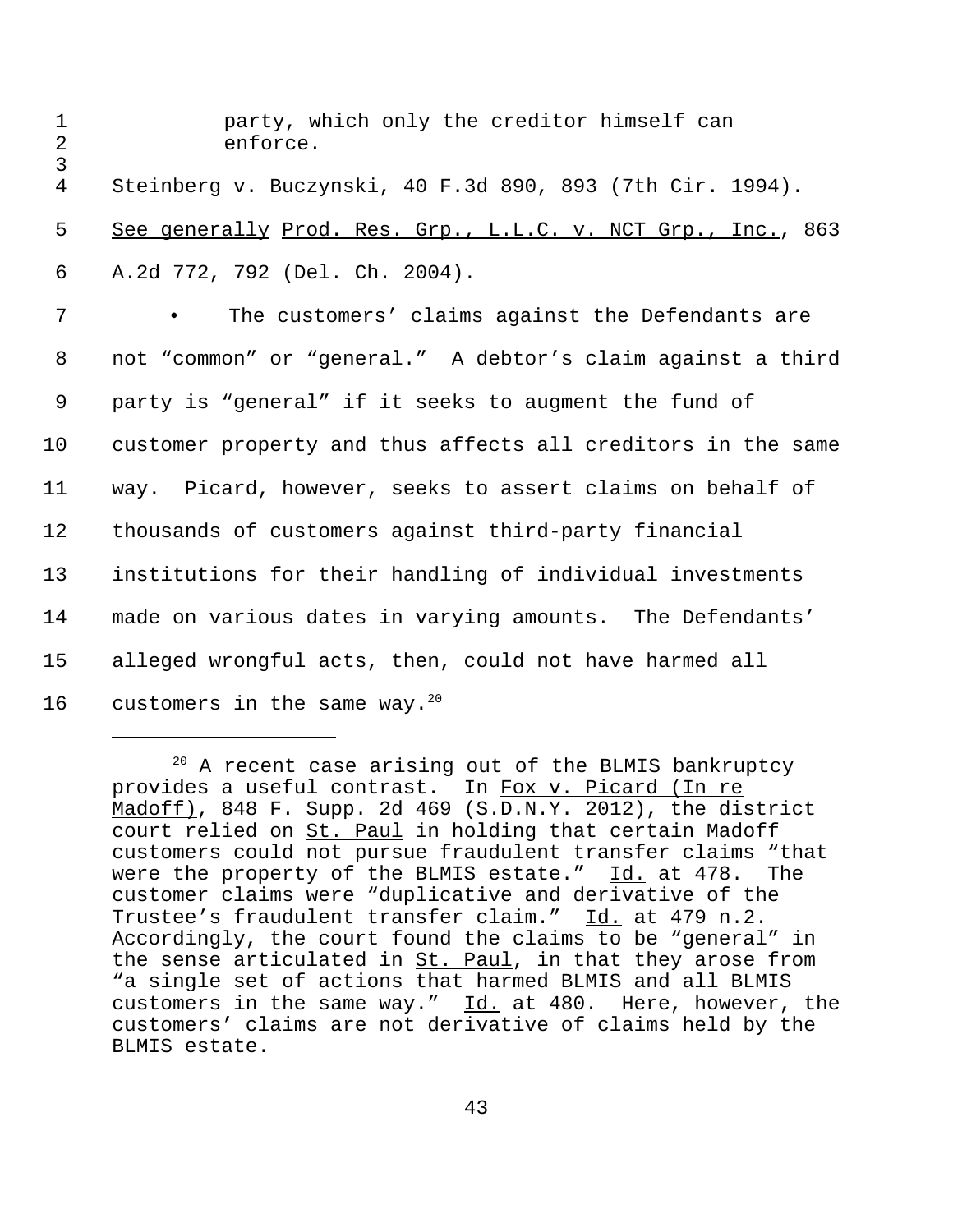2 The Trustee attempts to blunt the force of Caplin and its progeny by arguing that a SIPA liquidation is unique and is therefore not controlled by precedent under the bankruptcy code. He advances two theories for why a SIPA trustee enjoys standing to assert third-party claims.

**B**

## **1**

 Picard contends that, for SIPA purposes, the customers of a failed brokerage are bailors, and that he--acting as bailee--"has a sufficient possessory interest to permit him to 'recover for the wrongful act of a third party resulting in the loss of, or injury to, the subject of the bailment.'" United States v. Perea, 986 F.2d 633, 640 (2d Cir. 1993) (quoting Rogers v. Atl., Gulf & Pac. Co., 107 N.E. 661, 664 (N.Y. 1915)). We disagree.

 First, the statute is not written or cast in terms of bailment. "To the extent consistent with the provisions of this chapter, a liquidation proceeding shall be conducted in accordance with, and as though it were being conducted under [the Bankruptcy Code]." 15 U.S.C. § 78fff(b). As a general rule, SIPA vests trustees with "the same powers and title with respect to the debtor and the property of the debtor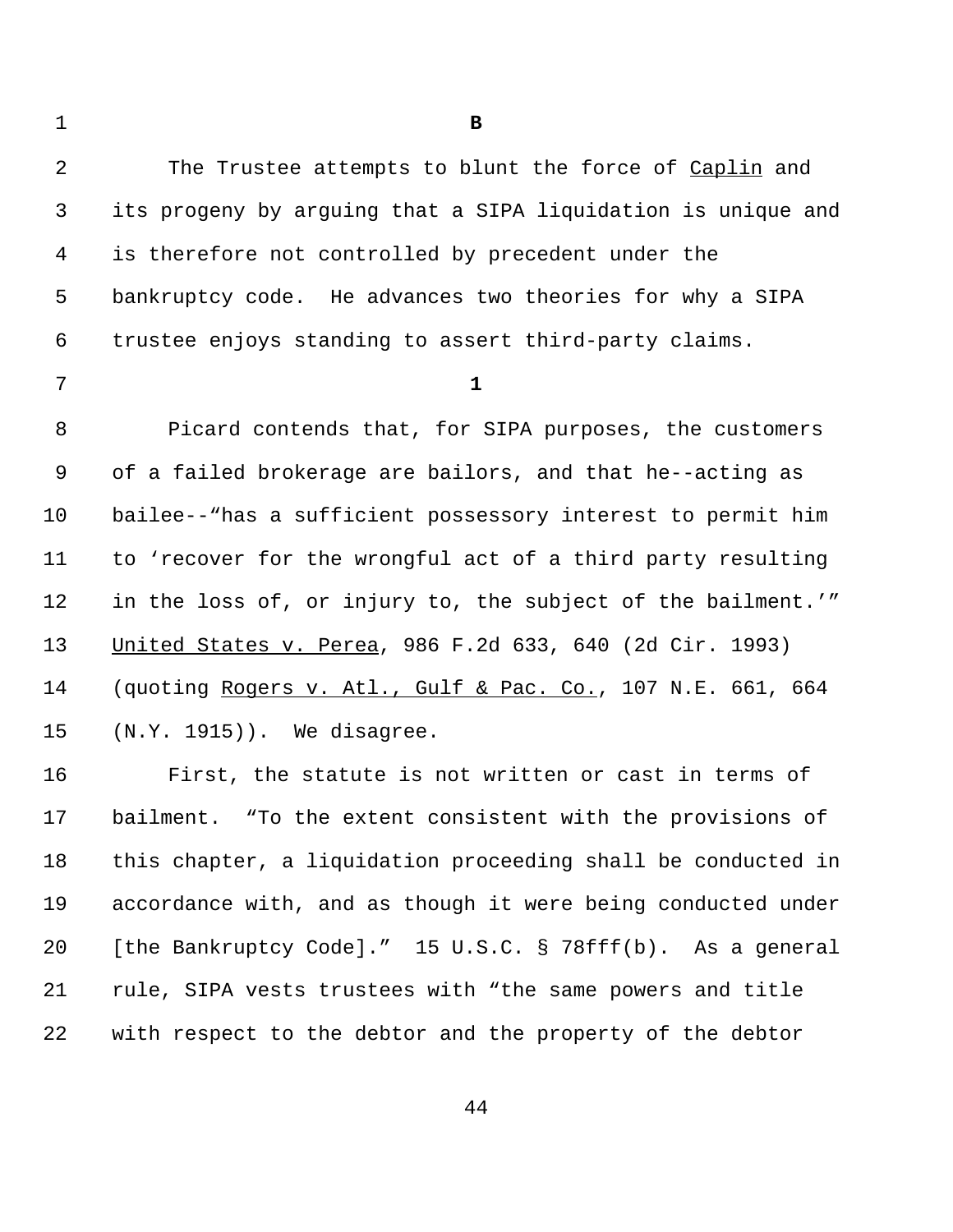1 . . . as a trustee in a case under Title 11." 15 U.S.C. § 78fff-1(a). True, a SIPA trustee has some powers not conferred on a trustee under Title 11. Most notably, SIPA creates a fund of customer property that is separate from the debtor estate and that has priority over other creditors' claims, and authorizes the trustee to ratably 7 distribute those funds based on customers' net equity. See 8 15 U.S.C. § 78fff-2(c)(1)(B); In re Bernard L. Madoff Investment Secs., 654 F.3d 229, 231 (2d Cir. 2011), cert. denied, 133 S. Ct. 25 (2012). But the statute does not confer upon SIPA trustees a power, denied all other bankruptcy trustees, to sue third parties on claims that belong to persons other than the estate. Nowhere does the statute reference bailment, or characterize customers as "bailors" or trustees as "bailees," or in any way indicate that the trustee is acting as bailee of customer property.

 Picard alternatively invokes the principle of bailment under the common law. This is dubious: courts are careful to avoid overlaying common law principles onto a statutory framework, even when (unlike here) the statute makes clear reference to common law. See Moore v. PaineWebber, Inc., 189 F.3d 165, 179-80 (2d Cir. 1999) ("That the statute . . .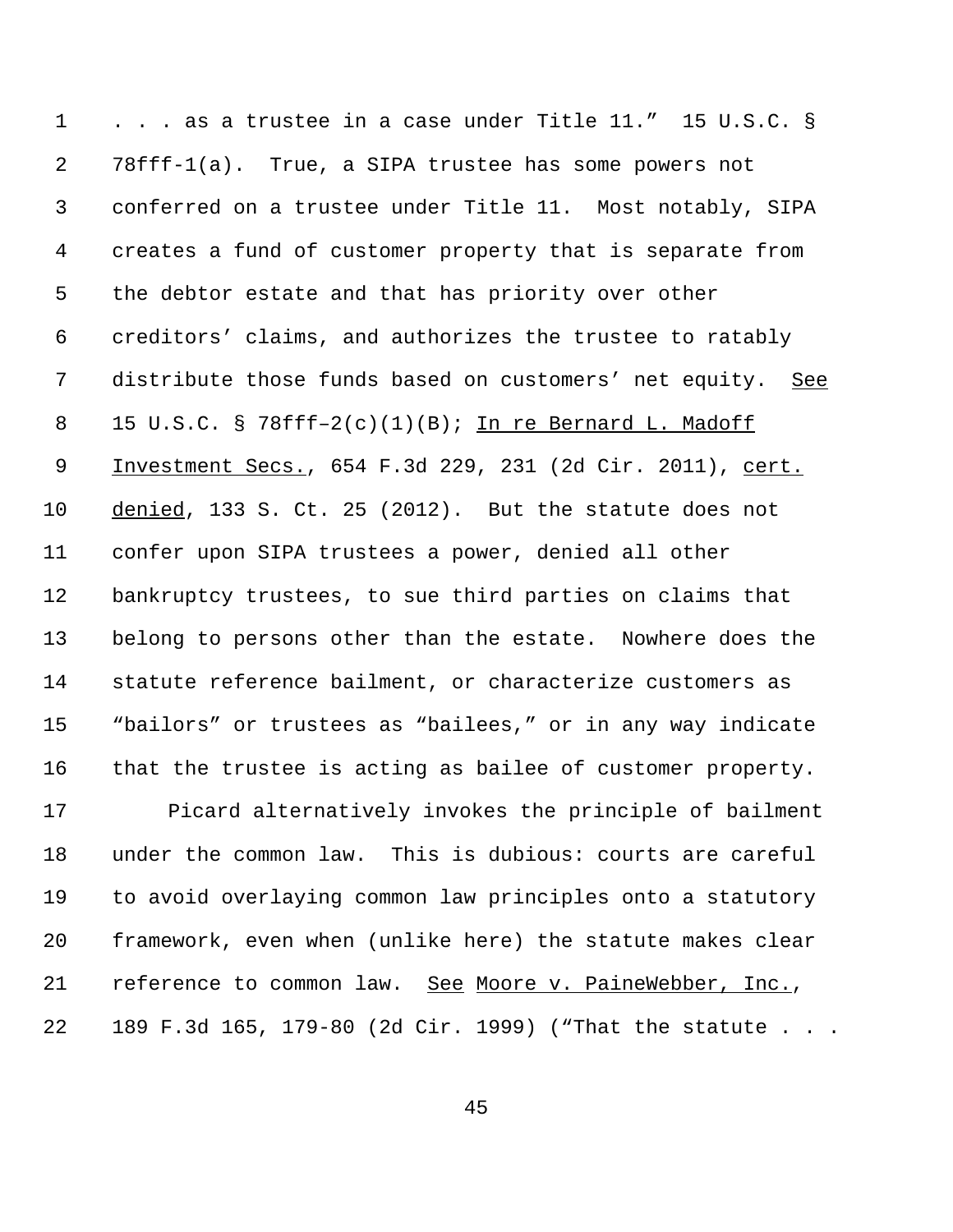borrow[s] in part from the common law should not mislead us: it remains the statute and its purpose that governs."). This caution is especially apt here because the statute creates a ramified scheme that makes no mention of common law.

 In any event, the analogy to the common law of bailment is flawed from start to finish. A bailment is "a delivery of personalty for some particular purpose, or on mere deposit, upon a contract express or implied, that after the purpose has been fulfilled it will be redelivered to the person who delivered it, or otherwise dealt with according to that person's directions, or kept until it is reclaimed." 9 N.Y. Jur. 2d Bailments and Chattel Leases § 1 (West 2013). Even assuming that the customers' investments could be deemed bailed property, the only delivery that took place was when customers made their investments, either in BLMIS 17 directly, or through the feeder funds. See Pattison v. Hammerstein, 39 N.Y.S. 1039, 1040 (App. Div. 1st Dep't 1896); see also United States v. \$79,000 in Account No. 2168050/6749900 at Bank of N.Y., 96 CIV. 3493 (MBM), 1996 WL 648934, at \*6 (S.D.N.Y. Nov. 7, 1996) ("Delivery to the bailee is required to create a bailment."). So: any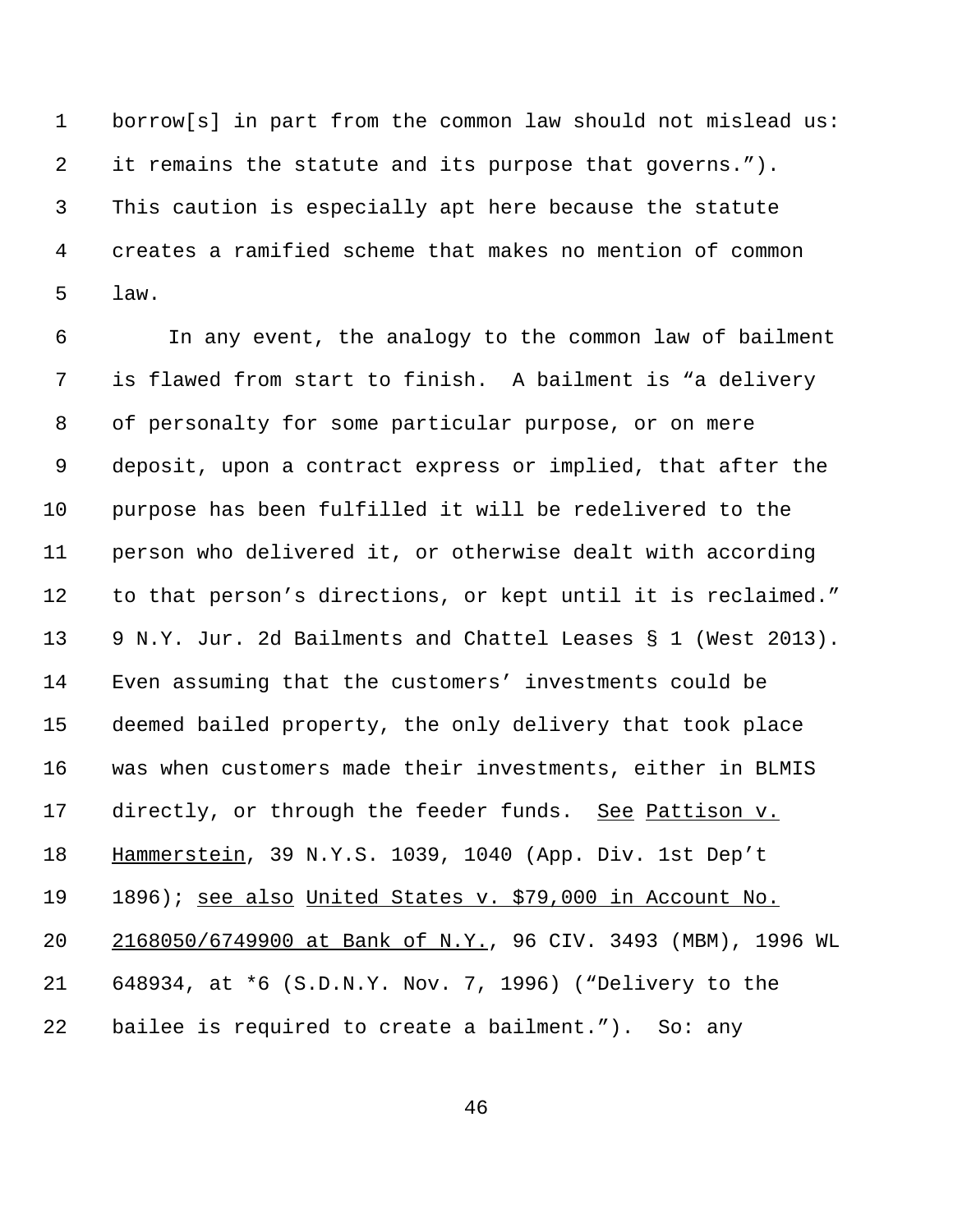supposed bailment pre-dated Picard's appointment; he was not entrusted with any customer property until *after* it had been impaired; and he never had control over the missing funds that he now seeks to recoup. He therefore is not the proper 5 party to bring such an action. See 9 N.Y. Jur. 2d Bailments and Chattel Leases § 115 (West 2013) (explaining that bailee may only "bring an action to recover for the loss of or injury to the bailed property while in his or her 9 possession").

 Moreover, Picard is not seeking to recover specific bailments for return to individual bailors. See 9 N.Y. Jur. 2d Bailments and Chattel Leases § 82 (West 2013) ("One of the most important rights of the bailor is that, on the termination of the bailment, the bailor will return to him or her the identical thing bailed . . . ."). Unlike "customer name securities," which are separately held and returned to individual customers outside the normal 18 distribution scheme, Picard's claims are intended to

 <sup>21</sup> Judge McMahon likened the Trustee's position to that of a parking garage attendant who is handed the keys to a car that was recently in an accident and decides to sue the culpable party on the owner's behalf. See Picard v. JPMorgan Chase & Co., 460 B.R. 84, 104-05 (S.D.N.Y. 2011).

 See 15 U.S.C. § 78*lll*(4) (excluding "customer name securities delivered to the customer" from definition of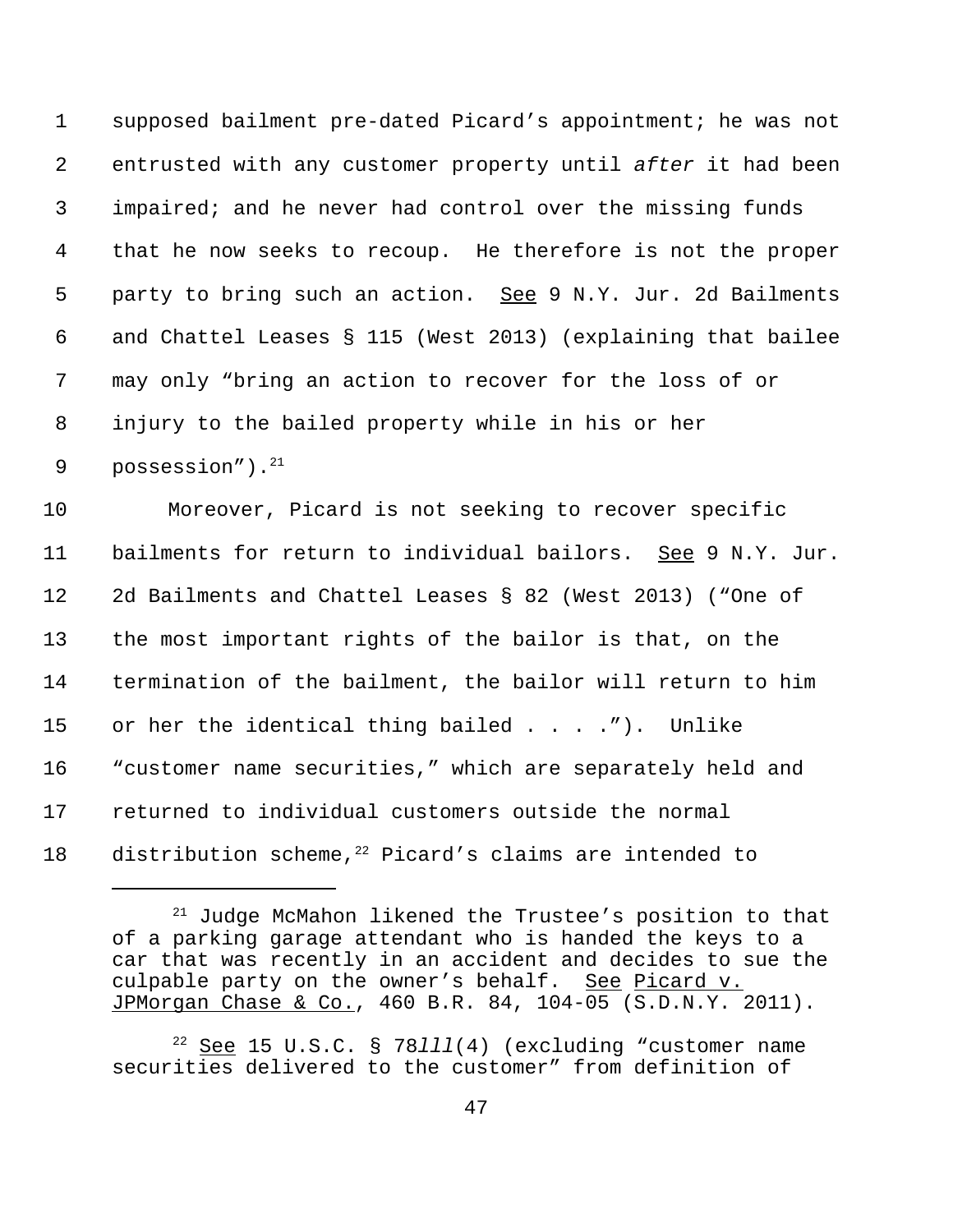augment the general fund of customer property so that it can be distributed ratably based on customers' net equity. This arrangement is not an analog to a bailment, in which the bailee is entrusted with an item that is to be recovered by the bailor at some later time.

 SIPC urges that we view the transaction as though BLMIS, not the Trustee, acted as the bailee of customer property, and that the Trustee is simply acting on BLMIS's behalf to recover the bailed property. The short answer is that Madoff (and, by extension, BLMIS) took the investment money from the customers in order to defraud them--and a 12 thief is not a bailee of stolen property. See Pivar v. 13 Graduate Sch. of Figurative Art of the N.Y. Acad. of Art, 735 N.Y.S. 2d 522, 522 (App. Div. 1st Dep't 2002) (holding that a bailment relationship arises if the bailee takes

customer property); see also In re New Times Sec. Servs., Inc., 371 F.3d 68, 72-73 (2d Cir. 2004). This contrast, and its ramifications, are illuminated by SIPC's own statements to Congress regarding the passage of the 1978 amendments to SIPA. SIPC's then-Chairman, Hugh F. Owens, explained that customer name securities "will be treated, in short, as though they are not part of the debtor's estate, but merely held by the debtor as bailee"--implying that most other commingled property, such as cash, would simply become part of the debtor's estate. SIPA Amendments: Hearings on H.R. 8331 Before the Subcomm. on Sec., Comm. on Banking, Hous. and Urban Affairs, 95th Cong. 41-42 (1978) (Statement by Hugh F. Owens, Chairman of SIPC).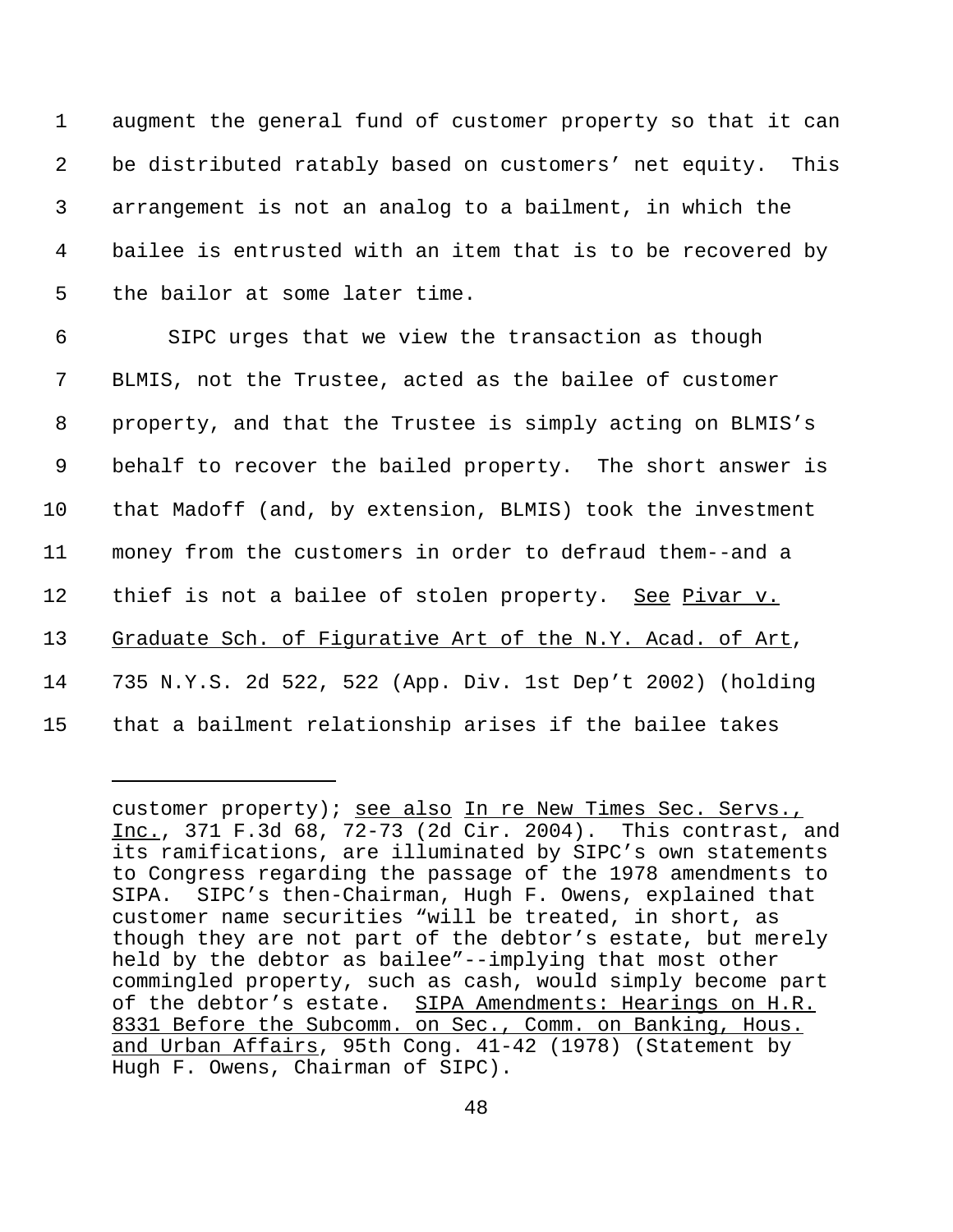1 "lawful possession" of property "without present intent to 2 appropriate").

 Madoff's commingling of customer funds also defeats any analogy to bailment. Notwithstanding Madoff's pretense, he failed to maintain customers' investments in separate named accounts. He deposited all customer funds into a general account (the 703 Account) and distributed those new investments to earlier customers in lieu of actual returns. This arrangement, which enabled the fraud, made a bailment impossible. See Peoples Westchester Sav. Bank v. F.D.I.C., 961 F.2d 327, 330 (2d Cir. 1992) (distinguishing special 12 accounts from general accounts); see also United States v. Khan, No. 97-6083, 1997 WL 701366, at \*2 (2d Cir. 1997) (holding that a deposit into a general bank account 15 "destroys a potential bailment" under New York law).<sup>23</sup>

<sup>&</sup>lt;sup>23</sup> "With a few exceptions, such as commingled fungible goods in a warehouse, the general rule is that the bailee can only discharge his or her liability to the bailor by returning the identical thing received, in its original or an altered form, according to the terms of the bailment." 9 N.Y. Jur. 2d Bailments and Chattel Leases § 84 (West 2013). Rahilly v. Wilson, a case relied on by SIPC, is not to the contrary. See Rahilly v. Wilson, 20 F. Cas. 179, 182 (Cir. Ct. D. Minn. 1873) (comparing commingled bales of wheat to "an ordinary general deposit of money in a bank" and holding that no bailment had taken place).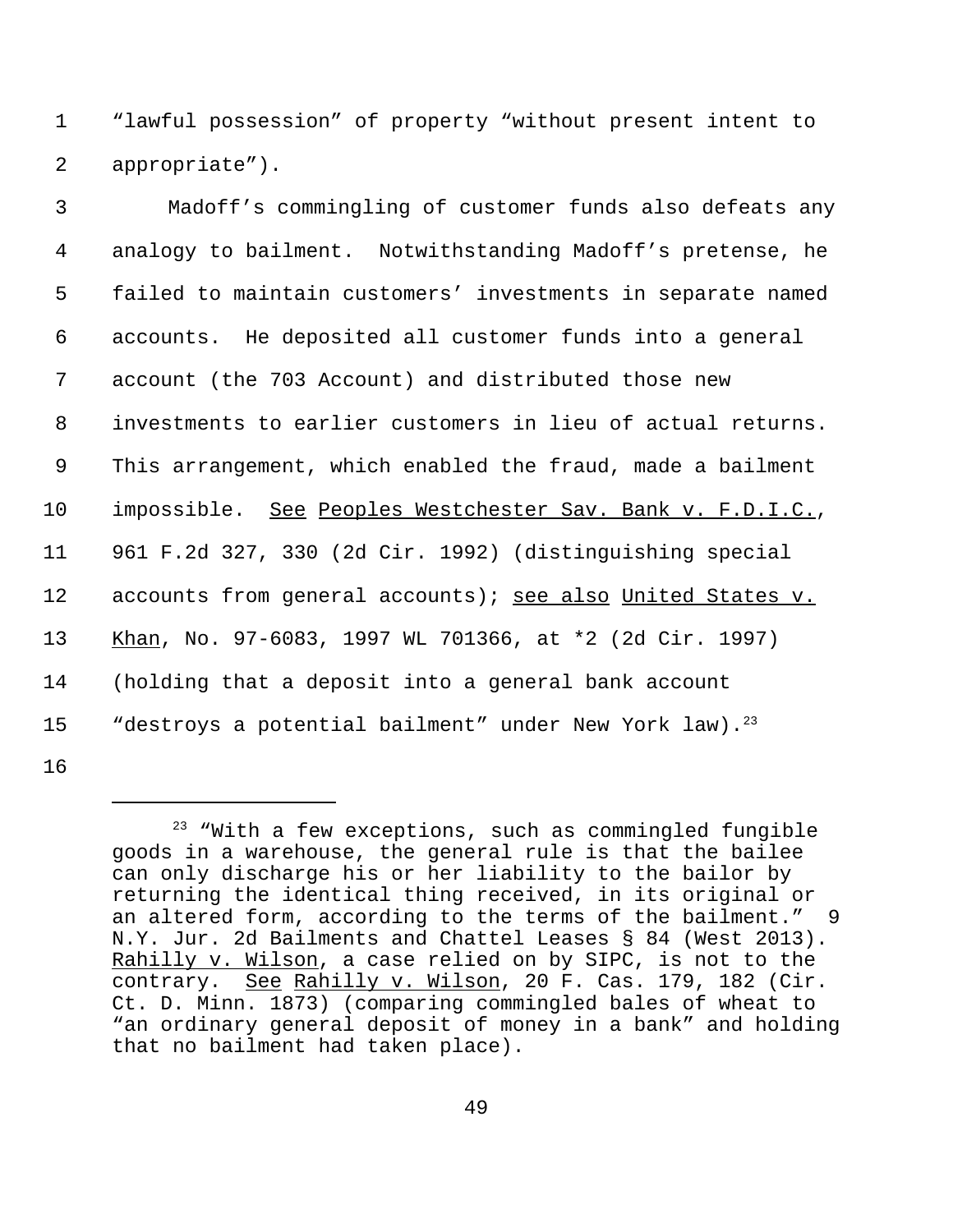SIPC attempts to obviate these difficulties by relying on SEC Rule 15c, which establishes bookkeeping segregation requirements for brokers. 17 C.F.R. § 240.15c3-3. Judge 4 Rakoff was "mystified" by this argument, Picard v. HSBC Bank PLC, 454 B.R. 25, 32 (S.D.N.Y. 2011), as are we. Rule 15c requires brokers to maintain a minimum cash balance in a reserve account and segregate all such cash for customers' benefit. See 17 C.F.R. § 240.15c3-3. It also "specifically contemplates the commingling of customer monies and the lending of customer securities." Levitin v. PaineWebber, Inc., 159 F.3d 698, 706 (2d Cir. 1998). Whatever Rule 15c may do, it does not confer power on a SIPA trustee to sue on behalf of customers. First, the Rule is not a part of SIPA. Second, such a rule would exceed the scope of agency rule-making. See generally Alexander v. Sandoval, 532 U.S. 275, 291 (2001) ("Language in a regulation may invoke a private right of action that Congress through statutory text created, but it may not create a right that Congress has not."). In any event, the Rule does not suggest that the broker (or the Trustee) serves as a bailee of customer property, or that the Trustee may assert claims on behalf of customers.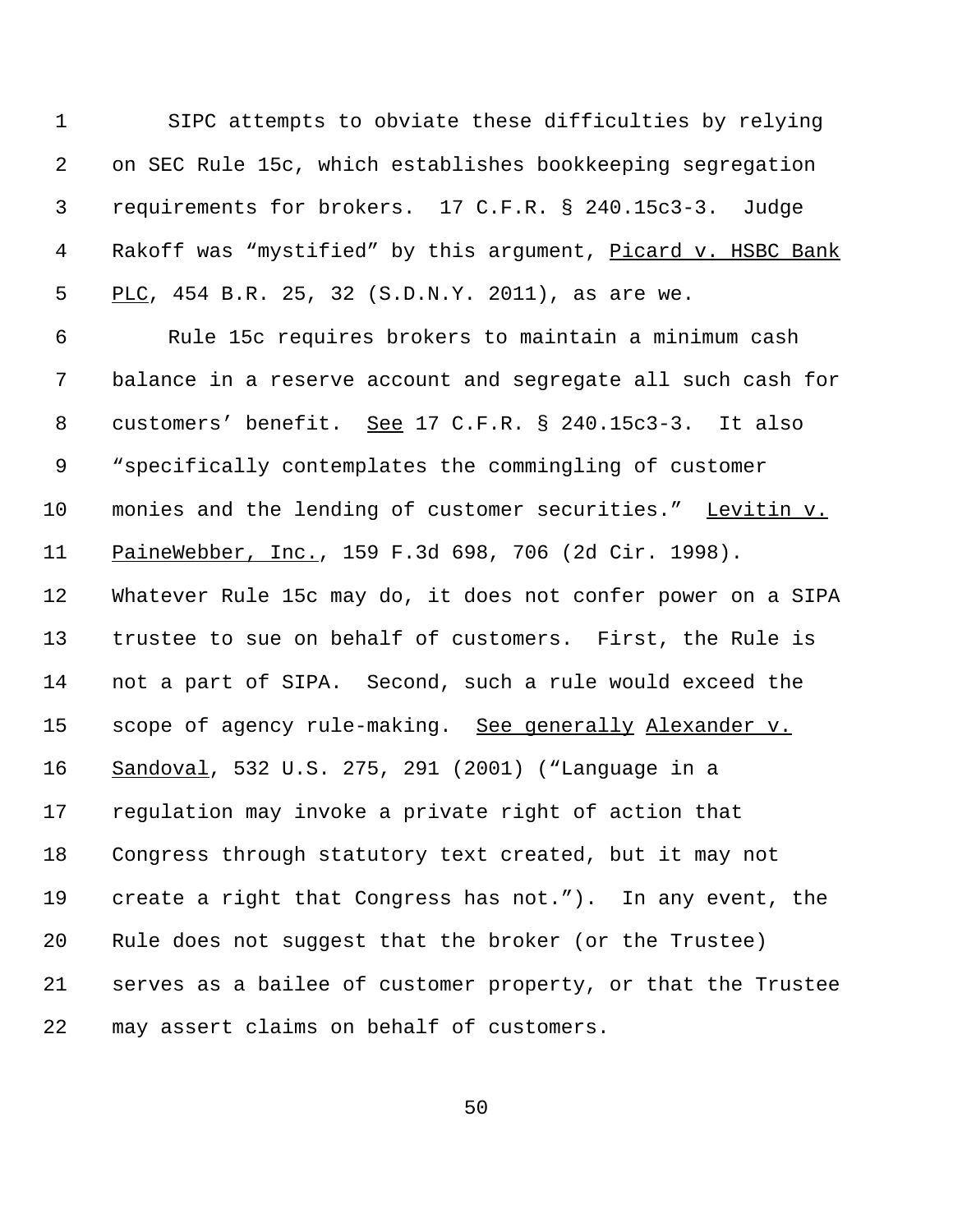| 1 | Finally, SIPC and the Trustee infer a bailment                     |
|---|--------------------------------------------------------------------|
|   | 2 relationship from federal common law and the Federal Rules       |
|   | 3 of Civil Procedure. The inferences are strained at best.         |
|   | 4 Federal common law, which does not speak to the powers of a      |
|   | 5 SIPA trustee, offers no useful insight. <sup>24</sup> Nor do the |
|   | 6 Federal Rules of Civil Procedure. <sup>25</sup>                  |
|   |                                                                    |

7 **2**

8 The Trustee argues that, because SIPC advanced funds to 9 customers at the outset of the liquidation, SIPC is

 $24$  SIPC suggests that it is appropriate to resort to federal common law where a significant conflict exists between state and federal law and where the need for uniformity in the treatment of brokerage customers is paramount. But no legal authority is offered to support the application of federal common law here. And there is no evident conflict between New York bailment law (on the one hand) and (on the other) SIPA, Rule 15c, or some broader federal policy.

 $25$  The Trustee invokes Rule 17, which allows a bailee to sue "in [his] own name[] without joining the person for whose benefit the action is brought." Fed. R. Civ. P.  $17(a)(1)$ . But, as discussed in text, the trustee is not a bailee. Additionally, Rule 17(a), like all rules prescribed by the Supreme Court, may not abridge, enlarge, or otherwise modify substantive rights. See 28 U.S.C. § 2072(b); Stichting Ter Behartiging Van de Belangen Van Oudaandeelhouders In Het Kapitaal Van Saybolt Int'l B.V. v. Schreiber, 407 F.3d 34, 49 (2d Cir. 2005) ("The procedural mechanisms set forth in Rule 17(a) for ameliorating real party in interest problems may not . . . be employed to expand substantive rights."). It therefore cannot provide an independent basis for standing. See generally Natural Res. Def. Council, Inc. v. EPA, 481 F.2d 116, 121 (10th Cir. 1973).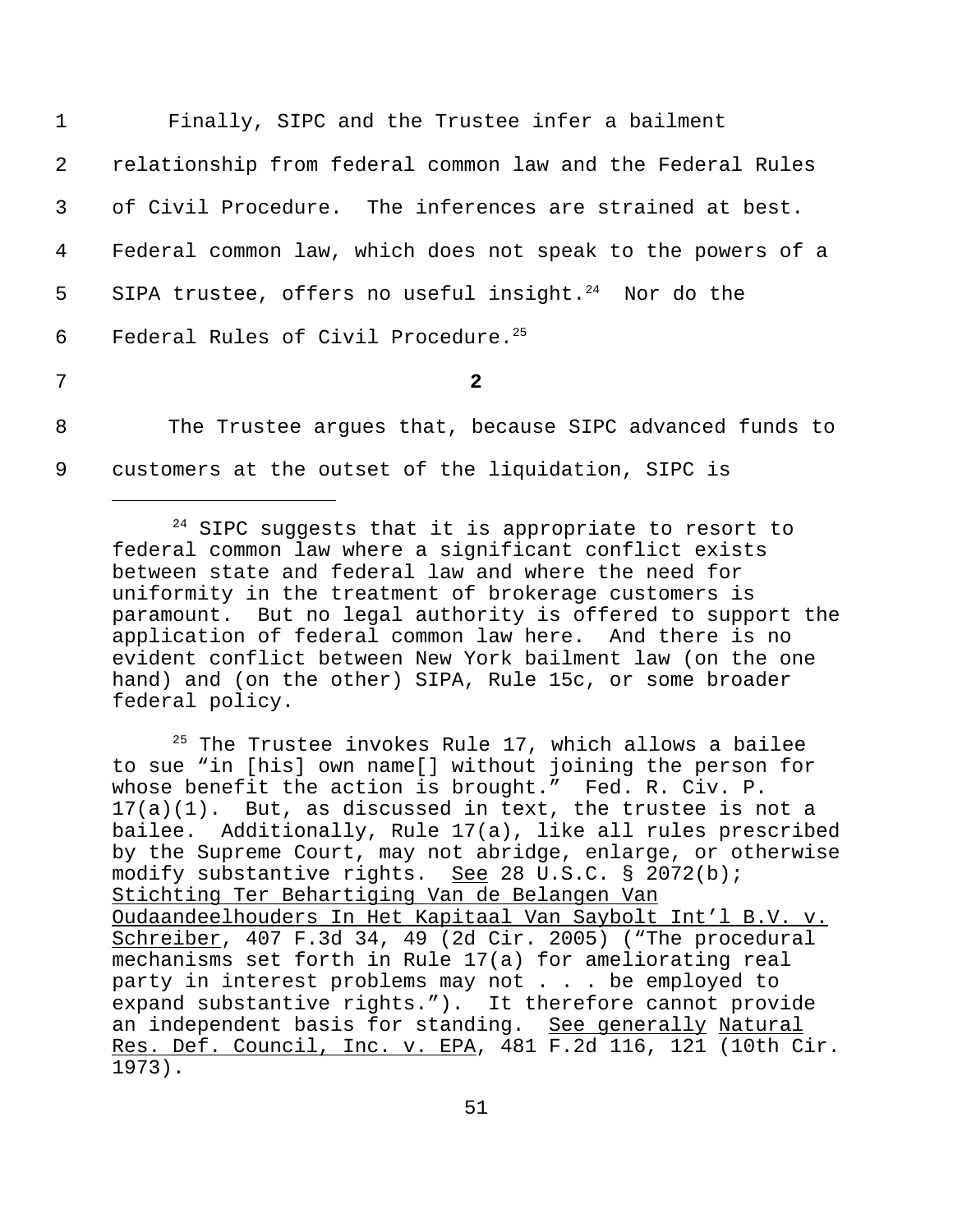subrogated to those customers' claims against the Defendants; SIPC therefore may assert those claims as subrogee; and Picard is authorized to enforce that right on SIPC's behalf. But SIPC is a creature of statute, and neither the plain language of the statute, nor its legislative history, supports the Trustee's position.

 True, a SIPA trustee (unlike a trustee in bankruptcy), advances money to pay claims. The statute takes this fact into account by subrogating SIPC to customers' net equity claims to the extent of the advances they received. But it goes no further.

The Trustee's subrogation theory is premised in

§ 78fff-3(a):

 To the extent moneys are advanced by SIPC to the trustee to pay or otherwise satisfy the claims of customers, in addition to all other rights it may have at law or in equity, SIPC shall be subrogated 18 to the claims of such customers with the rights and priorities provided in this chapter, except that SIPC as subrogee may assert no claim against customer property until after the allocation thereof to customers as provided in section 78fff-2(c) of this title.

 15 U.S.C. § 78fff-3(a). It is undisputed that the phrase "claims of customers" refers (as throughout the statute) to customers' net equity claims against the estate. See generally In re Bernard L. Madoff Inv. Sec. LLC, 654 F.3d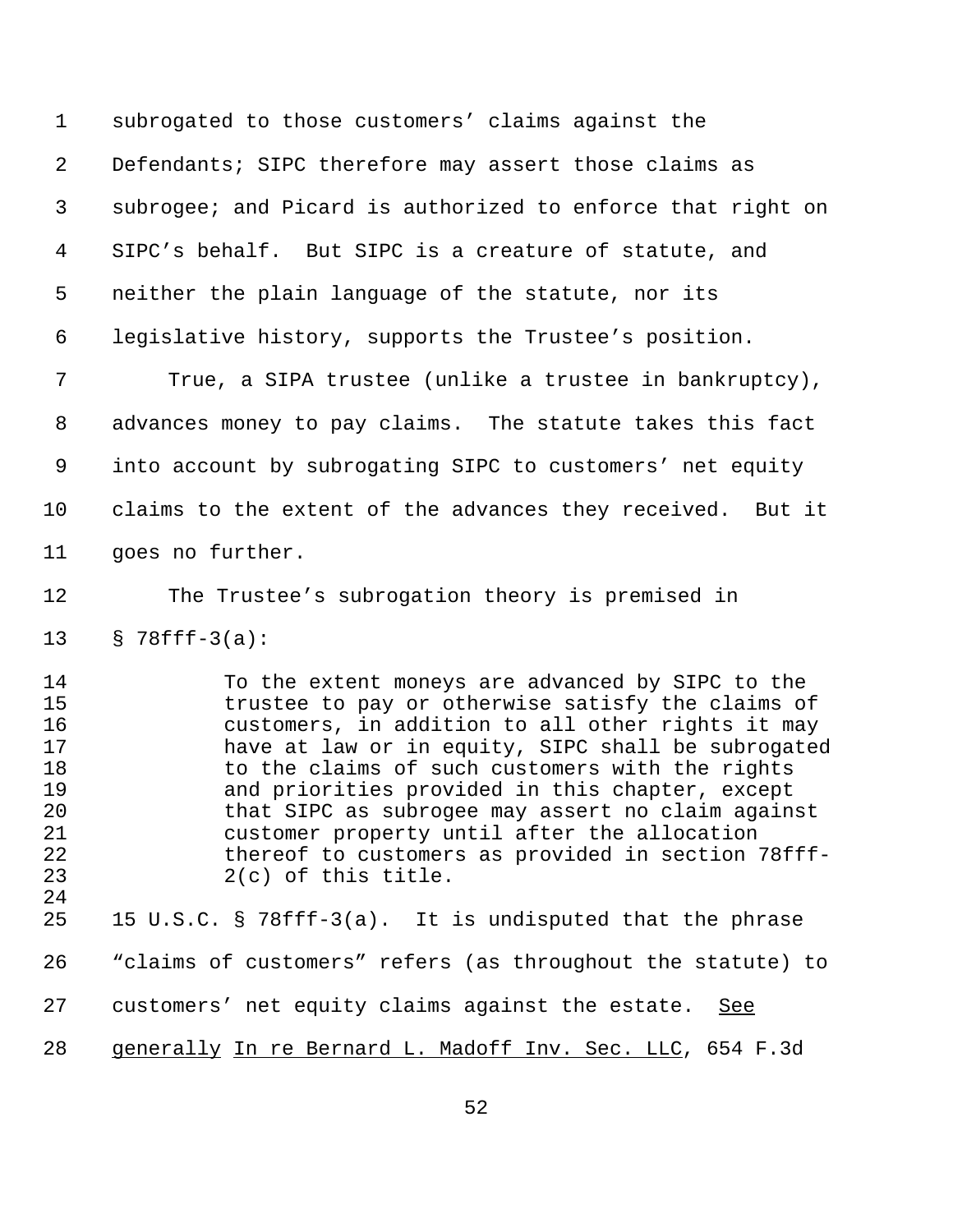229, 233 (2d Cir. 2011), cert. denied, 133 S. Ct. 25 (2012). SIPA thus allows only a narrow right of subrogation--for SIPC to assert claims against the fund of customer property and thereby recoup any funds advanced to customers once the SIPA trustee has satisfied those customers' net equity claims.

 The Trustee urges us to conclude that § 78fff-3(a) does more--much more--by creating a right of subrogation that allows SIPC (and, by extension, the Trustee) to step into customers' shoes and to initiate and control litigation on their behalf, against any number of defendants, until SIPC has been repaid in full. As we emphasized earlier, SIPA grants trustees the "same powers and title with respect to the debtor and the property of the debtor" as a Title 11 trustee, 15 U.S.C. § 78fff-1(a), and the Supreme Court has squarely rejected attempts by Title 11 trustees to capture 17 such litigation, see Caplin v. Marine Midland Grace Trust Co., 406 U.S. 416, 428 (1972). As a final resort, the Trustee relies on a catch-all provision included in the 1978 amendments to SIPA, which states that the subrogation rights afforded by § 78fff-3(a) should not be read to diminish "all other rights [SIPC] may have at law or in equity." 15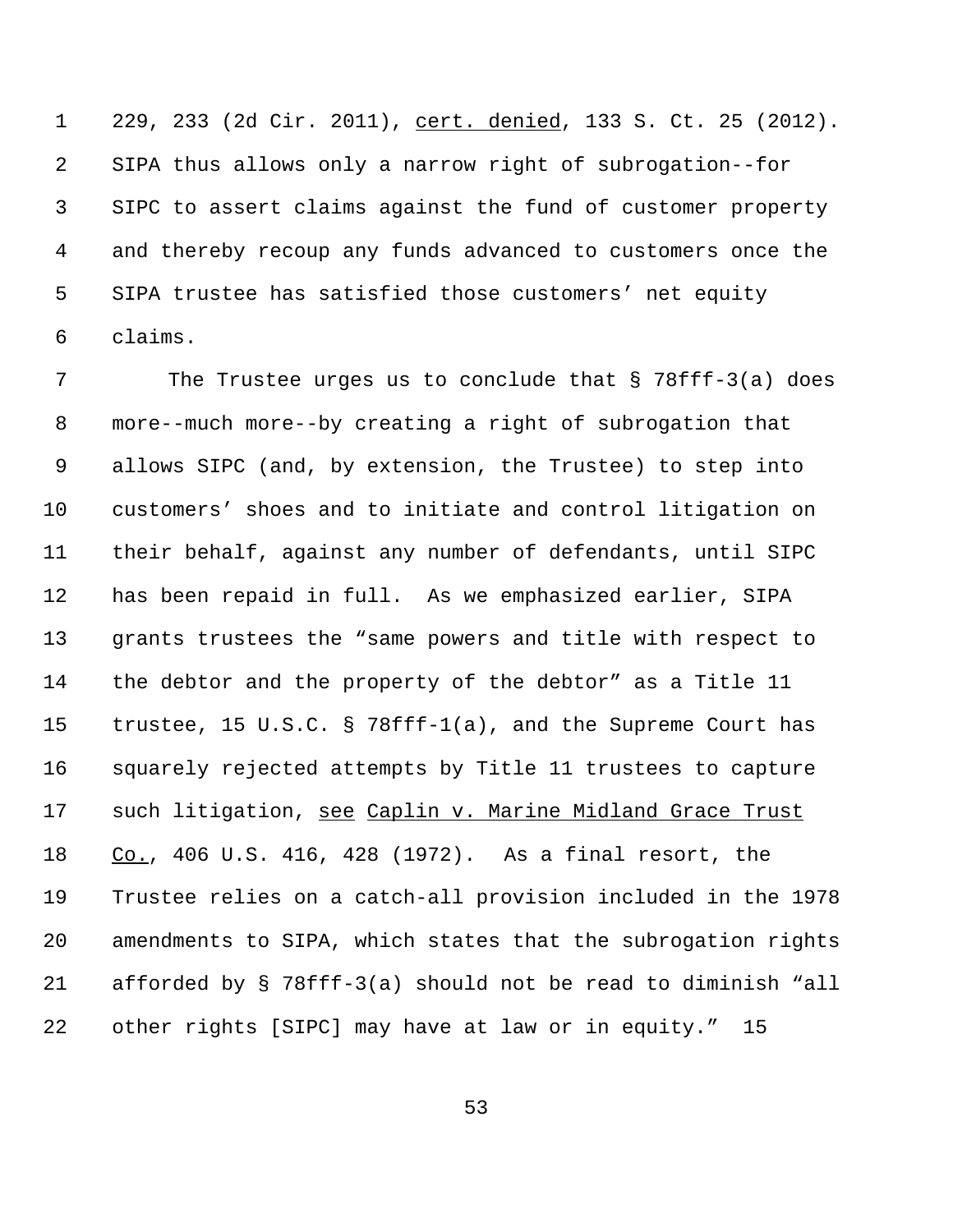U.S.C. § 78fff-3(a). From here, the Trustee claims an implied right of equitable subrogation, "the principle by which an insurer, having paid losses of its insured, is placed in the position of its insured so that it may recover from the third party legally responsible for the loss." Winkelmann v. Excelsior Ins. Co., 650 N.E.2d 841, 843 (N.Y. 1995). He thus claims a wide grant of authority to initiate class-action lawsuits and assert any number of tort claims 9 against third parties on customers' behalf.<sup>26</sup> This is a long, long reach.

 There is no sign that Congress intended an expansive increment of power to SIPA trustees. In 1973, the SIPC chairman appointed a Special Task Force to consider possible amendments to the 1970 Act. The resulting July 1974 report separately listed its "major policy recommendations" and its 16 proposed "technical refinements." See Report to the Board 17 of Directors of SIPC of the Special Task Force to Consider 18 Possible Amendments to SIPA, Letter of Transmittal (July 31, 1974). Recommendation II.A.9, deemed a "Major Policy Recommendation," states that "claims of SIPC as subrogee (except as otherwise provided), should be allowable *only as*

<sup>&</sup>lt;sup>26</sup> We use the term "class-action lawsuits" loosely here, without taking a position on the SLUSA question.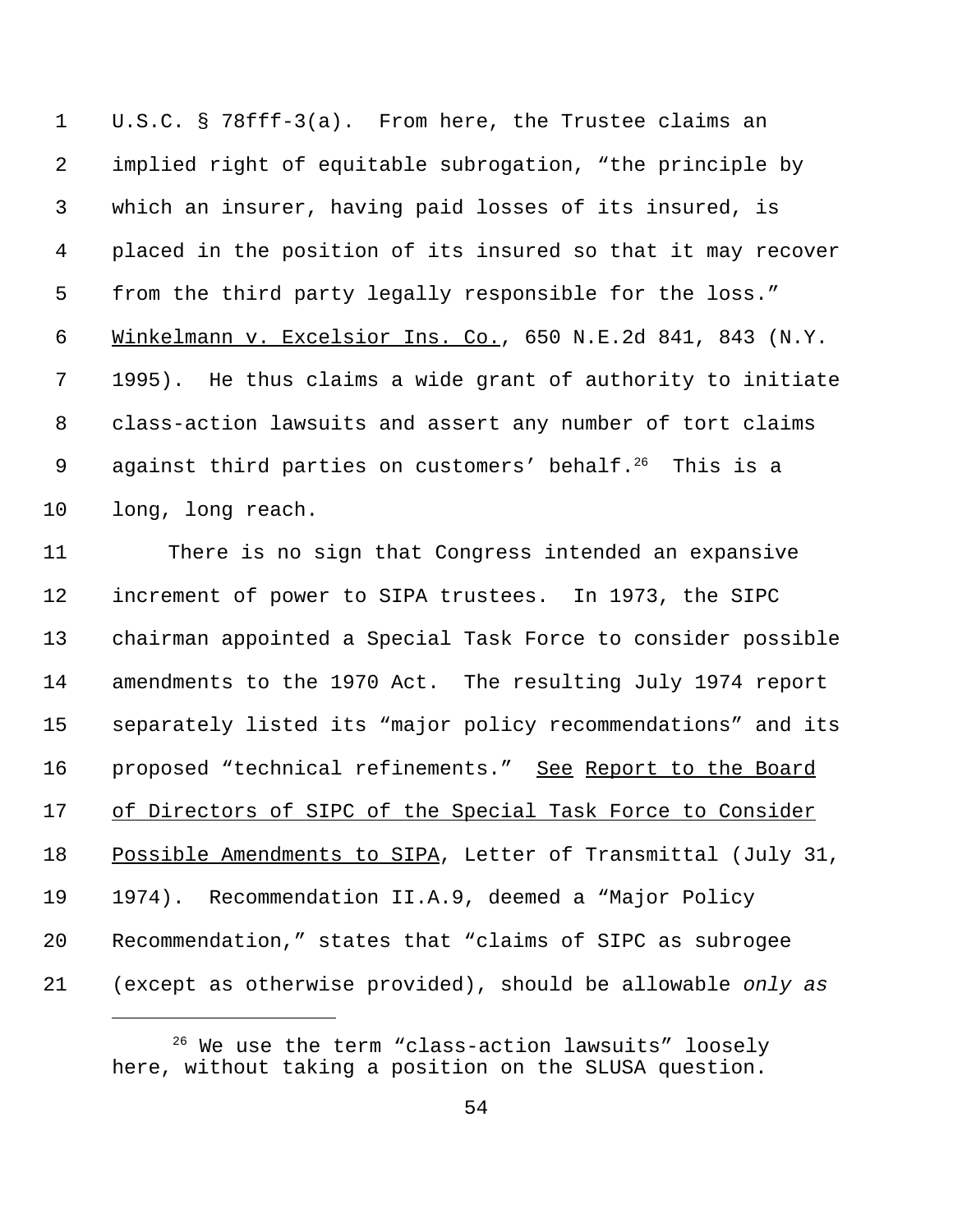1 *claims against the general estate*." Id. at 12 (emphasis 2 added); see also SIPA Amendments of 1975: Hearings on H.R. 3 8064 Before the Subcomm. on Consumer Protection and Fin. of 4 the H. Comm. on Interstate and Foreign Commerce, 94th Cong. 5 64 (1976) (hereinafter "Hearings on H.R. 8064").

6 Motably, Caplin was decided in 1972, before the Task Force report and six years before Congress amended § 78fff- 3(a) to include "all other rights [SIPC] may have at law or in equity." If Congress sought to exempt SIPA trustees from 10 Caplin's rule and expand SIPC's subrogation rights to tort actions against third parties, we would expect such intent to be manifested in the statutory wording and in the  $record.^{27}$ 

 The wording cited by Picard was proposed by SIPC itself as a "Minor Substantive or Technical Amendment[]" in order to "make clear that SIPC's subrogation rights under the 1970 Act are cumulative with whatever rights it may have under 18 other State or Federal laws." Hearings on H.R. 8064, 94th

 $27$  Caplin was undoubtedly on the radar of legislators at the time, as an earlier version of Section 544 of the Bankruptcy Code introduced with the 1978 amendments contained a provision intended to overrule Caplin. See In re Ozark Rest. Equip. Co., Inc., 816 F.2d 1222, 1227 n.9 (8th Cir. 1987). Significantly, this provision was deleted prior to enactment. Id.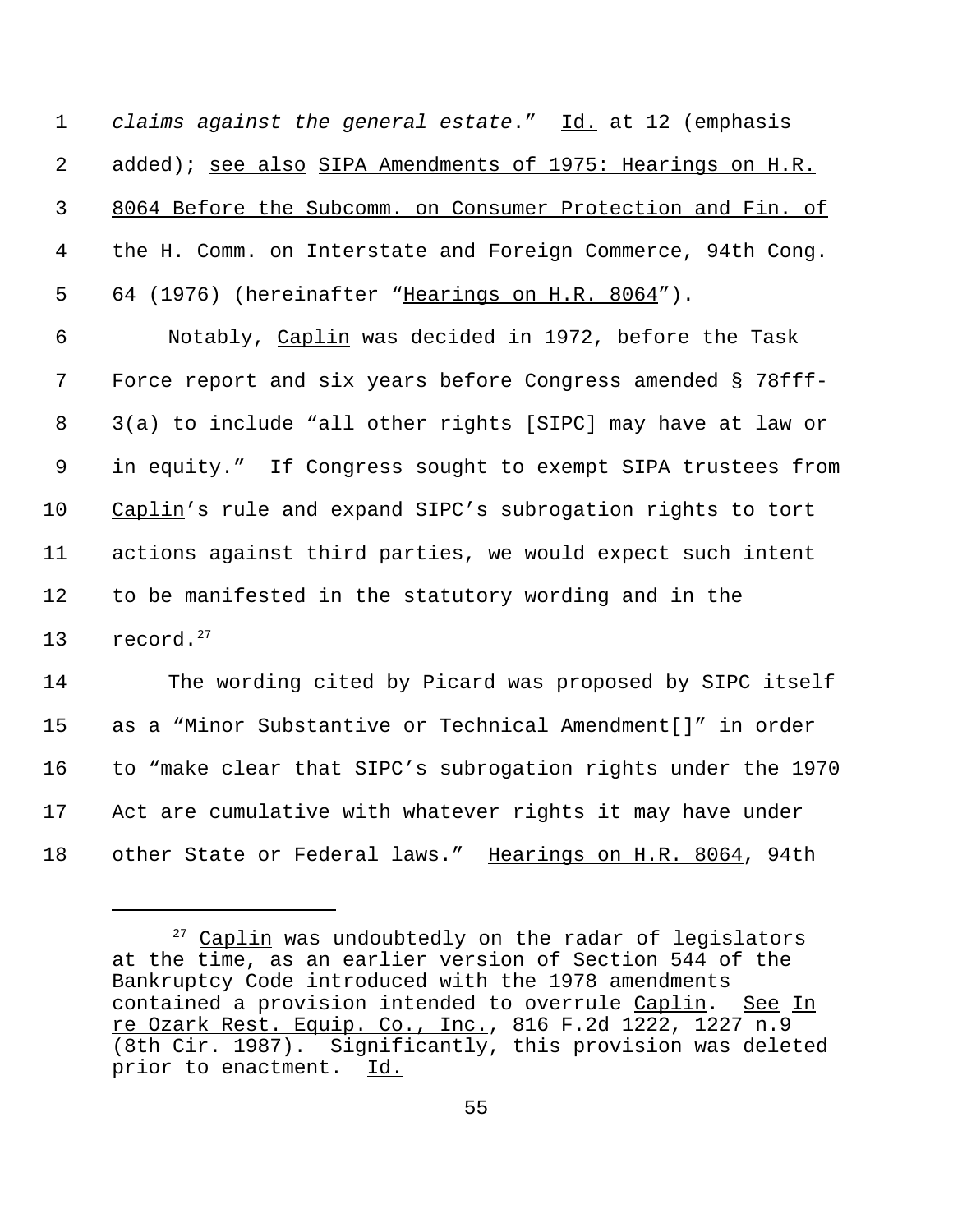Cong. 197, 199 (1976) (Memorandum of the Securities Investor Protection Corporation in Regard to Certain Comments Concerning H.R. 8064). Congress "does not alter the fundamental details of a regulatory scheme in vague terms or ancillary provisions--it does not . . . hide elephants in mouseholes." Whitman v. Am. Trucking Assocs., Inc., 531 U.S. 457, 468 (2001).

 The Trustee adduces rules of insurance law to justify his claim, an analogy with some intuitive appeal: Principles of equity generally permit subrogees wide scope to sue third-party tortfeasors, a claim that arises most commonly 12 with insurance. See, e.g., Winkelmann, 650 N.E.2d at 843. But this argument succumbs to the same critique as Picard's bailment theory: We avoid engrafting common law principles onto a statutory scheme unless Congress's intent 16 is manifest. See supra p. 46. The clearest Congressional intent here is that we should treat SIPA as a bankruptcy statute, not as an insurance scheme. "SIPA and FDIA are independent statutory schemes, enacted to serve the unique needs of the banking and securities industries,

21 respectively."<sup>28</sup> SIPC v. Morgan, Kennedy & Co., 533 F.2d

Congress rejected some early versions of the SIPA bill "which were patterned on FDIA and which extended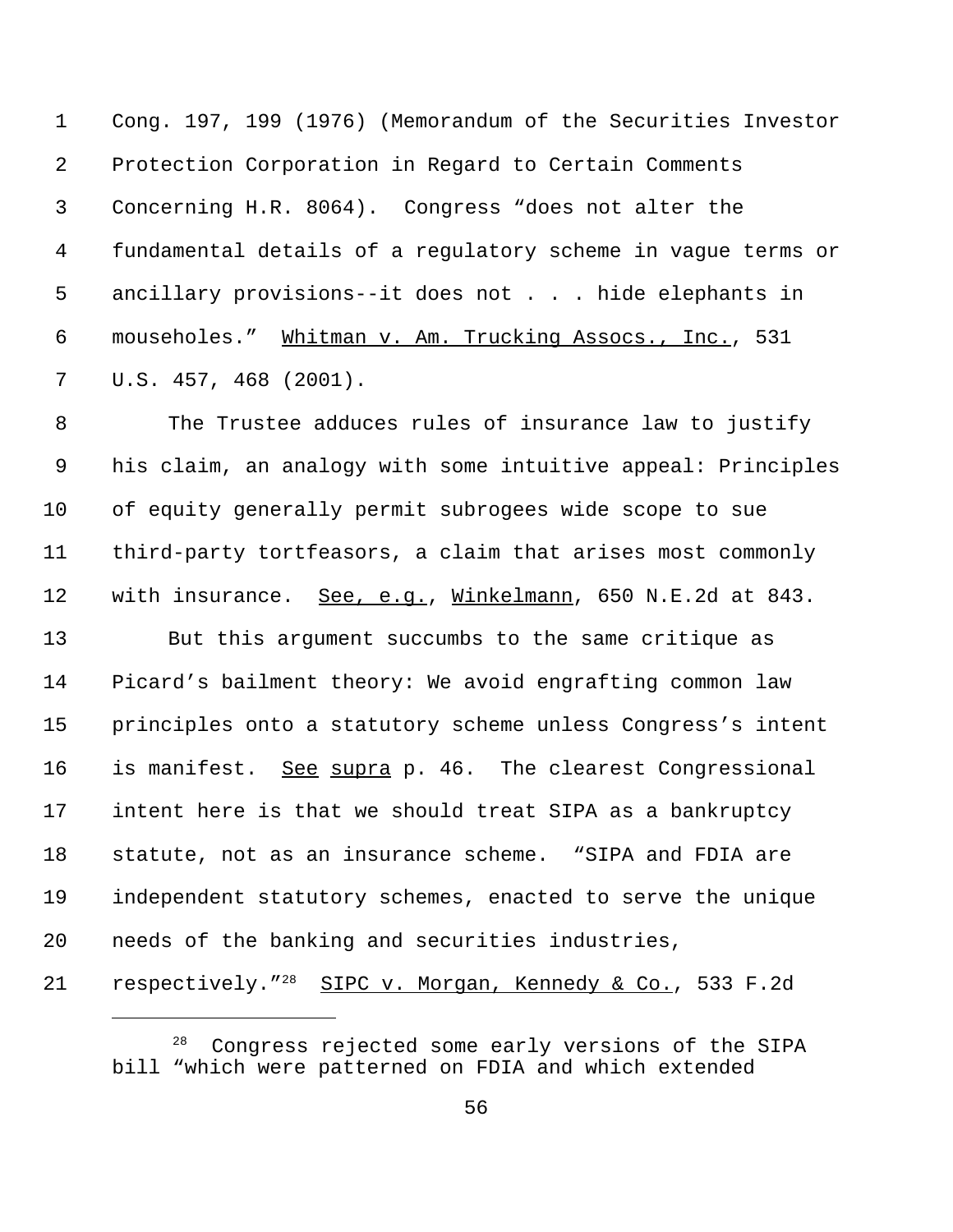1314, 1318 (2d Cir. 1976). We have since warned against oversimplified comparisons between insurance law and federal statutory law: "While this Court has referred to SIPC as providing a form of public insurance, it is clear that the obligations imposed on an insurance provider under state law do *not* apply to this congressionally-created nonprofit 7 membership corporation." In re Bernard L. Madoff Inv. Sec. 8 LLC, 654 F.3d 229, 239 (2d Cir. 2011), cert. denied, 133 S. Ct. 25 (2012) (internal citations and quotation marks omitted).

 Relatedly, Picard argues under principles of equity that unless he can spearhead the litigation on behalf of defrauded customers, the victims will not be made whole, SIPC will be unable to recoup its advances, and third-party 15 tortfeasors will reap windfalls.<sup>29</sup> No doubt, there are

insurance coverage to certain beneficial interests represented by customer accounts." Morgan, Kennedy  $\&$  Co., 533 F.2d at 1318.

<sup>&</sup>lt;sup>29</sup> Picard and SIPC contend that, absent his exclusive authority to bring these customer claims, the Defendants would in effect be immunized from suit. But it is not obvious why customers cannot bring their own suits against the Defendants. In fact, the Defendants make clear that customers have already filed such actions. See, e.g., MLSMK Inv. Co. v. JP Morgan Chase & Co., 431 F. App'x 17 (2d Cir. 2011) (summary order); Shapiro v. JP Morgan Chase & Co., No. 11-CV-8331 (S.D.N.Y.); Hill v. JPMorgan Chase & Co., No. 11- CV-7961 (S.D.N.Y.). As in Redington, "the customers on whose behalf the Trustee seeks to maintain suit are not only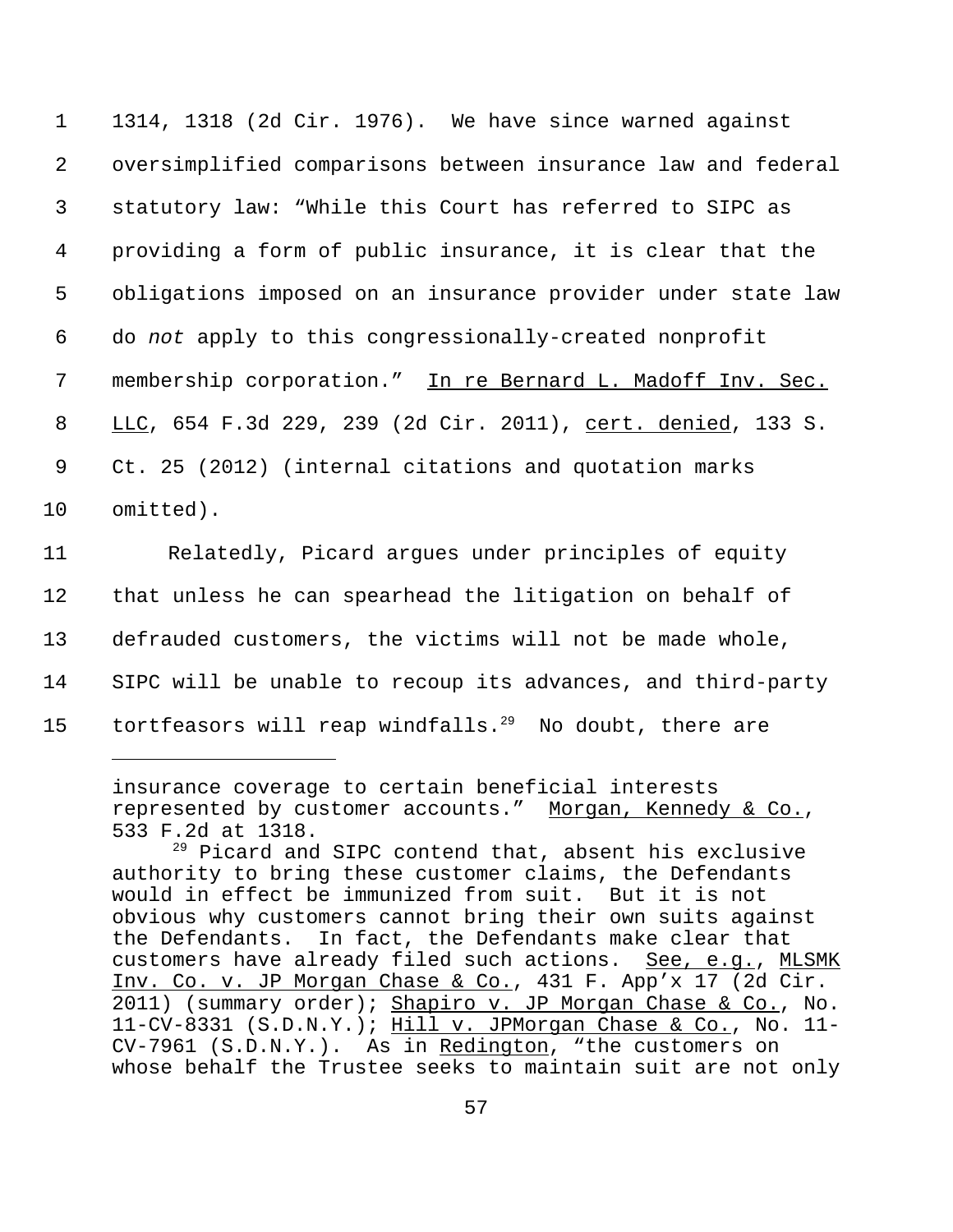advantages to the course Picard wants to follow. But equity has its limits; it may fill certain gaps in a statute, but it should not be used to enlarge substantive rights and powers. Cf. In re Ozark, 816 F.2d at 1230 (observing that while Bankruptcy Code allows a court to apply equitable principles when necessary, "[t]hese powers . . . do not include the ability to award equitable relief where the party asserting the cause of action for such relief does not have standing under any other section of the Code").

 As the Supreme Court observed, "SIPC's theory of subrogation is fraught with unanswered questions." Holmes v. SIPC, 503 U.S. 258, 270 (1992) (ultimately declining to decide subrogation issue and instead holding that link between stock manipulation and harm to customers was too 15 remote to support SIPC's RICO claim). As in Holmes, SIPC has left courts "to guess at the nature of the 'common law 17 rights of subrogation' that it claims." Id. at 271.

18 The practical skepticism voiced in Caplin in a traditional bankruptcy context is justified here as well. Would such suits prevent customers from "mak[ing] their own

entitled to bring, but have already initiated their own action." Redington v. Touche Ross & Co., 592 F.2d 617, 635 (2d Cir. 1978) (Mulligan,  $J.$ , dissenting).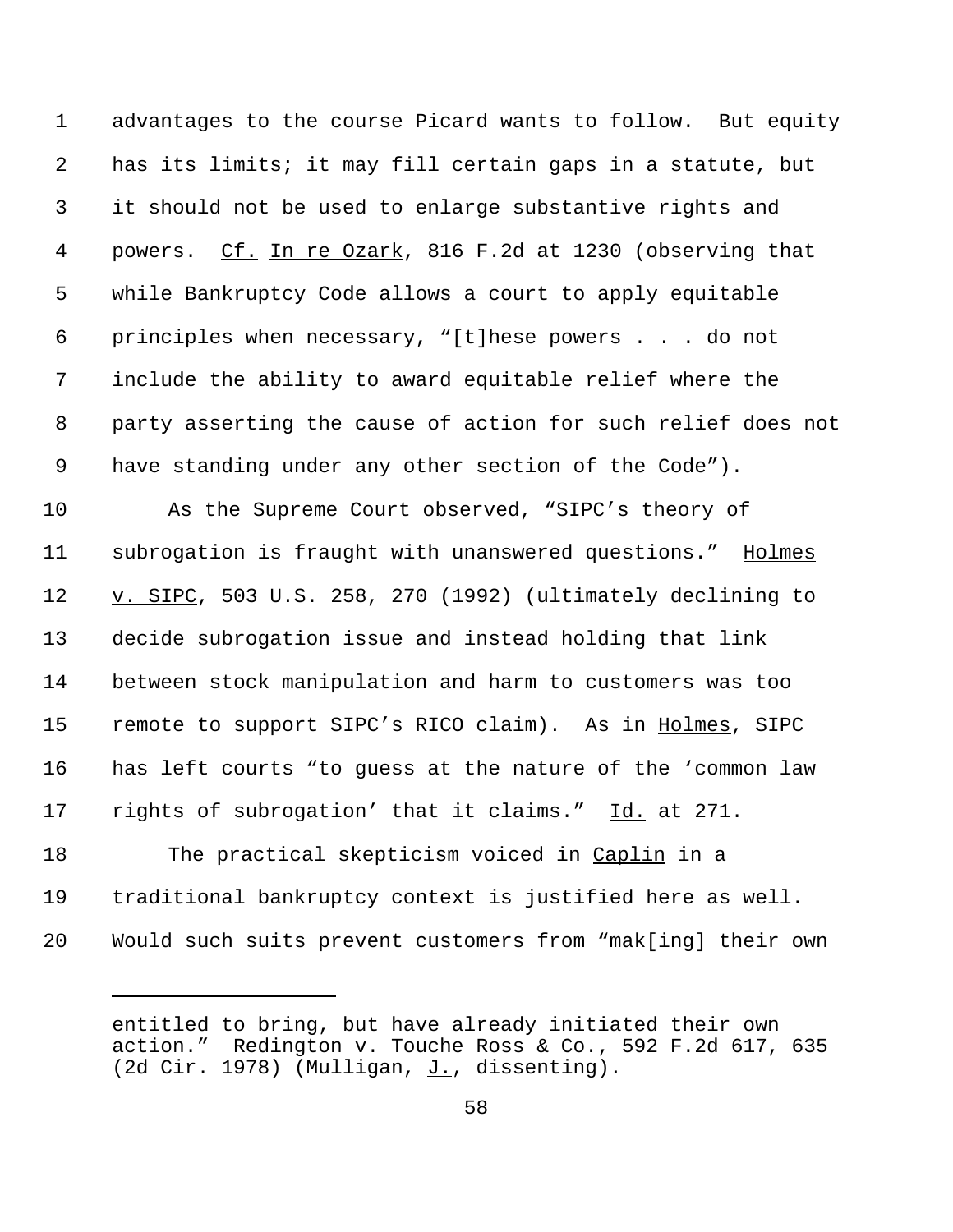assessment of the respective advantages and disadvantages, not only of litigation, but of various theories of litigation"? Caplin, 406 U.S. at 431. Can a SIPA trustee control customers' claims against third parties if SIPC has not fully satisfied the customers' claims against the estate? How would inconsistent judgments be avoided, given that "independent actions are still likely because it is extremely doubtful that [the parties] would agree on the amount of damages to seek, or even on the theory on which to sue"? Id. at 432. Who would be bound by a settlement entered into by either the Trustee or by each customer who 12 brings suit? Id. The size and scope of the litigation here only amplify these concerns.

14 As Caplin advises, it is better to leave these intractable policy judgments to Congress:

 Congress might well decide that reorganizations have not fared badly in the 34 years since Chapter X was enacted and that the status quo is preferable to inviting new problems by making changes in the system. Or, Congress could determine that the trustee . . . was so well situated for bringing suits . . . that he should be permitted to do so. In this event, Congress might also determine that the trustee's action was exclusive, or that it should be brought as a class action on behalf of all [creditors], or perhaps even that the [creditors] should have the option of suing on their own or having the trustee sue on 29 their behalf. Any number of alternatives are